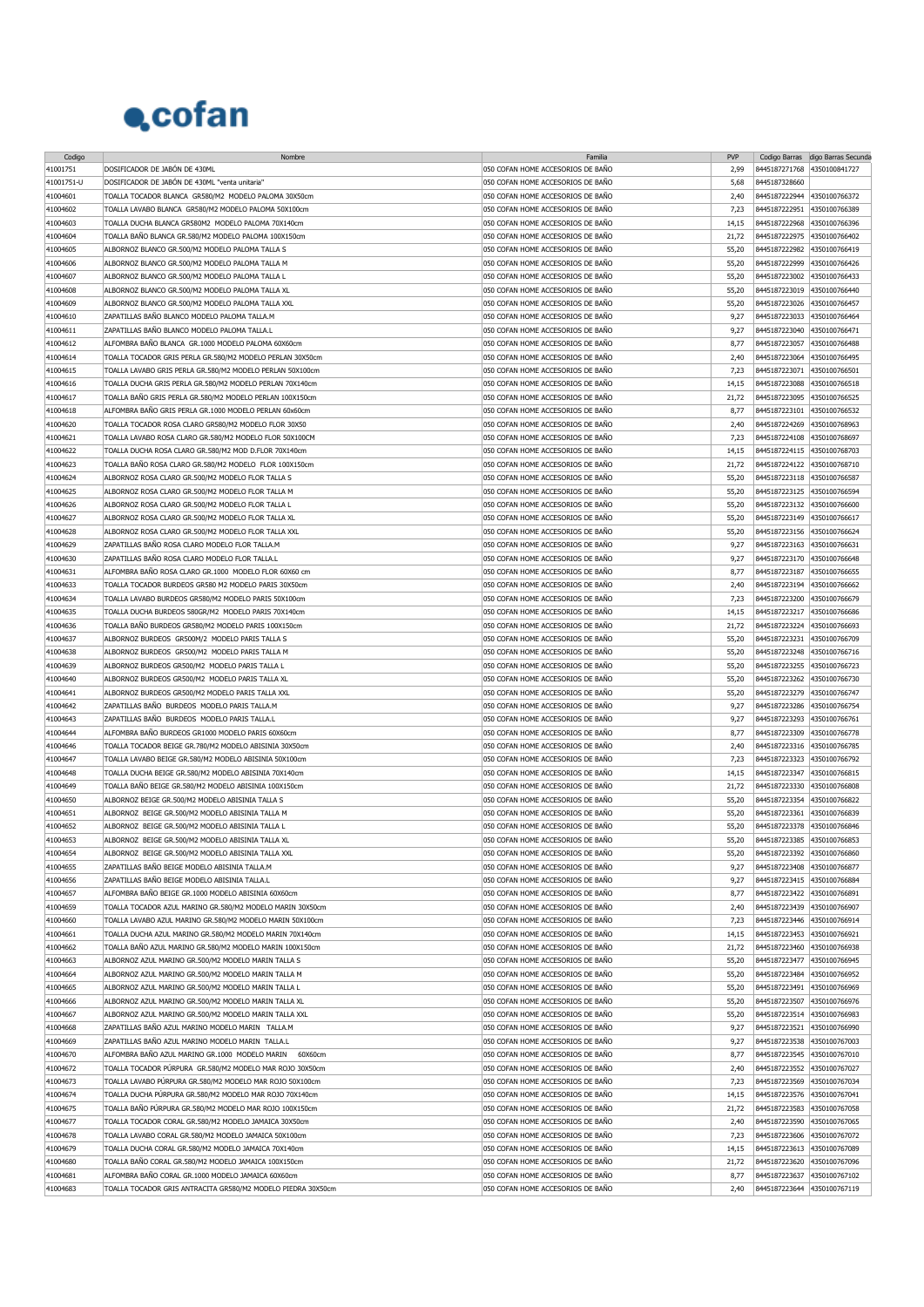| 41004684             | TOALLA LAVABO GRIS ANTRACITA GR580/M2 MODELO PIEDRA 50X100cm                                | 050 COFAN HOME ACCESORIOS DE BAÑO                                      | 7,23           | 8445187223651 4350100767126                  |                             |
|----------------------|---------------------------------------------------------------------------------------------|------------------------------------------------------------------------|----------------|----------------------------------------------|-----------------------------|
| 41004685             | TOALLA DUCHA GRIS ANTRACITA GR.580/M2 MODELO PIEDRA 70X140cm                                | 050 COFAN HOME ACCESORIOS DE BAÑO                                      | 14,15          | 8445187223668                                | 4350100767133               |
| 41004686             | TOALLA BAÑO GRIS ANTRACITA GR.580/M2 MODELO PIEDRA 100X150cm                                | 050 COFAN HOME ACCESORIOS DE BAÑO                                      | 21,72          | 8445187223675                                | 4350100767140               |
| 41004687             | ALBORNOZ GRIS ANTRACITA GR.500/M2 MODELO PIEDRA TALLA S                                     | 050 COFAN HOME ACCESORIOS DE BAÑO                                      | 55,20          | 8445187223682 4350100767157                  |                             |
| 41004688             | ALBORNOZ GRIS ANTRACITA GR.500/M2 MODELO PIEDRA TALLA M                                     | 050 COFAN HOME ACCESORIOS DE BAÑO                                      | 55,20          | 8445187223699 4350100767164                  |                             |
|                      |                                                                                             |                                                                        |                |                                              |                             |
| 41004689             | ALBORNOZ GRIS ANTRACITA GR.500/M2 MODELO PIEDRA TALLA L                                     | 050 COFAN HOME ACCESORIOS DE BAÑO                                      | 55,20          |                                              | 8445187223705 4350100767171 |
| 41004690             | ALBORNOZ GRIS ANTRACITA GR.500/M2 MODELO PIEDRA TALLA XL                                    | 050 COFAN HOME ACCESORIOS DE BAÑO                                      | 55,20          | 8445187223712                                | 4350100767188               |
| 41004691             | ALBORNOZ GRIS ANTRACITA GR.500/M2 MODELO PIEDRA TALLA XXL                                   | 050 COFAN HOME ACCESORIOS DE BAÑO                                      | 55,20          | 8445187223729                                | 4350100767195               |
| 41004692             | ZAPATILLAS BAÑO GRIS ANTRACITA MODELO PIEDRA TALLA.M                                        | 050 COFAN HOME ACCESORIOS DE BAÑO                                      | 9,27           | 8445187223736                                | 4350100767201               |
| 41004693             | ZAPATILLAS BAÑO GRIS ANTRACITA MODELO PIEDRA TALLA.L                                        | 050 COFAN HOME ACCESORIOS DE BAÑO                                      | 9,27           | 8445187223743                                | 4350100767218               |
| 41004694             | ALFOMBRA BAÑO GRIS ANTRACITA GR.1000 MODELO PIEDRA 60x60cm                                  | 050 COFAN HOME ACCESORIOS DE BAÑO                                      | 8,77           | 8445187223750                                | 4350100767225               |
| 41004700             | TOALLA TOCADOR NEGRO GR.580/M2 MODELO BRILLANTE 30X50cm                                     | 050 COFAN HOME ACCESORIOS DE BAÑO                                      | 2,40           | 8445187224146                                | 4350100768734               |
| 41004701             | TOALLA LAVABO NEGRO GR.580/M2 MODELO BRILLANTE 50X100cm                                     | 050 COFAN HOME ACCESORIOS DE BAÑO                                      | 7,23           | 8445187224139 4350100768727                  |                             |
| 41004702             | TOALLA DUCHA NEGRO GR.580/M2 MODELO BRILLANTE 70X140cm                                      | 050 COFAN HOME ACCESORIOS DE BAÑO                                      | 14,15          | 8445187224153 4350100768741                  |                             |
|                      |                                                                                             |                                                                        |                |                                              |                             |
| 41004703             | TOALLA BAÑO NEGRO GR.580/M2 MODELO BRILLANTE 100X150cm                                      | 050 COFAN HOME ACCESORIOS DE BAÑO                                      | 21,72          | 8445187224160 4350100768758                  |                             |
| 41004704             | ALFOMBRA BAÑO NEGRO GR.1000 MODELO BRILLANTE 60X60cm                                        | 050 COFAN HOME ACCESORIOS DE BAÑO                                      | 8.77           | 8445187224399                                | 4350100769281               |
| 41004709             | TOALLA TOCADOR ORANGE GR.580/M2 MODELO AMANECER 30X50cm                                     | 050 COFAN HOME ACCESORIOS DE BAÑO                                      | 2,40           | 8445187223767                                | 4350100767355               |
| 41004710             | TOALLA LAVABO ORANGE GR.580/M2 MODELO AMANECER 50X100cm                                     | 050 COFAN HOME ACCESORIOS DE BAÑO                                      | 7,23           | 8445187223774                                | 4350100767362               |
| 41004711             | TOALLA DUCHA ORANGE GR.580/M2 MODELO AMANECER 70X140cm                                      | 050 COFAN HOME ACCESORIOS DE BAÑO                                      | 14,15          | 8445187223781                                | 4350100767379               |
| 41004712             | TOALLA BAÑO ORANGE GR.580/M2 MODELO AMANECER 100X150cm                                      | 050 COFAN HOME ACCESORIOS DE BAÑO                                      | 21,72          | 8445187223798                                | 4350100767386               |
| 41004713             | ALFOMBRA BAÑO ORANGE GR.1000 MODELO AMANECER 60X60cm                                        | 050 COFAN HOME ACCESORIOS DE BAÑO                                      | 8,77           | 8445187223804 4350100767393                  |                             |
| 41004715             | TOALLA TOCADOR NATURE GR.600/M2 MODELO INSPIRACIÓN 30X50cm                                  | 050 COFAN HOME ACCESORIOS DE BAÑO                                      | 2,98           | 8445187223811 4350100767409                  |                             |
|                      | TOALLA LAVABO NATURE GR.600/M2 MODELO INSPIRACIÓN 50X100cm                                  | 050 COFAN HOME ACCESORIOS DE BAÑO                                      | 10,13          | 8445187223828 4350100767416                  |                             |
| 41004716             |                                                                                             |                                                                        |                |                                              |                             |
| 41004717             | TOALLA DUCHA NATURE GR.600/M2 MODELO INSPIRACIÓN 70X140cm                                   | 050 COFAN HOME ACCESORIOS DE BAÑO                                      | 17,93          | 8445187223835                                | 4350100767423               |
| 41004718             | TOALLA BAÑO NATURE GR.600/M2 MODELO INSPIRACIÓN 100X150cm                                   | 050 COFAN HOME ACCESORIOS DE BAÑO                                      | 28,39          | 8445187223842                                | 4350100767430               |
| 41004720             | TOALLA TOCADOR NATURE GR.600/M2 MODELO ALMA 30X50cm                                         | 050 COFAN HOME ACCESORIOS DE BAÑO                                      | 2,98           | 8445187223859                                | 4350100767454               |
| 41004721             | TOALLA LAVABO NATURE GR.600/M2 MODELO ALMA 50X100cm                                         | 050 COFAN HOME ACCESORIOS DE BAÑO                                      | 10,13          | 8445187223866                                | 4350100767461               |
| 41004722             | TOALLA DUCHA NATURE GR.600/M2 MODELO ALMA 70X140cm                                          | 050 COFAN HOME ACCESORIOS DE BAÑO                                      | 17,93          | 8445187223873                                | 4350100767478               |
| 41004723             | TOALLA BAÑO NATURE GR.600/M2 MODELO ALMA 100X150cm                                          | 050 COFAN HOME ACCESORIOS DE BAÑO                                      | 28,39          | 8445187223880                                | 4350100767485               |
| 41004725             | TOALLA TOCADOR FUCSIA GR.580/M2 MODELO PRIMAVERA 30X50CM                                    | 050 COFAN HOME ACCESORIOS DE BAÑO                                      | 2,40           | 8445187224276 4350100769052                  |                             |
| 41004726             | TOALLA LAVABO FUCSIA GR.580/M2 MODELO PRIMAVERA 50X100                                      | 050 COFAN HOME ACCESORIOS DE BAÑO                                      | 7,23           | 8445187224283 4350100769069                  |                             |
|                      |                                                                                             |                                                                        |                |                                              |                             |
| 41004727             | TOALLA DUCHA FUCSIA GR.580/M2 MODELO PRIMAVERA 70X140                                       | 050 COFAN HOME ACCESORIOS DE BAÑO                                      | 14,15          | 8445187224290 4350100769076                  |                             |
| 41004728             | TOALLA BAÑO FUCSIA GR.580/M2 MODELO PRIMAVERA 100X150                                       | 050 COFAN HOME ACCESORIOS DE BAÑO                                      | 21,72          | 8445187224306                                | 4350100769083               |
| 41004729             | ALBORNOZ FUCSIA 500/M2 MODELO PRIMAVERA TALLA S                                             | 050 COFAN HOME ACCESORIOS DE BAÑO                                      | 55,20          | 8445187224313                                | 4350100769090               |
| 41004730             | ALBORNOZ FUCSIA 500/M2 MODELO PRIMAVERA TALLA M                                             | 050 COFAN HOME ACCESORIOS DE BAÑO                                      | 55,20          | 8445187224320                                | 4350100769106               |
| 41004731             | ALBORNOZ FUCSIA 500/M2 MODELO PRIMAVERA TALLA L                                             | 050 COFAN HOME ACCESORIOS DE BAÑO                                      | 55,20          | 8445187224337                                | 4350100769113               |
| 41004732             | ALBORNOZ FUCSIA 500/M2 MODELO PRIMAVERA TALLA XL                                            | 050 COFAN HOME ACCESORIOS DE BAÑO                                      | 55,20          | 8445187224344                                | 4350100769120               |
| 41004733             | ALBORNOZ FUCSIA 500/M2 MODELO PRIMAVERA TALLA XXL                                           | 050 COFAN HOME ACCESORIOS DE BAÑO                                      | 55,20          | 8445187224351 4350100769137                  |                             |
| 41004734             | ZAPATILLAS BAÑO FUCSIA MODELO PRIMAVERA TALLA.M                                             | 050 COFAN HOME ACCESORIOS DE BAÑO                                      | 9,27           | 8445187224368 4350100769144                  |                             |
|                      |                                                                                             |                                                                        |                |                                              |                             |
| 41004735             | ZAPATILLAS BAÑO FUCSIA MODELO PRIMAVERA TALLA L                                             | 050 COFAN HOME ACCESORIOS DE BAÑO                                      | 9,27           | 8445187224375 4350100769151                  |                             |
| 41004736             | ALFOMBRA BAÑO FUCSIA GR.1000 MODELO PRIMAVERA 60X60cm                                       | 050 COFAN HOME ACCESORIOS DE BAÑO                                      | 8,77           | 8445187224382                                | 4350100769168               |
| 42001101             | FLEXO DUCHA INOXIDABLE EXTENSIBLE 1,5m                                                      | 050 COFAN HOME ACCESORIOS DE BAÑO                                      | 5,30           | 8445187196498                                | 4350100707313               |
| 42001102             | FLEXO DUCHA PVC PLATA/LATÓN 1,5M                                                            | 050 COFAN HOME ACCESORIOS DE BAÑO                                      | 4,90           | 8445187196504                                | 4350100707320               |
| 42001103             | FLEXO DUCHA PVC/LATÓN COLOR BLANCO 1,5M                                                     | 050 COFAN HOME ACCESORIOS DE BAÑO                                      | 3,41           | 8445187196511                                | 4350100707337               |
| 42001105             | FLEXO DUCHA INOXIDABLE EXTENSIBLE 1,75/2,2M                                                 | 050 COFAN HOME ACCESORIOS DE BAÑO                                      | 4,58           | 8445187229998                                | 4350100784178               |
| 42001121             | MANGO DUCHA CROMADO CON 5 FUNCIONES                                                         | 050 COFAN HOME ACCESORIOS DE BAÑO                                      | 5,66           | 8445187196528                                | 4350100707344               |
| 42001122             | MANGO DUCHA CROMADO CON 5 FUNCIONES                                                         | 050 COFAN HOME ACCESORIOS DE BAÑO                                      | 5,15           | 8445187196535 4350100707351                  |                             |
|                      |                                                                                             |                                                                        |                |                                              |                             |
| 42001123             | MANGO DUCHA CROMADO CON 1 FUNCION                                                           | 050 COFAN HOME ACCESORIOS DE BAÑO                                      | 2,86           | 8445187196542 4350100707368                  |                             |
| 42001124             | MANGO DUCHA CROMADO CON 3 FUNCIONES CON PULSADOR                                            | 050 COFAN HOME ACCESORIOS DE BAÑO                                      | 7,80           |                                              | 8445187230055 4350100784246 |
| 42001125             | MANGO DUCHA CROMADO 3 FUNCIONES AHORRO AGUA                                                 | 050 COFAN HOME ACCESORIOS DE BAÑO                                      | 5.15           | 8445187230062                                | 4350100784253               |
| 42001126             | MANGO DUCHA CROMADO/BLANCO CON 3 FUNCIONES                                                  | 050 COFAN HOME ACCESORIOS DE BAÑO                                      | 6,86           | 8445187230079                                | 4350100784260               |
| 42001127             | GRIFO BORBOTEADOR 2 FUNC.CON FILTRO AIREADOR AHORRO AGUA 38mm                               | 050 COFAN HOME ACCESORIOS DE BAÑO                                      | 2,60           | 8445187247848                                | 4350100811867               |
| 42001128             | FILTRO DE GRIFO AIREADOR LATÓN AHORRO AGUA M24 7 L                                          | 050 COFAN HOME ACCESORIOS DE BAÑO                                      | 1.83           | 8445187247855                                | 4350100811874               |
| 42001132             | KIT DUCHA 5 FUNCIONES (MANGO+FLEXO+COLGADOR)                                                | 050 COFAN HOME ACCESORIOS DE BAÑO                                      | 8,44           | 8445187196559                                | 4350100707375               |
| 42001133             | KIT DUCHA 1 FUNC. (MANGO+FLEXO+COLGADOR)                                                    | 050 COFAN HOME ACCESORIOS DE BAÑO                                      | 9,02           | 8445187196566 4350100707382                  |                             |
|                      |                                                                                             |                                                                        |                |                                              |                             |
| 42001134             | KIT DUCHA 5 FUNCIONES (MANGO+FLEXO+COLGADOR)                                                | 050 COFAN HOME ACCESORIOS DE BAÑO                                      | 11,38          | 8445187196573 4350100707399                  |                             |
| 42001135             | KIT DUCHA CUADRADA 3 FUNCIONES (MANGO+FLEXO+COLGADOR)                                       | 050 COFAN HOME ACCESORIOS DE BAÑO                                      | 11,94          | 8445187230048 4350100784222                  |                             |
| 42001136             | KIT DUCHA 1 FUNC.(MANGO BLANCO+COLGADOR+FLEXO)                                              | 050 COFAN HOME ACCESORIOS DE BAÑO                                      | 10,18          | 8445187247831                                | 4350100811850               |
| 42001137             | KIT GRIFO DE DUCHA CROMADO CON PULSADOR+COLGADOR+FLEXO                                      | 050 COFAN HOME ACCESORIOS DE BANO                                      | 6,37           | 8445187247824                                | 4350100811843               |
| 42001140             | KIT DUCHA BARRA DESLIZANTE 3 PCS 5 FUNCIONES                                                | 050 COFAN HOME ACCESORIOS DE BAÑO                                      | 17,55          | 8445187230000                                | 4350100784185               |
| 42001141             | KIT DUCHA BARRA DESLIZANTE 3 PCS 5 FUNCIONES BLANCO                                         | 050 COFAN HOME ACCESORIOS DE BAÑO                                      | 17,42          | 8445187230017                                | 4350100784192               |
| 42001151             | COLUMNA DE DUCHA CUADRADA 1 FUNCIÓN                                                         | 050 COFAN HOME ACCESORIOS DE BAÑO                                      | 41,10          | 8445187230024                                | 4350100784208               |
| 42001151.01          | SOPORTE/ANCLAJE DUCHA A PARED                                                               | 050 COFAN HOME ACCESORIOS DE BAÑO                                      | 8,75           | 8445187304374 4350100823327                  |                             |
| 42001151.02          | BRASS DIVERTER M3/4*M1/2*M1/2 PARA 42001151                                                 | 050 COFAN HOME ACCESORIOS DE BAÑO                                      | 13,80          | 8445187337662                                |                             |
| 42001152             | COLUMNA DE DUCHA REDONDA 5 FUNCIONES                                                        | 050 COFAN HOME ACCESORIOS DE BAÑO                                      |                | 8445187230031 4350100784215                  |                             |
|                      |                                                                                             |                                                                        | 41,12          |                                              |                             |
| 42001152.01          | BRASS DIVERTER M3/4*M1/2*M1/2 PARA 42001152                                                 | 050 COFAN HOME ACCESORIOS DE BAÑO                                      | 13,80          | 8445187337679                                |                             |
| 42001153             | COLUMNA DUCHA 5 FUNCIONES GRIFO TERMOSTÁTICO                                                | 050 COFAN HOME ACCESORIOS DE BAÑO                                      | 123,49         | 8445187230086                                | 4350100784321               |
| 42001153.01          | RECAMBIO TERMOSTATO CON MANGO INCLUIDO                                                      | 050 COFAN HOME ACCESORIOS DE BANO                                      | 29,70          | 8445187250053                                | 4350100819498               |
| 42001153.03          | BARRA DE DUCHA DE REF 42001153                                                              | 050 COFAN HOME ACCESORIOS DE BAÑO                                      | 20,00          | 8445187336016                                |                             |
| 42001154             | COLUMNA DE DUCHA CON GRIFERÍA MONOMANDO                                                     | 050 COFAN HOME ACCESORIOS DE BAÑO                                      | 91,63          | 8445187003260                                | 4350100819481               |
| 42001154.01          | BRASS DIVERTER M3/4*M1/2*F3/4 PARA 42001154                                                 | 050 COFAN HOME ACCESORIOS DE BAÑO                                      | 15,00          | 8445187337686                                |                             |
| 42001161             | CABEZAL DUCHA REDONDO LATÓN 30cm                                                            | 050 COFAN HOME ACCESORIOS DE BAÑO                                      | 29,12          | 8445187247800 4350100811829                  |                             |
| 42001162             | CABEZAL DUCHA CUADRADO LATÓN 30cm                                                           | 050 COFAN HOME ACCESORIOS DE BAÑO                                      | 33,41          | 8445187247817 4350100811836                  |                             |
| 42001163             | CABEZAL DUCHA REDONDO LATÓN 20cm                                                            | 050 COFAN HOME ACCESORIOS DE BAÑO                                      | 12,90          | 8445187003277                                | 4350100820593               |
|                      |                                                                                             |                                                                        |                |                                              |                             |
| 42001164             | CABEZAL DUCHA CUADRADO LATÓN 20cm                                                           | 050 COFAN HOME ACCESORIOS DE BAÑO                                      | 12,90          | 8445187003284                                | 4350100820609               |
| 42001170             | TOALLERO MODELO MADEIRA INOX 304 SATIN                                                      | 050 COFAN HOME ACCESORIOS DE BAÑO                                      | 17,23          | 8445187254020                                | 4350100834408               |
| 42001171             | ESTANTE CRISTAL+INOX 304 MODELO MADEIRA SATIN                                               | 050 COFAN HOME ACCESORIOS DE BAÑO                                      | 16,00          | 8445187254037                                | 4350100834415               |
| 42001172             | ESCOBILLERO INODORO MODELO MADEIRA INOX 304 SATIN                                           | 050 COFAN HOME ACCESORIOS DE BAÑO                                      | 17,23          | 8445187254044                                | 4350100834422               |
| 42001173             | PORTAROLLO MODELO MADEIRA INOX 304 SATIN                                                    | 050 COFAN HOME ACCESORIOS DE BAÑO                                      | 9,99           | 8445187254051                                | 4350100834439               |
| 42001174             | PORTAVASO MODELO MADEIRA INOX 304 SATIN                                                     | 050 COFAN HOME ACCESORIOS DE BAÑO                                      | 9,99           | 8445187254068 4350100834446                  |                             |
| 42001175             | PERCHA MODELO MADEIRA INOX 304 SATIN                                                        | 050 COFAN HOME ACCESORIOS DE BAÑO                                      | 5,48           |                                              | 8445187254075 4350100834453 |
|                      |                                                                                             |                                                                        |                |                                              |                             |
|                      |                                                                                             |                                                                        |                |                                              |                             |
| 42001180<br>42001181 | TOALLERO MODELO MARVAO INOX 304 BRILLO<br>ESCOBILLERO INODORO MODELO MARVAO INOX 304 BRILLO | 050 COFAN HOME ACCESORIOS DE BAÑO<br>050 COFAN HOME ACCESORIOS DE BAÑO | 21,27<br>13,77 | 8445187254082 4350100834460<br>8445187254099 | 4350100834477               |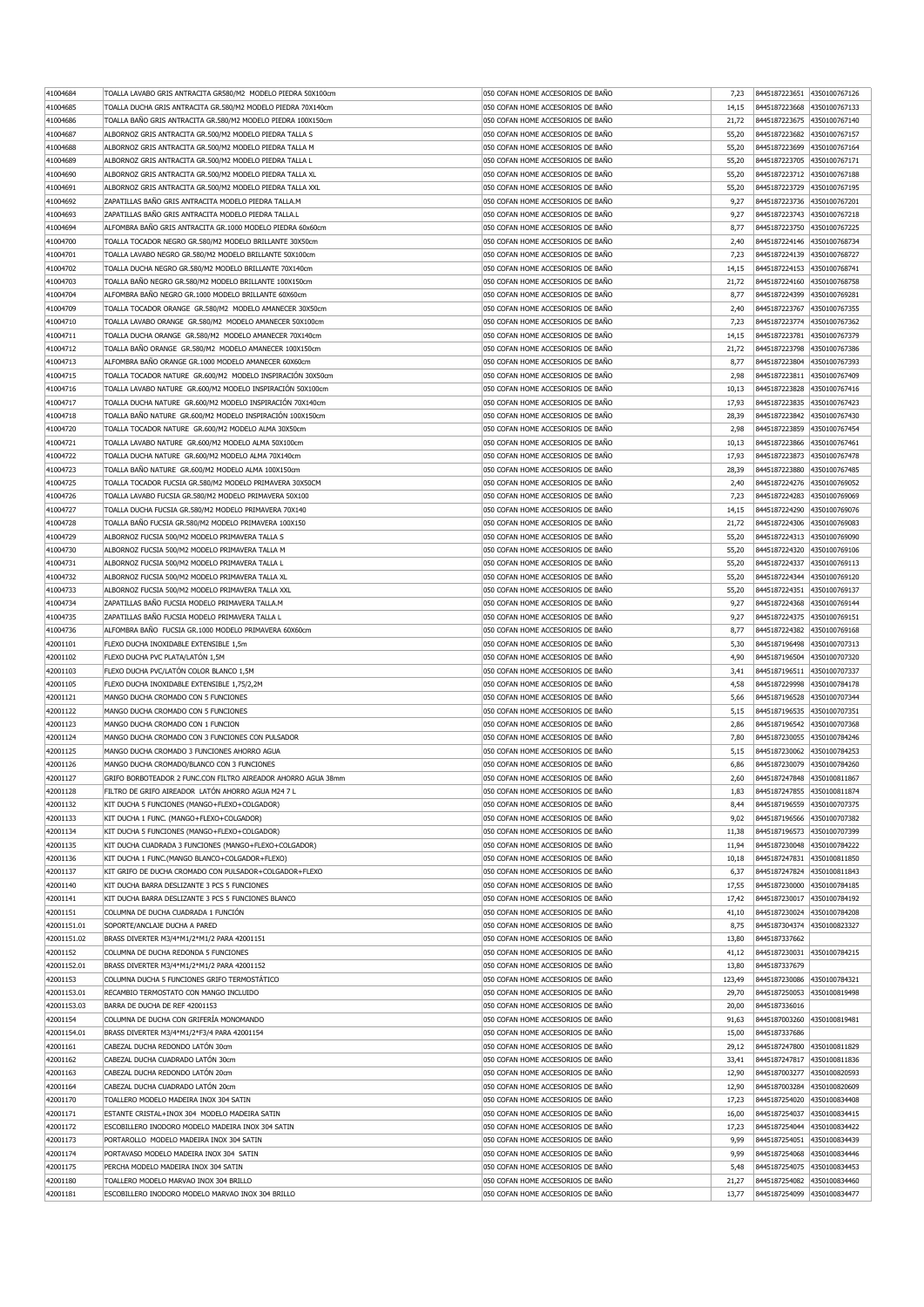| 42001182               | PORTAROLLO MODELO MARVAO INOX 304 BRILLO                                                                                               | 050 COFAN HOME ACCESORIOS DE BAÑO                                          | 13,77        | 8445187254105 4350100834484                  |               |
|------------------------|----------------------------------------------------------------------------------------------------------------------------------------|----------------------------------------------------------------------------|--------------|----------------------------------------------|---------------|
| 42001183               | TOALLERO MODELO MARVAO INOX 304 BRILLO                                                                                                 | 050 COFAN HOME ACCESORIOS DE BAÑO                                          | 10,52        | 8445187254112 4350100834491                  |               |
|                        |                                                                                                                                        |                                                                            |              |                                              |               |
| 42001184               | PORTAVASO MODELO MARVAO INOX 304 BRILLO                                                                                                | 050 COFAN HOME ACCESORIOS DE BAÑO                                          | 10,52        | 8445187254129 4350100834507                  |               |
| 42001185               | PERCHA MODELO MARVAO INOX 304 BRILLO                                                                                                   | 050 COFAN HOME ACCESORIOS DE BAÑO                                          | 7,53         | 8445187254136 4350100834514                  |               |
| 42001188               | ESPEJO REDONDO BAÑO AUMENTO 3" MODELO LAGOA INOX 304                                                                                   | 050 COFAN HOME ACCESORIOS DE BAÑO                                          | 23,03        | 8445187254143                                | 4350100834521 |
| 42001190               | TOALLERO MODELO LAGOA INOX 304 BRILLO                                                                                                  | 050 COFAN HOME ACCESORIOS DE BAÑO                                          | 11,46        | 8445187254150                                | 4350100834538 |
| 42001191               | ESCOBILLERO INODORO MODELO LAGOA INOX 304 BRILLO                                                                                       | 050 COFAN HOME ACCESORIOS DE BAÑO                                          | 13,27        | 8445187254167                                | 4350100834545 |
|                        | PORTAROLLOS MODELO LAGOA INOX 304 BRILLO                                                                                               |                                                                            |              | 8445187254174                                |               |
| 42001192               |                                                                                                                                        | 050 COFAN HOME ACCESORIOS DE BAÑO                                          | 8,66         |                                              | 4350100834552 |
| 42001193               | TOALLERO CIRCULAR MODELO LAGOA INOX 304 BRILLO                                                                                         | 050 COFAN HOME ACCESORIOS DE BAÑO                                          | 7,53         | 8445187254181                                | 4350100834569 |
| 42001194               | PORTAVASO MODELO LAGOA INOX 304 BRILLO                                                                                                 | 050 COFAN HOME ACCESORIOS DE BAÑO                                          | 8,66         | 8445187254198 4350100834576                  |               |
| 42001195               | PERCHA MODELO LAGOA INOX 304 BRILLO                                                                                                    | 050 COFAN HOME ACCESORIOS DE BAÑO                                          | 5,88         | 8445187254204 4350100834583                  |               |
| 42001222               | BANQUETA MULTIUSOS BLANCO                                                                                                              | 050 COFAN HOME ACCESORIOS DE BAÑO                                          | 9,96         | 8445187202533 4350100721463                  |               |
| 42001301               | PORTARROLLOS DE BAÑO "DAURA"                                                                                                           | 050 COFAN HOME ACCESORIOS DE BANO                                          | 6,37         | 8445187273212                                | 4350100721531 |
| 42001303               | PORTACEPILLOS CON VASO "DAURA"                                                                                                         | 050 COFAN HOME ACCESORIOS DE BAÑO                                          | 6,70         | 8445187273236                                | 4350100721555 |
|                        |                                                                                                                                        |                                                                            |              |                                              |               |
| 42001304               | ARO TOALLERO "DAURA"                                                                                                                   | 050 COFAN HOME ACCESORIOS DE BAÑO                                          | 7,19         | 8445187273243                                | 4350100721562 |
| 42001305               | PERCHA COLGADOR "DAURA"                                                                                                                | 050 COFAN HOME ACCESORIOS DE BAÑO                                          | 3,35         | 8445187273250                                | 4350100721579 |
| 42001306               | <b>BARRA TOALLERO "DAURA"</b>                                                                                                          | 050 COFAN HOME ACCESORIOS DE BAÑO                                          | 6,65         | 8445187273267                                | 4350100721586 |
| 42001307               | REPISA BAÑO "DAURA"                                                                                                                    | 050 COFAN HOME ACCESORIOS DE BAÑO                                          | 12,42        | 8445187273274 4350100721593                  |               |
| 42001413B              | ALFOMBRA BAÑO "DRIP" 530X530 MM BLANCO                                                                                                 | 050 COFAN HOME ACCESORIOS DE BAÑO                                          | 7,00         | 8445187202618 4350100721685                  |               |
| 41001529               | ROLLO SEMIHULE BASIC MODELO GRANADA 1,40x25mts                                                                                         | 051 COFAN HOME ACCESORIOS DE COCINA                                        | 56,35        | 8445187271362                                | 4350100839137 |
|                        |                                                                                                                                        |                                                                            |              |                                              |               |
| 41001538               | ROLLO DE SEMIHULE BASIC MODELO FLORENCIA 140x25 M                                                                                      | 051 COFAN HOME ACCESORIOS DE COCINA                                        | 56,35        | 8445187271393                                | 4350100843363 |
| 41001540               | R.HULE POL/PVC 100% ANTIMANCHAS "MODELO GIOLÁNTA .1,40x25                                                                              | 051 COFAN HOME ACCESORIOS DE COCINA                                        | 107,53       | 8445187264722                                |               |
| 41001541               | R.HULE POL/PVC 100% ANTIMANCHAS "MODELO SYANDRA" 1,40x25                                                                               | 051 COFAN HOME ACCESORIOS DE COCINA                                        | 107,53       | 8445187264739                                |               |
| 41001542               | R.HULE POL/PVC 100% ANTIMANCHAS "MODELO WIRGINI"1,40x25                                                                                | 051 COFAN HOME ACCESORIOS DE COCINA                                        | 107,42       | 8445187264746                                |               |
| 41001543               | ROLLO DE HULE 17 PIEZAS DE 140x1,40 MODELO PAIS                                                                                        | 051 COFAN HOME ACCESORIOS DE COCINA                                        | 283,48       | 8445187264753                                |               |
| 41001545               | ROLLO SEMIHULE 1,40x25mts BASE TEJIDO MODELO ESTRELLA NAVIDEÑA                                                                         | 051 COFAN HOME ACCESORIOS DE COCINA                                        |              | 8445187264784                                |               |
|                        |                                                                                                                                        |                                                                            | 56,35        |                                              |               |
| 41001546               | ROLLO SEMIHULE BASIC MODELO ARAHAL 1,40x25mts                                                                                          | 051 COFAN HOME ACCESORIOS DE COCINA                                        | 56,35        | 8445187334050                                |               |
| 41001547               | ROLLO SEMIHULE BASIC MODELO GARAN 1,40x25mt                                                                                            | 051 COFAN HOME ACCESORIOS DE COCINA                                        | 56,35        | 8445187334326                                |               |
| 41001548               | ROLLO SEMIHULE BASIC MODELO PAPRIKA 1,40x25mt                                                                                          | 051 COFAN HOME ACCESORIOS DE COCINA                                        | 56,35        | 8445187334333                                |               |
| 41001549               | ROLLO SEMIHULE BASIC MODELO GALANGA 1,40x25mt                                                                                          | 051 COFAN HOME ACCESORIOS DE COCINA                                        | 56,35        | 8445187334340                                |               |
| 41001550               | ROLLO SEMIHULE BASIC MODELO MASALA 1,40x25mt                                                                                           | 051 COFAN HOME ACCESORIOS DE COCINA                                        | 56,35        | 8445187334357                                |               |
|                        | ROLLO SEMIHULE BASIC MODELO CURCUMA 1.40x25mt                                                                                          | 051 COFAN HOME ACCESORIOS DE COCINA                                        |              | 8445187334364                                |               |
| 41001551               |                                                                                                                                        |                                                                            | 56,35        |                                              |               |
| 41001556               | ROLLO SEMIHULE BASIC MODELO ZAATAR 1,40x25mt                                                                                           | 051 COFAN HOME ACCESORIOS DE COCINA                                        | 56,35        | 8445187334371                                |               |
| 41001557               | ROLLO SEMIHULE BASIC MODELO CILANTRO 1,40x25mt                                                                                         | 051 COFAN HOME ACCESORIOS DE COCINA                                        | 56,35        | 8445187334388                                |               |
| 41001700               | AZUCARERO 120ml MODELO ALBAHACA COLOR PIEDRA 15X11.5X9cm                                                                               | 051 COFAN HOME ACCESORIOS DE COCINA                                        | 1,20         | 8445187252569 4350100830066                  |               |
| 41001700-U             | AZUCARERO 120ml MODELO ALBAHACA COLOR PIEDRA 15X11.5X9cm "venta unitaria"                                                              | 051 COFAN HOME ACCESORIOS DE COCINA                                        | 2,28         | 8445187328189                                |               |
| 41001701               | AZUCARERO 120ml MODELO ALBAHACA ROSA PALO 15X11.5X9cm                                                                                  | 051 COFAN HOME ACCESORIOS DE COCINA                                        | 1,20         | 8445187252552 4350100830059                  |               |
|                        |                                                                                                                                        |                                                                            |              |                                              |               |
| 41001701-U             | AZUCARERO 120ml MODELO ALBAHACA ROSA PALO 15X11.5X9cm "venta unitaria"                                                                 | 051 COFAN HOME ACCESORIOS DE COCINA                                        | 2,28         | 8445187328202                                |               |
| 41001702               | AZUCARERO 120ml MODELO ALBAHACA COLOR VERDE AGUA 15X11.5X9cm                                                                           | 051 COFAN HOME ACCESORIOS DE COCINA                                        | 1,20         | 8445187252576 4350100830073                  |               |
| 41001702-U             | AZUCARERO 120ml MODELO ALBAHACA COLOR VERDE AGUA 15X11.5X9cm "venta unitaria"                                                          | 051 COFAN HOME ACCESORIOS DE COCINA                                        | 2,28         | 8445187328219                                |               |
| 41001703               | BOL MODELO ALBAHACA 300ML COLOR PIEDRA 12X5cm                                                                                          | 051 COFAN HOME ACCESORIOS DE COCINA                                        | 0,60         | 8445187252590                                | 4350100830097 |
|                        |                                                                                                                                        |                                                                            |              |                                              |               |
|                        |                                                                                                                                        |                                                                            |              |                                              |               |
| 41001703-U             | BOL MODELO ALBAHACA 300ML COLOR PIEDRA 12X5cm "venta unitaria"                                                                         | 051 COFAN HOME ACCESORIOS DE COCINA                                        | 1,14         | 8445187328233                                |               |
| 41001704               | BOL MODELO ALBAHACA 300ML ROSA PALO 12X5cm                                                                                             | 051 COFAN HOME ACCESORIOS DE COCINA                                        | 0,60         | 8445187252583                                | 4350100830080 |
| 41001704-U             | BOL MODELO ALBAHACA 300ML ROSA PALO 12X5cm "venta unitaria"                                                                            | 051 COFAN HOME ACCESORIOS DE COCINA                                        | 1,14         | 8445187328240                                |               |
| 41001705               | BOL MODELO ALBAHACA 300ML VERDE AGUA 12X5cm                                                                                            | 051 COFAN HOME ACCESORIOS DE COCINA                                        | 0.60         | 8445187252606                                | 4350100830103 |
| 41001705-U             | BOL MODELO ALBAHACA 300ML VERDE AGUA 12X5cm "venta unitaria"                                                                           | 051 COFAN HOME ACCESORIOS DE COCINA                                        | 1,14         | 8445187328257                                |               |
| 41001706               | BOL MODELO ALBAHACA 950ML COLOR PIEDRA 17X7cm                                                                                          | 051 COFAN HOME ACCESORIOS DE COCINA                                        | 0,92         | 8445187252620                                | 4350100830134 |
|                        |                                                                                                                                        |                                                                            |              |                                              |               |
| 41001706-U             | BOL MODELO ALBAHACA 950ML COLOR PIEDRA 17X7cm "venta unitaria"                                                                         | 051 COFAN HOME ACCESORIOS DE COCINA                                        | 1,75         | 8445187328271                                |               |
| 41001707               | BOL MODELO ALBAHACA 950ML ROSA PALO 17X7cm                                                                                             | 051 COFAN HOME ACCESORIOS DE COCINA                                        | 0,92         | 8445187252613                                | 4350100830110 |
| 41001707-U             | BOL MODELO ALBAHACA 950ML ROSA PALO 17X7cm "venta unitaria"                                                                            | 051 COFAN HOME ACCESORIOS DE COCINA                                        | 1,75         | 8445187328288                                |               |
| 41001708               | BOL MODELO ALBAHACA 950ML VERDE AGUA 17X7cm                                                                                            | 051 COFAN HOME ACCESORIOS DE COCINA                                        | 0,92         | 8445187252637 4350100830141                  |               |
| 41001708-U             | BOL MODELO ALBAHACA 950ML VERDE AGUA 17X7cm "venta unitaria"                                                                           | 051 COFAN HOME ACCESORIOS DE COCINA                                        | 1,75         | 8445187328301                                |               |
| 41001709               | BOL MODELO ALBAHACA 2.4L COLOR PIEDRA 23X10cm                                                                                          | 051 COFAN HOME ACCESORIOS DE COCINA                                        | 1,18         | 8445187252651 4350100830165                  |               |
|                        |                                                                                                                                        |                                                                            | 2,24         |                                              |               |
| 41001709-U             | BOL MODELO ALBAHACA 2.4L COLOR PIEDRA 23X10cm "venta unitaria"                                                                         | 051 COFAN HOME ACCESORIOS DE COCINA                                        |              | 8445187328318                                |               |
| 41001710               | BOL MODELO ALBAHACA 2.4 L ROSA PALO 23X10cm                                                                                            | 051 COFAN HOME ACCESORIOS DE COCINA                                        | 1,18         | 8445187252644                                | 4350100830158 |
| 41001710-U             | BOL MODELO ALBAHACA 2.4 L ROSA PALO 23X10cm "venta unitaria"                                                                           | 051 COFAN HOME ACCESORIOS DE COCINA                                        | 2,24         | 8445187328332                                |               |
| 41001711               | BOL MODELO ALBAHACA 2.4 LVERDE AGUA 23X10cm                                                                                            | 051 COFAN HOME ACCESORIOS DE COCINA                                        | 1,18         | 8445187252668                                | 4350100830172 |
| 41001711-U             | BOL MODELO ALBAHACA 2.4 LVERDE AGUA 23X10cm "venta unitaria"                                                                           | 051 COFAN HOME ACCESORIOS DE COCINA                                        | 2,24         | 8445187328349                                |               |
| 41001712               | ENSALADERA MODELO ALBAHACA 3.5 L COLOR PIEDRA 26.5X12cm                                                                                | 051 COFAN HOME ACCESORIOS DE COCINA                                        | 1,73         | 8445187252675                                | 4350100830189 |
| 41001712-U             | ENSALADERA MODELO ALBAHACA 3.5 L COLOR PIEDRA 26.5X12cm "venta unitaria"                                                               | 051 COFAN HOME ACCESORIOS DE COCINA                                        | 3,29         | 8445187328363                                |               |
|                        |                                                                                                                                        |                                                                            |              |                                              |               |
| 41001713               | ENSALADERA MODELO ALBAHACA 3.5 L ROSA PALO 26.5X12cm                                                                                   | 051 COFAN HOME ACCESORIOS DE COCINA                                        | 1,73         | 8445187252682                                | 4350100830196 |
| 41001713-U             | ENSALADERA MODELO ALBAHACA 3.5 L ROSA PALO 26.5X12cm "venta unitaria"                                                                  | 051 COFAN HOME ACCESORIOS DE COCINA                                        | 3,29         | 8445187328370                                |               |
| 41001714               | ENSALADERA MODELO ALBAHACA 3.5 L VERDE AGUA 26.5X12cm                                                                                  | 051 COFAN HOME ACCESORIOS DE COCINA                                        | 1,73         | 8445187252699                                | 4350100830202 |
| 41001714-U             | ENSALADERA MODELO ALBAHACA 3.5 L VERDE AGUA 26.5X12cm "venta unitaria"                                                                 | 051 COFAN HOME ACCESORIOS DE COCINA                                        | 3,29         | 8445187328387                                |               |
| 41001715               | BOTE MULTIUSOS MODELO ALBAHACA COLOR PIEDRA 1L 11X15cm                                                                                 | 051 COFAN HOME ACCESORIOS DE COCINA                                        | 2,39         | 8445187252705                                | 4350100830219 |
| 41001715-U             | BOTE MULTIUSOS MODELO ALBAHACA COLOR PIEDRA 1L 11X15cm "venta unitaria"                                                                | 051 COFAN HOME ACCESORIOS DE COCINA                                        | 4,54         | 8445187328400                                |               |
|                        |                                                                                                                                        |                                                                            |              |                                              |               |
| 41001716               | BOTE MULTIUSOS MODELO ALBAHACA ROSA PALO 1L 11X15cm                                                                                    | 051 COFAN HOME ACCESORIOS DE COCINA                                        | 2,39         | 8445187252712                                | 4350100830226 |
| 41001716-U             | BOTE MULTIUSOS MODELO ALBAHACA ROSA PALO 1L 11X15cm "venta unitaria"                                                                   | 051 COFAN HOME ACCESORIOS DE COCINA                                        | 4,54         | 8445187328417                                |               |
| 41001717               | BOTE MULTIUSOS MODELO ALBAHACA VERDE AGUA 1L 11X15cm                                                                                   | 051 COFAN HOME ACCESORIOS DE COCINA                                        | 2,39         | 8445187252729 4350100830233                  |               |
| 41001717-U             | BOTE MULTIUSOS MODELO ALBAHACA VERDE AGUA 1L 11X15cm "venta unitaria"                                                                  | 051 COFAN HOME ACCESORIOS DE COCINA                                        | 4,54         | 8445187328431                                |               |
| 41001718               | BOTE MULTIUSOS MODELO ALBAHACA COLOR PIEDRA 160ML 8X6cm                                                                                | 051 COFAN HOME ACCESORIOS DE COCINA                                        | 1,17         | 8445187252736 4350100830240                  |               |
| 41001718-U             | BOTE MULTIUSOS MODELO ALBAHACA COLOR PIEDRA 160ML 8X6cm "venta unitaria"                                                               | 051 COFAN HOME ACCESORIOS DE COCINA                                        | 2,22         | 8445187328448                                |               |
|                        |                                                                                                                                        |                                                                            |              |                                              |               |
| 41001719               | BOTE MULTIUSOS MODELO ALBAHACA ROSA PALO 160ML 8X6cm                                                                                   | 051 COFAN HOME ACCESORIOS DE COCINA                                        | 1,17         | 8445187252743                                | 4350100830257 |
| 41001719-U             | BOTE MULTIUSOS MODELO ALBAHACA ROSA PALO 160ML 8X6cm "venta unitaria"                                                                  | 051 COFAN HOME ACCESORIOS DE COCINA                                        | 2,22         | 8445187328462                                |               |
| 41001720               | BOTE MULTIUSOS MODELO ALBAHACA VERDE AGUA160ML 8X6cm                                                                                   | 051 COFAN HOME ACCESORIOS DE COCINA                                        | 1,17         | 8445187252750                                | 4350100830264 |
| 41001720-U             | BOTE MULTIUSOS MODELO ALBAHACA VERDE AGUA160ML 8X6cm "venta unitaria"                                                                  | 051 COFAN HOME ACCESORIOS DE COCINA                                        | 2,22         | 8445187328479                                |               |
| 41001721               | BOTE MULTIUSOS MODELO ALBAHACA COLOR PIEDRA 500ML 11X8cm                                                                               | 051 COFAN HOME ACCESORIOS DE COCINA                                        | 1,82         | 8445187252767                                | 4350100830271 |
| 41001721-U             | BOTE MULTIUSOS MODELO ALBAHACA COLOR PIEDRA 500ML 11X8cm "venta unitaria"                                                              | 051 COFAN HOME ACCESORIOS DE COCINA                                        | 3,46         | 8445187328493                                |               |
| 41001722               | BOTE MULTIUSOS MODELO ALBAHACA ROSA PALO 500ML 11X8cm                                                                                  | 051 COFAN HOME ACCESORIOS DE COCINA                                        | 1,82         | 8445187252774                                | 4350100830288 |
|                        |                                                                                                                                        |                                                                            |              |                                              |               |
| 41001722-U             | BOTE MULTIUSOS MODELO ALBAHACA ROSA PALO 500ML 11X8cm "venta unitaria"                                                                 | 051 COFAN HOME ACCESORIOS DE COCINA                                        | 3,46         | 8445187328509                                |               |
| 41001723               | BOTE MULTIUSOS MODELO ALBAHACA VERDE AGUA 500ML 11X8xcm                                                                                | 051 COFAN HOME ACCESORIOS DE COCINA                                        | 1,82         | 8445187252781                                | 4350100830295 |
| 41001723-U<br>41001724 | BOTE MULTIUSOS MODELO ALBAHACA VERDE AGUA 500ML 11X8xcm "venta unitaria"<br>BOTELLA ACEITERA MODELO ALBAHACA 250ML COLOR PIEDRA 5X20cm | 051 COFAN HOME ACCESORIOS DE COCINA<br>051 COFAN HOME ACCESORIOS DE COCINA | 3,46<br>0,95 | 8445187328523<br>8445187252798 4350100830301 |               |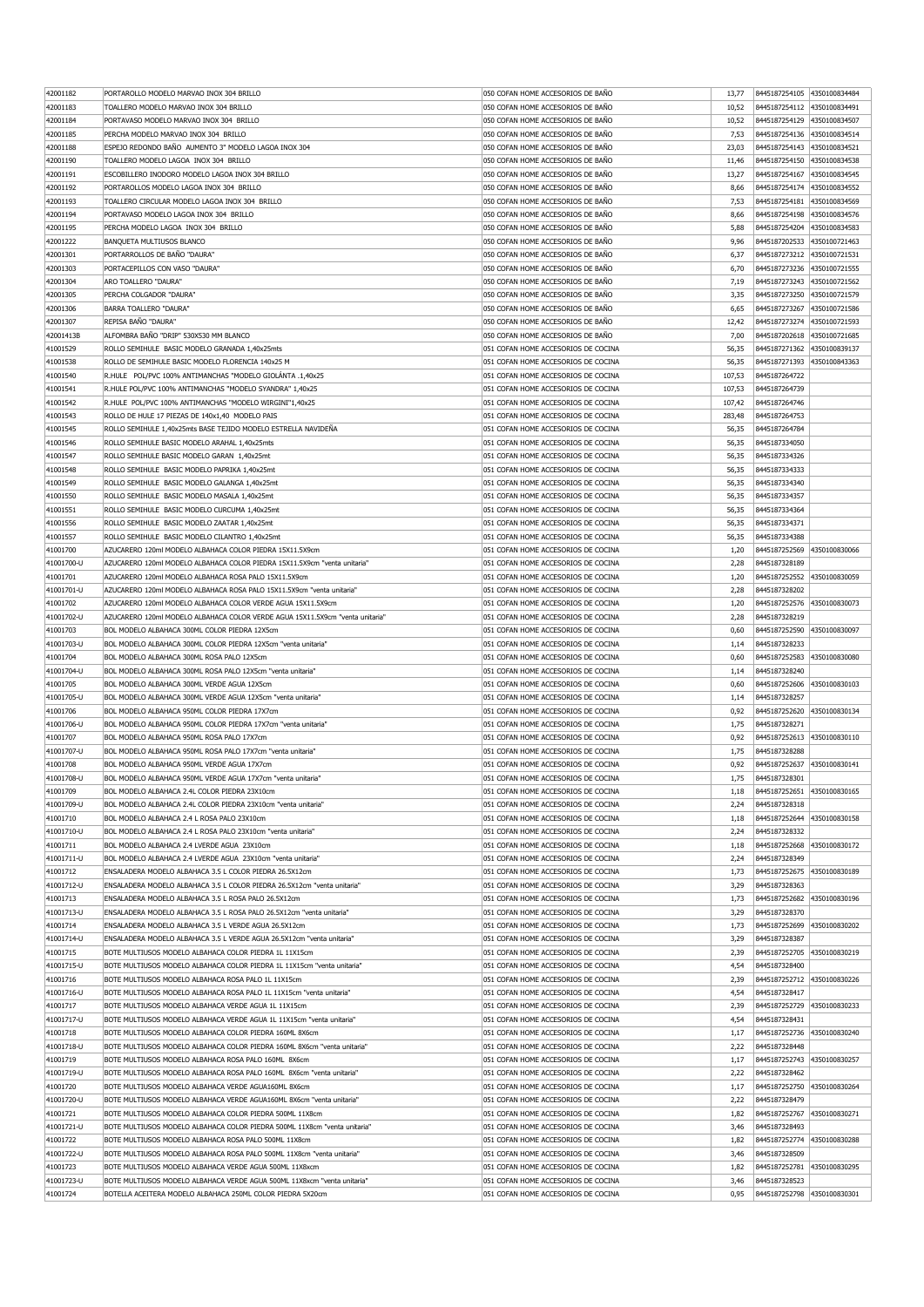| 41001724-U             | BOTELLA ACEITERA MODELO ALBAHACA 250 ML COLOR PIEDRA 5X20 CM VENTA UNITARIA                                               | 051 COFAN HOME ACCESORIOS DE COCINA                                        | 1.81         | 8445187328530                                |                             |
|------------------------|---------------------------------------------------------------------------------------------------------------------------|----------------------------------------------------------------------------|--------------|----------------------------------------------|-----------------------------|
| 41001725               | BOTELLA ACEITERA MODELO ALBAHACA 250 ML ROSA PALO 5X20cm                                                                  | 051 COFAN HOME ACCESORIOS DE COCINA                                        | 0.95         | 8445187252804                                | 4350100830318               |
| 41001725-U             | BOTELLA ACEITERA MODELO ALBAHACA 250 ML ROSA PALO 5X20cm "venta unitaria"                                                 | 051 COFAN HOME ACCESORIOS DE COCINA                                        | 1,81         | 8445187328547                                |                             |
| 41001726               | BOTELLA ACEITERA MODELO ALBAHACA 250 ML VERDE AGUA 5X20cm                                                                 | 051 COFAN HOME ACCESORIOS DE COCINA                                        | 0,95         | 8445187252811                                | 4350100830325               |
|                        |                                                                                                                           |                                                                            |              |                                              |                             |
| 41001726-U             | BOTELLA ACEITERA MODELO ALBAHACA 250 ML VERDE AGUA 5X20cm "venta unitaria"                                                | 051 COFAN HOME ACCESORIOS DE COCINA                                        | 1,81         | 8445187328561                                |                             |
| 41001727               | BOTELLA ACEITERA MODELO ALBAHACA 500ML COLOR PIEDRA 6X23cm                                                                | 051 COFAN HOME ACCESORIOS DE COCINA                                        | 1,04         | 8445187252828 4350100830332                  |                             |
| 41001727-U             | BOTELLA ACEITERA MODELO ALBAHACA 500 ML COLOR PIEDRA 6X23 CM VENTA UNITARIA                                               | 051 COFAN HOME ACCESORIOS DE COCINA                                        | 1,98         | 8445187328578                                |                             |
| 41001728               | BOTELLA ACEITERA MODELO ALBAHACA 500 ML ROSA PALO 6X23cm                                                                  | 051 COFAN HOME ACCESORIOS DE COCINA                                        | 1,04         | 8445187252835                                | 4350100830349               |
| 41001728-U             | BOTELLA ACEITERA MODELO ALBAHACA 500 ML ROSA PALO 6X23cm "venta unitaria"                                                 | 051 COFAN HOME ACCESORIOS DE COCINA                                        | 1,98         | 8445187328592                                |                             |
| 41001729               | BOTELLA ACEITERA MODELO ALBAHACA 500 ML VERDE AGUA 6x23cm                                                                 | 051 COFAN HOME ACCESORIOS DE COCINA                                        | 1,04         | 8445187252842                                | 4350100830356               |
| 41001729-U             | BOTELLA ACEITERA MODELO ALBAHACA 500 ML VERDE AGUA 6x23cm "venta unitaria"                                                | 051 COFAN HOME ACCESORIOS DE COCINA                                        | 1,98         | 8445187328608                                |                             |
| 41001730               | GRASERA COLADOR 500ml MODELO ALBAHACA COLOR PIEDRA 16.5X12X10cm                                                           | 051 COFAN HOME ACCESORIOS DE COCINA                                        | 1,34         | 8445187252859                                | 4350100830363               |
| 41001730-U             | GRASERA COLADOR 500ml MODELO ALBAHACA COLOR PIEDRA 16.5X12X10cm "venta unitaria"                                          | 051 COFAN HOME ACCESORIOS DE COCINA                                        | 2,55         | 8445187328622                                |                             |
| 41001731               | GRASERA COLADOR 500ml MODELO ALBAHACA ROSA PALO 16.5X12X10cm                                                              | 051 COFAN HOME ACCESORIOS DE COCINA                                        | 1,34         | 8445187252866                                | 4350100830370               |
|                        |                                                                                                                           | 051 COFAN HOME ACCESORIOS DE COCINA                                        |              | 8445187328639                                |                             |
| 41001731-U             | GRASERA COLADOR 500ml MODELO ALBAHACA ROSA PALO 16.5X12X10cm "venta unitaria"                                             |                                                                            | 2,55         |                                              |                             |
| 41001732               | GRASERA COLADOR 500ml MODELO ALBAHACA VERDE AGUA 16.5X12X10cm                                                             | 051 COFAN HOME ACCESORIOS DE COCINA                                        | 1,34         | 8445187252873                                | 4350100830387               |
| 41001732-U             | GRASERA COLADOR 500ml MODELO ALBAHACA VERDE AGUA 16.5X12X10cm "venta unitaria"                                            | 051 COFAN HOME ACCESORIOS DE COCINA                                        | 2,55         | 8445187328653                                |                             |
| 41001740               | JARRA BOROSILICATO MODELO TROPICAL ROJO 1300ML                                                                            | 051 COFAN HOME ACCESORIOS DE COCINA                                        | 10,70        | 8445187254396                                | 4350100835184               |
| 41001740A              | JARRA BOROSILICATO MODELO TROPICAL AZUL 1300ML                                                                            | 051 COFAN HOME ACCESORIOS DE COCINA                                        | 10,70        | 8445187254433                                | 4350100835252               |
| 41001740R              | JARRA BOROSILICATO MODELO TROPICAL ROSA 1300ML                                                                            | 051 COFAN HOME ACCESORIOS DE COCINA                                        | 10,70        | 8445187254426                                | 4350100835245               |
| 41001740T              | JARRA BOROSILICATO MODELO TROPICA TIERRA 1300ML                                                                           | 051 COFAN HOME ACCESORIOS DE COCINA                                        | 10,70        | 8445187254402                                | 4350100835221               |
| 41001740V              | JARRA BOROSILICATO MODELO TROPICAL VIOLETA 1300ML                                                                         | 051 COFAN HOME ACCESORIOS DE COCINA                                        | 10,70        | 8445187254419                                | 4350100835238               |
| 41001741               | SET 4 FRASCOS CRISTAL+ CLIP ACERO 2100ML,1500ML,1150ML,750ML                                                              | 051 COFAN HOME ACCESORIOS DE COCINA                                        | 9.60         | 8445187254327                                | 4350100835078               |
|                        |                                                                                                                           |                                                                            |              |                                              |                             |
| 41001742               | SET DE ACEITERA MOD.ALOREÑA BEIS 230.ML-120ML                                                                             | 051 COFAN HOME ACCESORIOS DE COCINA                                        | 16,00        | 8445187254334                                | 4350100835115               |
| 41001743               | SET ACEITERA MODELO PICUAL INOX 230ml-120ml                                                                               | 051 COFAN HOME ACCESORIOS DE COCINA                                        | 13,00        | 8445187254341                                | 4350100835122               |
| 41001744               | FRASCO BOROSILICATO+ACERO MODELO CICER 1900ML                                                                             | 051 COFAN HOME ACCESORIOS DE COCINA                                        | 8,72         | 8445187254358                                | 4350100835139               |
| 41001745               | FRASCO BOROSILICATO+ACERO MODELO CICER 1500ML                                                                             | 051 COFAN HOME ACCESORIOS DE COCINA                                        | 8.24         | 8445187254365                                | 4350100835146               |
| 41001746               | FRASCO BOROSILICATO+ACERO MODELO CICER 1100ML                                                                             | 051 COFAN HOME ACCESORIOS DE COCINA                                        | 7,84         | 8445187254372                                | 4350100835153               |
| 41001747               | FRASCO BOROSILICATO+ACERO MODELO CICER550ML                                                                               | 051 COFAN HOME ACCESORIOS DE COCINA                                        | 6,74         | 8445187254389                                | 4350100835160               |
| 41001760               | MANDOLINA DE ACERO INOX. 41,8X16,5X6,5 CM                                                                                 | 051 COFAN HOME ACCESORIOS DE COCINA                                        | 17,35        | 8445187255614                                |                             |
|                        | RODILLO MANDOLINA                                                                                                         | 051 COFAN HOME ACCESORIOS DE COCINA                                        |              |                                              |                             |
| 41001760-01            |                                                                                                                           |                                                                            | 4,50         | 8445187255621                                |                             |
| 41001761               | PICADORA MANUAL, TAPA Y ACCESORIO BATIDOR 500 ML                                                                          | 051 COFAN HOME ACCESORIOS DE COCINA                                        | 5,86         | 8445187255638                                |                             |
| 41001762               | PICADORA MANUAL, TAPA Y ACCESORIO BATIDOR 900 ML                                                                          | 051 COFAN HOME ACCESORIOS DE COCINA                                        | 7,15         | 8445187255645                                |                             |
| 41001765               | BATIDOR MANUAL MULTICOLOR MODELO VERGINI 25 CM                                                                            | 051 COFAN HOME ACCESORIOS DE COCINA                                        | 1,71         |                                              | 8445187255706 4350100839724 |
| 41001766               | PINZAS DE COCINA DE ACERO INOX. Y SILICONA MORADA MODELO VERGINI 23 CM                                                    | 051 COFAN HOME ACCESORIOS DE COCINA                                        | 2,89         | 8445187255713                                | 4350100839731               |
| 41001767               | ESPATULA DE SILICONA MORADA MODELO VERGINI 25 CM                                                                          | 051 COFAN HOME ACCESORIOS DE COCINA                                        | 1,10         | 8445187257069                                | 4350100839748               |
| 41001768               | BROCHA DE SILICONA MORADA MODELO VERGINI 22,5 CM                                                                          | 051 COFAN HOME ACCESORIOS DE COCINA                                        | 1,10         | 8445187257076                                | 4350100839755               |
| 41001769               | CAZO SOPA SILICONA MODELO VERGINI MORADA 28x8.5CM                                                                         | 051 COFAN HOME ACCESORIOS DE COCINA                                        | 3,69         | 8445187257083                                | 4350100839762               |
| 41001770               | CUCHARA DE COCINA DE SILICONA MORADA MODELO VERGINI 27x5,7 CM                                                             | 051 COFAN HOME ACCESORIOS DE COCINA                                        | 3,54         | 8445187257090                                | 4350100839779               |
|                        | CUCHARA SALSA DE SILICONA MORADA MODELO VERGINI 27x8 CM                                                                   | 051 COFAN HOME ACCESORIOS DE COCINA                                        |              | 8445187257106 4350100839861                  |                             |
| 41001771               |                                                                                                                           |                                                                            | 3,54         |                                              |                             |
| 41001772               | PALETA RANURADA DE ACERO INOX. Y SILICONA MODELO NEIGE 35 CM                                                              | 051 COFAN HOME ACCESORIOS DE COCINA                                        | 2,23         | 8445187257113                                | 4350100839878               |
| 41001773               | CAZO SOPA SILICONA MODELO NEIGE INOX SILICONA 32CM                                                                        | 051 COFAN HOME ACCESORIOS DE COCINA                                        | 2,23         | 8445187257120                                | 4350100839885               |
| 41001774               | CUCHARA DE COCINA DE ACERO INOX. Y SILICONA MODELO NEIGE 34 CM                                                            | 051 COFAN HOME ACCESORIOS DE COCINA                                        | 2,23         | 8445187257137                                | 4350100839892               |
| 41001775               | CUCHARA ESPUMADERA DE ACERO INOX. Y SILICONA MODELO NEIGE 34 CM                                                           | 051 COFAN HOME ACCESORIOS DE COCINA                                        | 2,23         | 8445187257144                                | 4350100839908               |
|                        |                                                                                                                           |                                                                            |              |                                              |                             |
| 41001776               | CUCHARA DE PASTA DE ACERO INOX. Y SILICONA MODELO NEIGE 34 CM                                                             | 051 COFAN HOME ACCESORIOS DE COCINA                                        | 2,23         | 8445187257151                                | 4350100839915               |
| 41001777               | RALLADOR MANUAL DE ACERO INOX. MODELO VERGINI                                                                             | 051 COFAN HOME ACCESORIOS DE COCINA                                        | 3,66         | 8445187255829                                | 4350100839922               |
|                        |                                                                                                                           |                                                                            |              |                                              |                             |
| 41001778               | CAZO SOPA SILICONA MODELO BACH BLANCA 32CM                                                                                | 051 COFAN HOME ACCESORIOS DE COCINA                                        | 4,57         | 8445187255836                                | 4350100839939               |
| 41001779               | CUCHARA DE COCINA DE SILICONA BLANCA MODELO BACH 30 CM                                                                    | 051 COFAN HOME ACCESORIOS DE COCINA                                        | 3,64         | 8445187255843                                | 4350100839946               |
| 41001780               | CUCHARA DE AGUJEROS DE SILICONA BLANCA MODELO BACH 34 CM                                                                  | 051 COFAN HOME ACCESORIOS DE COCINA                                        | 4,74         | 8445187255850                                | 4350100839953               |
| 41001781               | PALETA RANURADA DE SILICONA BLANCA MODELO BACH 34 CM                                                                      | 051 COFAN HOME ACCESORIOS DE COCINA                                        | 4,47         | 8445187255867                                | 4350100839960               |
| 41001782               | PINZAS DE NYLON Y SILICONA BLANCA MODELO BACH 28 CM                                                                       | 051 COFAN HOME ACCESORIOS DE COCINA                                        | 3,89         | 8445187255874                                | 4350100839977               |
| 41001783               | ESPÁTULA DE SILICONA BLANCA MODELO BACH 34 CM                                                                             | 051 COFAN HOME ACCESORIOS DE COCINA                                        | 3,89         | 8445187255881                                | 4350100839984               |
| 41001784               | BATIDOR MANUAL VERDE CLARO MODELO SENA 28,5 CM                                                                            | 051 COFAN HOME ACCESORIOS DE COCINA                                        | 2,03         | 8445187255898                                | 4350100839991               |
| 41001785               | RALLADOR MANUAL ROJO MODELO SENA 24 CM                                                                                    | 051 COFAN HOME ACCESORIOS DE COCINA                                        | 2,03         | 8445187255904                                | 4350100840003               |
|                        |                                                                                                                           |                                                                            |              |                                              |                             |
| 41001786               | PALA DE CORTAR QUESO AMARILLO MODELO SENA 22 CM                                                                           | 051 COFAN HOME ACCESORIOS DE COCINA                                        | 2,03         | 8445187255911                                | 4350100840010               |
| 41001787               | CORTAPIZZA NARANJA MODELO SENA 21CM                                                                                       | 051 COFAN HOME ACCESORIOS DE COCINA                                        | 2,03         | 8445187255928                                | 4350100840027               |
| 41001788               | DESCORAZONADOR MODELO SENA MORADO 21cm                                                                                    | 051 COFAN HOME ACCESORIOS DE COCINA                                        | 1,68         | 8445187255935                                | 4350100840034               |
| 41001789               | ABRIDOR DE BOTELLAS NEGRO MODELO SENA 18.5 CM                                                                             | 051 COFAN HOME ACCESORIOS DE COCINA                                        | 1,83         | 8445187255942                                | 4350100840041               |
| 41001790               | CUCHARA DE HELADO AZUL CLARO MODELO SENA 18 CM                                                                            | 051 COFAN HOME ACCESORIOS DE COCINA                                        | 1.98         | 8445187255959                                | 4350100840058               |
| 41001791               | PELADOR DE PATATAS Y VERDURAS COLOR TIERRA MODELO SENA 18 CM                                                              | 051 COFAN HOME ACCESORIOS DE COCINA                                        | 1,91         | 8445187255966                                | 4350100840065               |
| 41001792               | BASE MAGNÉTICA MODELO SENA 38X5X1,5 CM                                                                                    | 051 COFAN HOME ACCESORIOS DE COCINA                                        | 4,94         | 8445187255973                                | 4350100840072               |
| 41001793               | PALA DE TARTA GRANATE MODELO SENA 27 CM                                                                                   | 051 COFAN HOME ACCESORIOS DE COCINA                                        | 2,13         | 8445187255980                                | 4350100840225               |
| 41001794               | RASQUETA DE VITROCERÁMICA INOX. MODELO SENA 13,5X4,5 CM                                                                   | 051 COFAN HOME ACCESORIOS DE COCINA                                        | 3,26         | 8445187255997                                | 4350100841253               |
| 41001795               | CASCANUECES NEGRO MODELO SENA 15,5x4,5x1,6 CM                                                                             | 051 COFAN HOME ACCESORIOS DE COCINA                                        | 5,27         | 8445187256000                                | 4350100842700               |
|                        |                                                                                                                           |                                                                            |              |                                              |                             |
| 41001796               | SACACORCHOS AMARILLO MODELO SENA 17x6,2x4,2 CM                                                                            | 051 COFAN HOME ACCESORIOS DE COCINA                                        | 5,17         | 8445187256017                                | 4350100842694               |
| 41001797               | SACACORCHOS NEGRO MODELO SENA 17x6,2x4,2 CM                                                                               | 051 COFAN HOME ACCESORIOS DE COCINA                                        | 5,17         | 8445187256024 4350100842687                  |                             |
| 41001798               | TIJERAS VERDES DE ACERO INOX. MODELO SENA 22 CM                                                                           | 051 COFAN HOME ACCESORIOS DE COCINA                                        | 2,91         | 8445187256031                                | 4350100842717               |
| 41001799               | TIJERAS MORADAS DE ACERO INOX. MODELO SENA 22 CM                                                                          | 051 COFAN HOME ACCESORIOS DE COCINA                                        | 2,91         | 8445187256048                                | 4350100842724               |
| 41001800               | SET DE 2 RECIPIENTES DE BOROSILICATO MODELO AGATHA 520 ML - 800 ML                                                        | 051 COFAN HOME ACCESORIOS DE COCINA                                        | 6,50         | 8445187256949                                | 4350100840102               |
| 41001801               | SET DE 3 RECIPIENTES DE BOROSILICATO MODELO AGATHA 640 ML -1040 ML-1520 ML                                                | 051 COFAN HOME ACCESORIOS DE COCINA                                        | 11,75        | 8445187256956                                | 4350100840119               |
| 41001802               | SET DE 2 RECIPIENTES DE BOROSILICATO MODELO AGATHA 620 ML - 950ML                                                         | 051 COFAN HOME ACCESORIOS DE COCINA                                        | 7,00         | 8445187256963                                | 4350100840126               |
| 41001803               | SET DE 2 RECIPIENTES DE BOROSILICATO CON TAPA DE BAMBÚ MODELO PANDA 620 ML - 950 ML                                       | 051 COFAN HOME ACCESORIOS DE COCINA                                        | 9,13         | 8445187256970                                | 4350100840133               |
| 41001804               | SET DE 2 RECIPIENTES DE BOROSILICATO CON TAPA DE BAMBÚ MODELO PANDA 520 ML - 800 ML                                       | 051 COFAN HOME ACCESORIOS DE COCINA                                        | 8,25         | 8445187256987                                | 4350100840140               |
|                        |                                                                                                                           |                                                                            |              |                                              |                             |
| 41001805               | SET DE 3 RECIPIENTES DE BOROSILICATO CON TAPA DE BAMBÚ MODELO PANDA 640 ML-1040 ML -1520 ML                               | 051 COFAN HOME ACCESORIOS DE COCINA                                        | 16,95        | 8445187256994                                | 4350100840157               |
| 41001806               | JARRA MEDIDORA DE VIDRIO BOROSILICATO 1 L MODELO BARITINA                                                                 | 051 COFAN HOME ACCESORIOS DE COCINA                                        | 7,65         | 8445187257007                                | 4350100840164               |
| 41001807               | SET DE 2 ENSALADERAS DE VIDRIO BOROSILICATO MODELO BARITINA 800 ML - 2700 ML                                              | 051 COFAN HOME ACCESORIOS DE COCINA                                        | 6,63         | 8445187257014                                | 4350100840171               |
| 41001808               | FUENTE REDONDA DE VIDRIO BOROSILICATO MODELO BARITINA 1600 ML                                                             | 051 COFAN HOME ACCESORIOS DE COCINA                                        | 3,80         | 8445187257021                                | 4350100840188               |
| 41001809               | SET DE 3 FUENTES RECTANGULARES DE VIDRIO BOROSILICATO MODELO BARITINA 1600ML-2200ML-3000ML                                | 051 COFAN HOME ACCESORIOS DE COCINA                                        | 14,20        | 8445187257038                                | 4350100840195               |
| 41001810               | FUENTE OVAL ALARGADA DE VIDRIO BOROSILICATO MODELO BARITINA 1800 ML                                                       | 051 COFAN HOME ACCESORIOS DE COCINA                                        | 3,58         | 8445187257045                                | 4350100840201               |
| 41001811               | SET DE 2 FUENTES OVALES DE VIDRIO BOROSILICATO MODELO BARITINA 2700 ML - 3800 ML                                          | 051 COFAN HOME ACCESORIOS DE COCINA                                        | 11,95        | 8445187257052                                | 4350100840218               |
| 41001815               | CUBERTERO MODELO ROMERO GRIS 40X30X7 DOS ALTURAS                                                                          | 051 COFAN HOME ACCESORIOS DE COCINA                                        | 4,26         | 8445187334524                                |                             |
|                        |                                                                                                                           |                                                                            |              |                                              |                             |
| 41001815-U<br>41001894 | CUBERTERO MODELO ROMERO GRIS 40X30X7 DOS ALTURAS "venta unitaria"<br>TARTERA REDONDA PAVLOVA OPACA ASAS COLORES 34.5X11cm | 051 COFAN HOME ACCESORIOS DE COCINA<br>051 COFAN HOME ACCESORIOS DE COCINA | 5,11<br>2,76 | 8445187336139<br>8445187256901 4350100841154 |                             |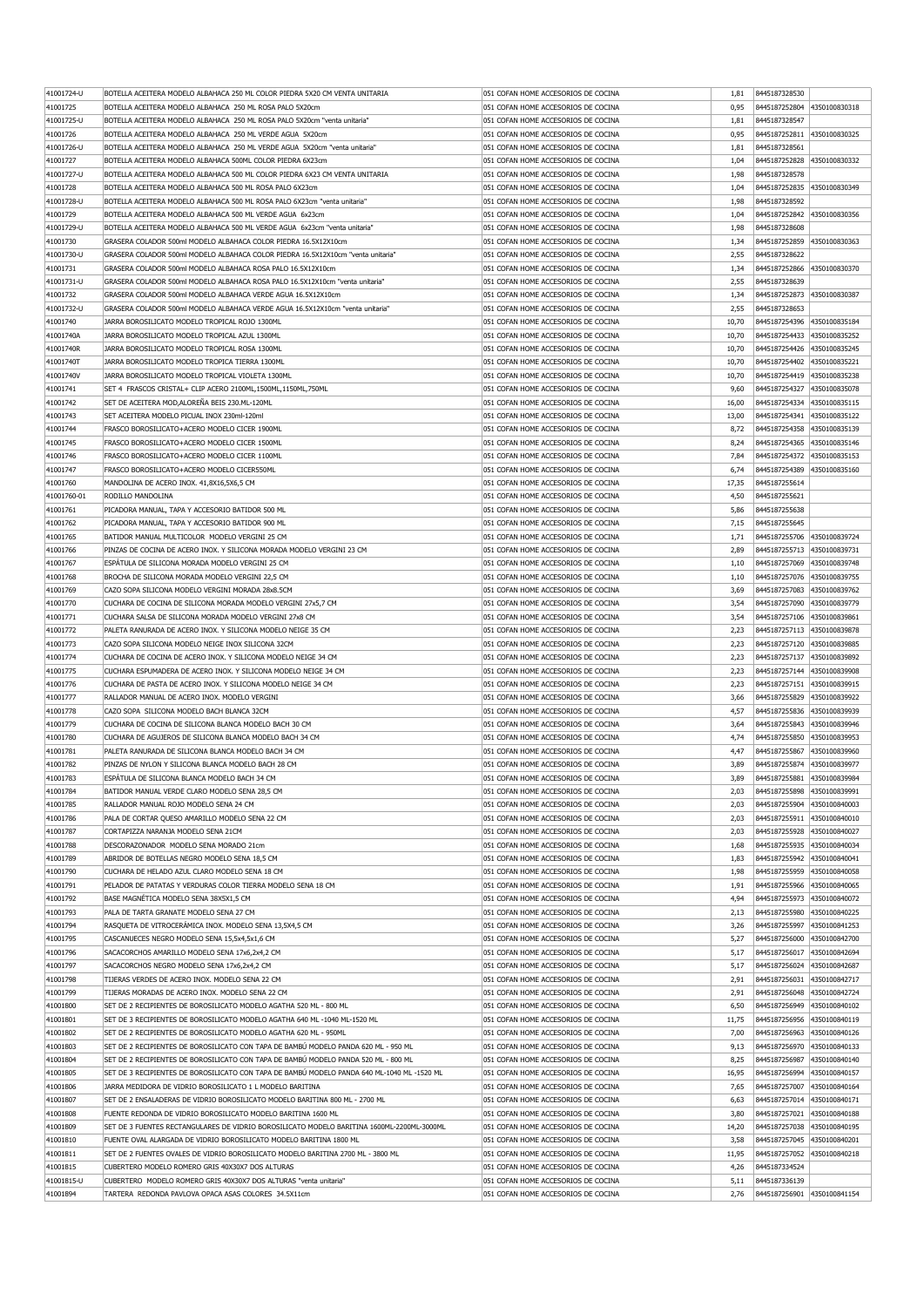| 41001894-CRE-U | TARTERA REDONDA PAVLOVA OPACA "34.5X11cm"venta unitaria'                   | 051 COFAN HOME ACCESORIOS DE COCINA | 3.59   | 8445187318319               |                             |
|----------------|----------------------------------------------------------------------------|-------------------------------------|--------|-----------------------------|-----------------------------|
| 41001895       | TARTERAS REDONDA PAVLOVA OPACA ASAS COLORES 34.5X18.5cm                    | 051 COFAN HOME ACCESORIOS DE COCINA | 3,73   | 8445187256918               | 4350100841161               |
|                | 41001895-CRE-U   TARTERA REDONDA PAVLOVA OPACA 34.5X18.5cm"venta unitaria" | 051 COFAN HOME ACCESORIOS DE COCINA | 4,48   | 8445187318371               |                             |
|                |                                                                            |                                     |        |                             |                             |
| 41001896       | TARTERA RECTANGULAR PAVLOVA OPACA ASAS COLORES 38X28x13cm                  | 051 COFAN HOME ACCESORIOS DE COCINA | 3,73   | 8445187256925 4350100841178 |                             |
| 41001896-BL-U  | TARTERA RECTANGULAR PAVLOVA OPACA 38X28x13cm"venta unitaria"               | 051 COFAN HOME ACCESORIOS DE COCINA | 4,48   | 8445187318425               |                             |
| 41001896-CRE-U | TARTERA RECTANGULAR PAVLOVA OPACA38X28x13cm"venta unitaria"                | 051 COFAN HOME ACCESORIOS DE COCINA | 4,48   | 8445187318432               |                             |
| 41001896-GR-U  | TARTERA RECTANGULAR PAVLOVA OPACA 38X28x13cm"venta unitaria"               | 051 COFAN HOME ACCESORIOS DE COCINA | 4,48   | 8445187318418               |                             |
| 41001896-RO-U  | TARTERA RECTANGULAR PAVLOVA OPACA 38X28x13cm"venta unitaria"               | 051 COFAN HOME ACCESORIOS DE COCINA | 4,48   | 8445187318401               |                             |
| 41001900       | COLADOR DE ACERO INOX. 304 MODELO SENA 8 CM                                | 051 COFAN HOME ACCESORIOS DE COCINA | 2,13   | 8445187256055               | 4350100842731               |
| 41001901       | COLADOR DE ACERO INOX. 304 MODELO SENA 10 CM                               | 051 COFAN HOME ACCESORIOS DE COCINA | 2,46   | 8445187256062               | 4350100842748               |
|                |                                                                            |                                     |        |                             |                             |
| 41001902       | COLADOR DE ACERO INOX. 304 MODELO SENA 12 CM                               | 051 COFAN HOME ACCESORIOS DE COCINA | 2,81   | 8445187256079               | 4350100842755               |
| 41001903       | COLADOR DE ACERO INOX. 304 MODELO SENA 14 CM                               | 051 COFAN HOME ACCESORIOS DE COCINA | 3,39   | 8445187256086               | 4350100842762               |
| 41001904       | COLADOR DE ACERO INOX. 304 MODELO SENA 20 CM                               | 051 COFAN HOME ACCESORIOS DE COCINA | 5,47   | 8445187256093               | 4350100842779               |
| 41001910       | TAPA C/DESVAPO MODELO ARGÁN ALUMINIO 24cm                                  | 051 COFAN HOME ACCESORIOS DE COCINA | 1,63   | 8445187333374               |                             |
| 41001910-U     | TAPA C/DESVAPO MODELO ARGAN ALUMINIO 24cm "venta unitaria"                 | 051 COFAN HOME ACCESORIOS DE COCINA | 2,12   | 8445187336269               |                             |
| 41001911       | TAPA C/DESVAPO MODELO ARGÁN ALUMINIO 32cm                                  | 051 COFAN HOME ACCESORIOS DE COCINA | 2,53   | 8445187333381               |                             |
|                | TAPA C/DESVAPO MODELO ARGÁN ALUMINIO 32cm "venta unitaria"                 |                                     |        |                             |                             |
| 41001911-U     |                                                                            | 051 COFAN HOME ACCESORIOS DE COCINA | 3,29   | 8445187336276               |                             |
| 41001912       | TAPA C/DESVAPO MODELO ARGÁN ALUMINIO 36cm                                  | 051 COFAN HOME ACCESORIOS DE COCINA | 2,88   | 8445187333398               |                             |
| 41001912-U     | TAPA C/DESVAPO MODELO ARGAN ALUMINIO 36cm "venta unitaria"                 | 051 COFAN HOME ACCESORIOS DE COCINA | 3,75   | 8445187336283               |                             |
| 41001913       | TAPA C/DESVAPO MODELO ARGÁN ACERO INOX 24cm                                | 051 COFAN HOME ACCESORIOS DE COCINA | 2,81   | 8445187333404               |                             |
| 41001913-U     | TAPA C/DESVAPO MODELO ARGÁN ACERO INOX 24cm "venta unitaria"               | 051 COFAN HOME ACCESORIOS DE COCINA | 3,65   | 8445187336290               |                             |
| 41001914       | TAPA C/DESVAPO MODELO ARGÁN ACERO INOX 32cm                                | 051 COFAN HOME ACCESORIOS DE COCINA | 4,47   | 8445187333411               |                             |
| 41001914-U     | TAPA C/DESVAPO MODELO ARGAN ACERO INOX 32cm "venta unitaria"               | 051 COFAN HOME ACCESORIOS DE COCINA | 5,81   | 8445187336306               |                             |
|                |                                                                            |                                     |        |                             |                             |
| 41001915       | TAPA GIRATORTILLAS MODELO ARGÁN ACERO INOX 26cm                            | 051 COFAN HOME ACCESORIOS DE COCINA | 3,41   | 8445187333428               |                             |
| 41001915-U     | TAPA GIRATORTILLAS MODELO ARGÁN ACERO INOX 26cm "venta unitaria"           | 051 COFAN HOME ACCESORIOS DE COCINA | 4,43   | 8445187336313               |                             |
| 41001916       | TAPA GIRATORTILLAS MODELO ARGÁN ACERO INOX 30cm                            | 051 COFAN HOME ACCESORIOS DE COCINA | 4,10   | 8445187333435               |                             |
| 41001916-U     | TAPA GIRATORTILLAS MODELO ARGÁN ACERO INOX 30cm "venta unitaria"           | 051 COFAN HOME ACCESORIOS DE COCINA | 5,33   | 8445187336320               |                             |
| 41001917       | MOLDE REPOSTERIA MODELO ARGÁN ALUMINIO 21cm                                | 051 COFAN HOME ACCESORIOS DE COCINA | 3,15   | 8445187333442               |                             |
| 41001917-U     | MOLDE REPOSTERIA MODELO ARGÁN ALUMINIO 21cm "venta unitaria"               | 051 COFAN HOME ACCESORIOS DE COCINA | 4,10   | 8445187336337               |                             |
| 41004323       | R.HULE 1,40x25m POL/PVC 100% ANTIMA"MODELO BRADLEY"                        | 051 COFAN HOME ACCESORIOS DE COCINA | 120,75 | 8445187247572 4350100809833 |                             |
|                |                                                                            |                                     |        |                             |                             |
| 41004332       | ROLLO HULE JACQUARD DIGITAL LINO 1,40x20mts MODELO FLORAL                  | 051 COFAN HOME ACCESORIOS DE COCINA | 260,00 | 8445187003079 4350100821347 |                             |
| 41004333       | ROLLO HULE JACQUARD LUREX 1,40x20mts MODELO ALBA                           | 051 COFAN HOME ACCESORIOS DE COCINA | 229,08 | 8445187003086               | 4350100821354               |
| 41004334       | ROLLO HULE JACQUARD 65%Alg.25%Pol.15% lino 1,40x20mts MODELO AMANECER      | 051 COFAN HOME ACCESORIOS DE COCINA | 179,86 | 8445187003093               | 4350100821361               |
| 41004408.01    | R. HULE 1,40x20m 50% ALG/50% POL. ANT."MODELO CLAVELLINA"                  | 051 COFAN HOME ACCESORIOS DE COCINA | 129,72 | 8445187003147               | 4350100821729               |
| 41004420       | R.HULE JACQUARD 1,40x20m 50% AL/50% PO."MODELO ANTARTIDA                   | 051 COFAN HOME ACCESORIOS DE COCINA | 223,10 | 8445187272796               | 4350100787490               |
| 41004439       | ROLLO SEMIHULE PVC/ALGODON MODELO COFFEE 1,40x25mts                        | 051 COFAN HOME ACCESORIOS DE COCINA | 84,00  | 8445187252187               | 4350100829688               |
|                |                                                                            |                                     |        |                             |                             |
| 41004440       | ROLLO MANTEL CRISTAL 15 micras 1.4mx 50mt "MODELO IXIA"                    | 051 COFAN HOME ACCESORIOS DE COCINA | 89,70  | 8445187231298               | 4350100787537               |
| 41004440.01    | ROLLO MANTEL CRISTAL 20 micras 1.4mx 30mt "MODELO IXIA"                    | 051 COFAN HOME ACCESORIOS DE COCINA | 71,76  | 4350100822689               |                             |
| 41004440.02    | ROLLO MANTEL CRISTAL 30 micras 1.4mx 20mt "MODELO IXIA"                    | 051 COFAN HOME ACCESORIOS DE COCINA | 69,92  | 4350100834644               |                             |
| 41004443       | R.HULE 50% ALG/50% POL. ANTI."MODELO GARNET 1,40x25m                       | 051 COFAN HOME ACCESORIOS DE COCINA | 163,00 |                             | 8445187003161 4350100829671 |
| 41004444       | ROLLO MANTEL CRISTAL 30 micras 1.4mx 20mt "MODELO IXIA"                    | 051 COFAN HOME ACCESORIOS DE COCINA | 69,92  | 8445187255478               | 4350100838413               |
| 41004445       | ROLLO MANTEL CRISTAL 20 micras 1.4mx 30mt "MODELO IXIA"                    | 051 COFAN HOME ACCESORIOS DE COCINA | 71,76  | 8445187255485               | 4350100838420               |
| 41004501       | MANTEL ANTIMANCHAS 140X140 M 50 % DE ALGODÓN Y POLIÉSTER MODELO PROTEA     | 051 COFAN HOME ACCESORIOS DE COCINA | 13,69  | 8445187231304               | 4350100787551               |
|                |                                                                            |                                     |        |                             |                             |
| 41004502       | MANTEL ANTIMANCHAS 140X180 M 50 % DE ALGODÓN Y POLIÉSTER MODELO PROTEA     | 051 COFAN HOME ACCESORIOS DE COCINA | 16,28  | 8445187231311               | 4350100787568               |
| 41004503       | MANTEL ANTIMANCHAS 1,40x2,0mt 50% ALG/POL.MODELO PROTEA"                   | 051 COFAN HOME ACCESORIOS DE COCINA | 17,60  | 8445187231328               | 4350100787575               |
| 41004505       | MANTEL ANTIMANCHAS 1,40x1,40mt 50% ALG/POL.MODELO BREZO"                   | 051 COFAN HOME ACCESORIOS DE COCINA | 13,69  | 8445187231335 4350100787582 |                             |
| 41004506       | MANTEL ANTIMANCHAS 1,40x1,80mt 50% ALG/POL.MODELO BREZO"                   | 051 COFAN HOME ACCESORIOS DE COCINA | 16,28  | 8445187231342 4350100787605 |                             |
| 41004507       | MANTEL ANTIMANCHAS 1,40x2.0 mt 50% ALG/POL.MODELO BREZO"                   | 051 COFAN HOME ACCESORIOS DE COCINA | 17,60  | 8445187231359               | 4350100787612               |
| 41004508       | MANTEL ANTIMANCHAS 140X140 M 50 % DE ALGODÓN Y POLIÉSTER MODELO SALONIA    | 051 COFAN HOME ACCESORIOS DE COCINA | 13,69  | 8445187231366               | 4350100787629               |
| 41004509       | MANTEL ANTIMANCHAS 140X180 M 50 % DE ALGODÓN Y POLLIÉSTER MODELO SALONIA   | 051 COFAN HOME ACCESORIOS DE COCINA | 16,28  | 8445187231373               | 4350100787636               |
|                |                                                                            |                                     |        |                             |                             |
| 41004510       | MANTEL ANTIMANCHAS 140X20 M 50 % ALGODON POLIESTER MODELO SALONIA          | 051 COFAN HOME ACCESORIOS DE COCINA | 17,60  | 8445187231380               | 4350100787643               |
| 41004520       | MANTEL JACQUARD LINO ORO 1,40x1,40mt "MODELO VELONIA"                      | 051 COFAN HOME ACCESORIOS DE COCINA | 22,43  | 8445187231403               | 4350100787667               |
| 41004521       | MANTEL JACQUARD LINO ORO 1,40x1,80mt "MODELO VELONIA"                      | 051 COFAN HOME ACCESORIOS DE COCINA | 27,37  | 8445187231410 4350100787674 |                             |
| 41004522       | MANTEL JACQUARD LINO ORO 1,40x2,0mt "MODELO VELONIA"                       | 051 COFAN HOME ACCESORIOS DE COCINA | 29,83  | 8445187231427 4350100787681 |                             |
| 41004525       | MANTEL JACQUARD LINO PLATA 1,40x1,40mt "MODELO CALA"                       | 051 COFAN HOME ACCESORIOS DE COCINA | 22,43  | 8445187231434 4350100787698 |                             |
| 41004801       | PACK 2 PAÑOS COCINA 50X50 BEIGE/ROJO MODELO SYRAH                          | 051 COFAN HOME ACCESORIOS DE COCINA | 5,61   | 8445187242614 4350100800830 |                             |
| 41004802       | PACK 2 PAÑOS COCINA 50X50 ROJO MODELO CABERNET                             | 051 COFAN HOME ACCESORIOS DE COCINA | 5,80   | 8445187242621 4350100800847 |                             |
|                |                                                                            |                                     |        |                             |                             |
| 41004803       | PACK 2 PAÑOS COCINA 50x50 AZUL MODELO MALBEC                               | 051 COFAN HOME ACCESORIOS DE COCINA | 5,80   | 8445187242638               | 4350100800854               |
| 41004804       | PACK 2 PAÑOS COCINA 50x50 TOSTADO MODELO GARNACHA                          | 051 COFAN HOME ACCESORIOS DE COCINA | 5,80   | 8445187242645               | 4350100800861               |
| 41004805       | PACK 2 PAÑOS COCINA 50x50 VERDE/AZUL MODELO MERLOT                         | 051 COFAN HOME ACCESORIOS DE COCINA | 5,61   | 8445187242652               | 4350100800878               |
| 41004806       | PACK 2 PAÑOS COCINA 50x50 NEGRO/ROJO MODELO MENCÍA                         | 051 COFAN HOME ACCESORIOS DE COCINA | 4,83   | 8445187242669               | 4350100800885               |
| 41004807       | PACK 2 PAÑOS COCINA 50x50 VERDE/NEGRO MODELO VERDEJO                       | 051 COFAN HOME ACCESORIOS DE COCINA | 5,61   | 8445187242676 4350100800892 |                             |
| 41006009       | PROTECTOR DE MESA 1,40x50mts PVC BLANCO MODELO PUREZA                      | 051 COFAN HOME ACCESORIOS DE COCINA | 63,25  | 8445187247558 4350100809659 |                             |
| 41007008       | MANTEL REDONDO MODELO CHATEAU Ø140 CM 65 % PVC Y 35 % POLIPROPILENO        | 051 COFAN HOME ACCESORIOS DE COCINA | 8,40   | 8445187247398               | 4350100809277               |
| 41008001       | MANTEL REDONDO CUARZO Ø140 CM 100% PVC                                     | 051 COFAN HOME ACCESORIOS DE COCINA | 8,40   | 8445187247404 4350100809284 |                             |
|                |                                                                            |                                     |        |                             |                             |
| 41008003       | MANTEL REDONDO GRAYI Ø140 CM 100% PVC                                      | 051 COFAN HOME ACCESORIOS DE COCINA | 8,40   | 8445187247428               | 4350100809314               |
| 41008005       | MANTEL REDONDO MODELO AMATISTA Ø140 CM 65 % PVC Y 35 % POLIPROPILENO       | 051 COFAN HOME ACCESORIOS DE COCINA | 8,40   | 8445187247411               | 4350100809307               |
| 41008007       | MANTEL REDONDO MODELO IRIS Ø120 CM 65 % PVC Y 35 % POLIPROPILENO           | 051 COFAN HOME ACCESORIOS DE COCINA | 7,36   | 8445187247442               | 4350100809376               |
| 41008021       | MANTEL REDONDO MODELO CHATEAU Ø120 CM 65 % PVC Y 35 % POLIPROPILENO        | 051 COFAN HOME ACCESORIOS DE COCINA | 7,36   | 8445187247510               | 4350100809475               |
| 41008023       | MANTEL REDONDO CUARZO Ø120 CM 65%PVC 35%PP                                 | 051 COFAN HOME ACCESORIOS DE COCINA | 7,36   | 8445187247534               | 4350100809499               |
| 41008025       | MANTEL REDONDO GRAYI Ø120cm 65%PVC 35%PP                                   | 051 COFAN HOME ACCESORIOS DE COCINA | 7,36   | 8445187247527 4350100809482 |                             |
| 41008027       | MANTEL REDONDO MODELO AMATISTA Ø120 CM 65 % PVC Y 35 % POLIPROPILENO       | 051 COFAN HOME ACCESORIOS DE COCINA | 7,36   | 8445187247541 4350100809505 |                             |
| 41010001       | CAFETERA CONSTANZA 6 TAZAS ACERO INOX                                      | 051 COFAN HOME ACCESORIOS DE COCINA | 17,97  | 8445187253641 4350100833722 |                             |
|                |                                                                            |                                     |        |                             |                             |
| 41010001.01    | FILTRO+ GOMA MODELO CONSTANZA INOX 6 TAZAS                                 | 051 COFAN HOME ACCESORIOS DE COCINA | 1,76   | 8445187253658               | 4350100833739               |
| 41010001.02    | EMBUDO CAFETERA CONSTANZA 6 TAZAS ACERO INOX                               | 051 COFAN HOME ACCESORIOS DE COCINA | 3,00   | 8445187253665               | 4350100833746               |
| 41010002       | CAFETERA CONSTANZA 9 TAZAS ACERO INOX                                      | 051 COFAN HOME ACCESORIOS DE COCINA | 21,18  | 8445187253672               | 4350100833753               |
| 41010002.01    | FILTRO + GOMA ACERO INOX 9 TAZAS                                           | 051 COFAN HOME ACCESORIOS DE COCINA | 1,85   | 8445187253689               | 4350100833807               |
| 41010002.02    | EMBUDO CONSTANZA 9 TAZAS ACERO INOX                                        | 051 COFAN HOME ACCESORIOS DE COCINA | 3,10   | 8445187253696               | 4350100833814               |
| 41010006       | CAFETERA PROVENZA ALUMINIO INDUC.6 TAZAS                                   | 051 COFAN HOME ACCESORIOS DE COCINA | 9,27   | 8445187253726 4350100833883 |                             |
| 41010006.01    | FILTRO + GOMA PROVENZA ALUMINIO 6 TAZAS                                    | 051 COFAN HOME ACCESORIOS DE COCINA | 1,64   | 8445187253740 4350100833920 |                             |
|                |                                                                            |                                     |        |                             |                             |
| 41010006.02    | EMBUDO CAFETERA PROVENZA 6 TAZAS ALUM                                      | 051 COFAN HOME ACCESORIOS DE COCINA | 1,70   | 8445187253733 4350100833906 |                             |
| 41010007       | CAFETERA PROVENZA ALUMINIO INDUC.9 TAZAS                                   | 051 COFAN HOME ACCESORIOS DE COCINA | 11,75  | 8445187253757               | 4350100833937               |
| 41010007.01    | FILTRO + GOMA PROVENZA ALUMINIO 9 TAZAS                                    | 051 COFAN HOME ACCESORIOS DE COCINA | 1,71   | 8445187253764 4350100833944 |                             |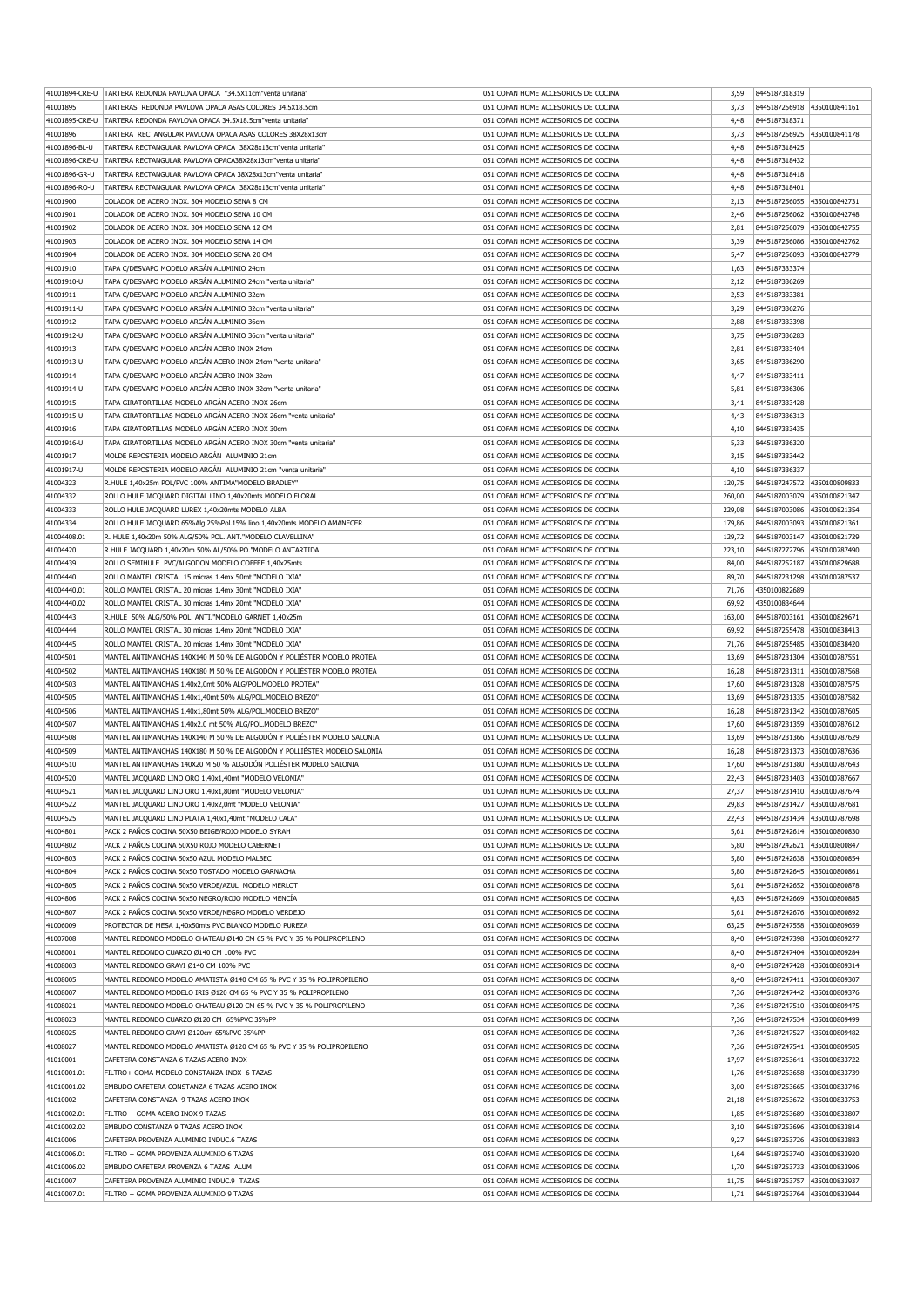|             | EMBUDO CAFETERA PROVENZA 9 TAZAS ALUM                                    | 051 COFAN HOME ACCESORIOS DE COCINA                | 2,00   | 8445187253771 4350100833951 |               |
|-------------|--------------------------------------------------------------------------|----------------------------------------------------|--------|-----------------------------|---------------|
| 41010008    | CAFETERA PROVENZA ALUMINIO INDUC 12 TAZAS                                | 051 COFAN HOME ACCESORIOS DE COCINA                | 14,09  | 8445187253788               | 4350100833968 |
| 41010008.01 | FILTRO + GOMA PROVENZA ALUMINIO 12 TAZAS                                 | 051 COFAN HOME ACCESORIOS DE COCINA                | 1,76   | 8445187253795 4350100833975 |               |
| 41010008.02 | EMBUDO CAFETERA PROVENZA 12 TAZAS ALUM                                   | 051 COFAN HOME ACCESORIOS DE COCINA                | 2,10   | 8445187253801               | 4350100833982 |
| 41010012    | CAFETERA BAVIERA NEGRA 6 TAZAS ALUMINIO INDUC                            | 051 COFAN HOME ACCESORIOS DE COCINA                | 13,75  | 8445187253702               | 4350100833821 |
| 41010012.01 | FILTRO + GOMA BAVIERA ALUMINIO 6 TAZAS                                   | 051 COFAN HOME ACCESORIOS DE COCINA                | 1,64   | 8445187253818 4350100833999 |               |
| 41010012.02 | EMBUDO CAFETERA BAVIERA ALUMINIO 6 TAZAS                                 | 051 COFAN HOME ACCESORIOS DE COCINA                | 1.70   | 8445187253719 4350100833845 |               |
| 41600222    | JARRA DE AGUA 2L                                                         | 051 COFAN HOME ACCESORIOS DE COCINA                | 5,00   | 8445187202311 4350100721197 |               |
|             |                                                                          |                                                    |        |                             |               |
| 41600251    | PORTARROLLOS DE COCINA SOBREMESA                                         | 051 COFAN HOME ACCESORIOS DE COCINA                | 6.70   | 8445187202359               | 4350100721234 |
| 41600276    | TABLA DE CORTE EN MADERA CIRCULAR 36 X 23 X 2 CM.                        | 051 COFAN HOME ACCESORIOS DE COCINA                | 15,18  | 8445187245509               | 4350100805422 |
| 41600277    | TABLA DE CORTE MADERA CIRCULAR 44 X 30 X 2 CM.                           | 051 COFAN HOME ACCESORIOS DE COCINA                | 19,78  | 8445187245516               | 4350100805439 |
| 41600278    | TABLA DE CORTE MADERA CIRCULAR 49 X 35 X 2 CM.                           | 051 COFAN HOME ACCESORIOS DE COCINA                | 22,66  | 8445187245523               | 4350100805446 |
| 41600281    | TABLA DE CORTE MADERA RECTANGULAR 35 X 14 X2 CM.                         | 051 COFAN HOME ACCESORIOS DE COCINA                | 12,19  | 8445187245530               | 4350100805453 |
| 41600295    | AZUCARERO COCINA                                                         | 051 COFAN HOME ACCESORIOS DE COCINA                | 3,10   | 8445187272918 4350100721364 |               |
| 41600301    | FIAMBRERA ROJA RECTANGULAR CON CUBIERTOS 1,5 L                           | 051 COFAN HOME ACCESORIOS DE COCINA                | 2,28   | 8445187240832 4350100798403 |               |
| 41600302    | FIAMBRERA AZUL RECTANGULAR CON CUBIERTOS 1,5 L                           | 051 COFAN HOME ACCESORIOS DE COCINA                | 2.28   | 8445187240849               | 4350100798410 |
| 41600303    | FIAMBRERA VERDE RECTANGULAR CON CUBIERTOS 1,5 L                          | 051 COFAN HOME ACCESORIOS DE COCINA                | 2,28   | 8445187240856               | 4350100798427 |
| 41600313    | TABLA CORTE POLIETILENO 30x20x1,5 cm. COLOR ROJO                         | 051 COFAN HOME ACCESORIOS DE COCINA                | 10,24  | 8445187245547               | 4350100805484 |
| 41600314    | TABLA CORTE POLIETILENO 30x20x1,5 cm. COLOR BLANCO                       | 051 COFAN HOME ACCESORIOS DE COCINA                | 10,24  | 8445187245554               | 4350100805491 |
| 41600315    | TABLA CORTE POLIETILENO 30x20x1,5 cm. COLOR VERDE                        | 051 COFAN HOME ACCESORIOS DE COCINA                | 10,24  | 8445187245561               | 4350100805507 |
| 41600316    | TABLA CORTE POLIETILENO 30x20x1,5 cm. COLOR AZUL                         | 051 COFAN HOME ACCESORIOS DE COCINA                | 10,24  | 8445187245578               | 4350100805514 |
|             |                                                                          | 051 COFAN HOME ACCESORIOS DE COCINA                |        |                             | 4350100805521 |
| 41600317    | TABLA CORTE POLIETILENO 35x25x1,5 cm. COLOR ROJO                         |                                                    | 13,11  | 8445187245585               |               |
| 41600318    | TABLA CORTE POLIETILENO 35x25x1,5 cm. COLOR BLANCO                       | 051 COFAN HOME ACCESORIOS DE COCINA                | 13,11  | 8445187245592 4350100805538 |               |
| 41600319    | TABLA CORTE POLIETILENO 35x25x1,5 cm. COLOR VERDE                        | 051 COFAN HOME ACCESORIOS DE COCINA                | 13,11  | 8445187245608 4350100805545 |               |
| 41600320    | TABLA CORTE POLIETILENO 35x25x1,5 cm. COLOR AZUL                         | 051 COFAN HOME ACCESORIOS DE COCINA                | 13,11  | 8445187245615               | 4350100805552 |
| 41600321    | TAPA MICROONDAS MODELO UDAI                                              | 051 COFAN HOME ACCESORIOS DE COCINA                | 0,96   | 8445187202786               | 4350100722217 |
| 41600322    | VUELCATORTILLAS MODELO UDAI                                              | 051 COFAN HOME ACCESORIOS DE COCINA                | 1,27   | 8445187202793               | 4350100722224 |
| 41600331    | FIAMBRERA RECTANGULAR MARNAI TRANSP. 0,5L                                | 051 COFAN HOME ACCESORIOS DE COCINA                | 0,61   | 8445187272925               | 4350100722231 |
| 41600332    | FIAMBRERA RECTANGULAR MARNAI TRANSP. 1L                                  | 051 COFAN HOME ACCESORIOS DE COCINA                | 0,92   | 8445187272932               | 4350100722248 |
| 41600333    | FIAMBRERA RECTANGULAR MARNAI TRANSP. 2.8L                                | 051 COFAN HOME ACCESORIOS DE COCINA                | 1,46   | 8445187272949               | 4350100722255 |
| 41600338    | FIAMBRERA VERDE RECTANGULAR CON JUNTA BI-MATERIA MODELO YUBA 0,5 L       | 051 COFAN HOME ACCESORIOS DE COCINA                | 1,45   | 8445187240887               | 4350100798458 |
| 41600339    | FIAMBRERA VERDE RECTANGULAR CON JUNTA BI-MATERIA MODELO YUBA 1 L         | 051 COFAN HOME ACCESORIOS DE COCINA                | 1,86   | 8445187240917               | 4350100798489 |
| 41600340    | FIAMBRERA VERDE RECTANGULAR CON JUNTA BI-MATERIA MODELO YUBA 1,4 L       | 051 COFAN HOME ACCESORIOS DE COCINA                | 2,37   | 8445187240948               | 4350100798519 |
|             |                                                                          |                                                    |        |                             |               |
| 41600344    | FIAMBRERA AZUL RECTANGULAR CON JUNTA BI-MATERIA MODELO YUBA 0,5 L        | 051 COFAN HOME ACCESORIOS DE COCINA                | 1.45   | 8445187240863               | 4350100798434 |
| 41600345    | FIAMBRERA AZUL RECTANGULAR CON JUNTA BI-MATERIA MODELO YUBA 1 L          | 051 COFAN HOME ACCESORIOS DE COCINA                | 1,86   | 8445187240894               | 4350100798465 |
| 41600346    | FIAMBRERA AZUL RECTANGULAR CON JUNTA BI-MATERIA MODELO YUBA 1,4 L        | 051 COFAN HOME ACCESORIOS DE COCINA                | 2,37   | 8445187240924               | 4350100798496 |
| 41600347    | FIAMBRERA ROJA RECTANGULAR CON JUNTA BI-MATERIA MODELO YUBA 0,5 L        | 051 COFAN HOME ACCESORIOS DE COCINA                | 1,45   | 8445187240870               | 4350100798441 |
| 41600348    | FIAMBRERA ROJA RECTANGULAR CON JUNTA BI-MATERIA MODELO YUBA 1 L          | 051 COFAN HOME ACCESORIOS DE COCINA                | 1,86   | 8445187240900               | 4350100798472 |
| 41600349    | FIAMBRERA ROJA RECTANGULAR CON JUNTA BI-MATERIA MODELO YUBA 1,4 L        | 051 COFAN HOME ACCESORIOS DE COCINA                | 2,37   | 8445187240931               | 4350100798502 |
| 41600351    | BANDEJA PLASTIC MODELO UDAI 425X305X50 MM                                | 051 COFAN HOME ACCESORIOS DE COCINA                | 3,10   | 8445187272956 4350100722323 |               |
| 41600352    | QUESERA REDONDA MODELO UDAI                                              | 051 COFAN HOME ACCESORIOS DE COCINA                | 5,05   | 8445187272963               | 4350100722330 |
| 41600353    | TAZA 0.4L MODELO UDAI                                                    | 051 COFAN HOME ACCESORIOS DE COCINA                | 1,50   | 8445187272970               | 4350100722347 |
| 41600356    | CUBITERA FLEXIBLE MODELO UDAI                                            | 051 COFAN HOME ACCESORIOS DE COCINA                | 1,45   | 8445187272987               | 4350100722361 |
| 41600360    | ENSALADERA+ESCURREVERDURAS MODELO UDAI                                   | 051 COFAN HOME ACCESORIOS DE COCINA                | 3,02   | 8445187272994               | 4350100722385 |
| 41600361    | CENTRIFUGADOR DE VERDURAS MODELO UDAI                                    | 051 COFAN HOME ACCESORIOS DE COCINA                | 5,43   | 8445187273007               | 4350100722378 |
| 41600362V   |                                                                          |                                                    |        |                             |               |
|             | ESCURREVERDURAS 200 MM MODELO UDAI                                       | 051 COFAN HOME ACCESORIOS DE COCINA                | 0,86   | 8445187273014               | 4350100722392 |
|             |                                                                          |                                                    |        |                             |               |
| 41600364V   | ESCURREVERDURAS MANGO 200 MM MODELO UDAI                                 | 051 COFAN HOME ACCESORIOS DE COCINA                | 0,86   | 8445187273038               | 4350100722415 |
| 41600365V   | ESCURREVERDURAS MANGO 300 MM MODELO UDAI                                 | 051 COFAN HOME ACCESORIOS DE COCINA                | 1,37   | 8445187273045 4350100722422 |               |
| 41600371    | SERVILLETERO PLASTIC 27.5X15X5cm                                         | 051 COFAN HOME ACCESORIOS DE COCINA                | 2,95   | 8445187273052 4350100722477 |               |
| 41600372    | SERVILLETERO BASIC PLASTIC                                               | 051 COFAN HOME ACCESORIOS DE COCINA                | 2,10   | 8445187273069               | 4350100722484 |
| 41600373    | RALLADOR 27,5X16X5 cm MODELO UDAI                                        | 051 COFAN HOME ACCESORIOS DE COCINA                | 1,40   | 8445187273076 4350100722491 |               |
| 41600375    | PINZAS SUJETAMANTELES 12 UDS                                             | 051 COFAN HOME ACCESORIOS DE COCINA                | 0,94   | 8445187240955               | 4350100798557 |
| 41600380    | CAZO NYLON MODELO UDAI                                                   | 051 COFAN HOME ACCESORIOS DE COCINA                | 1,09   | 8445187273083               | 4350100722569 |
| 41600381    | CUCHARON NYLON MODELO UDAI                                               | 051 COFAN HOME ACCESORIOS DE COCINA                | 1,09   | 8445187273090               | 4350100722576 |
| 41600383    | PALETA RANURADA NYLON MODELO UDAI                                        | 051 COFAN HOME ACCESORIOS DE COCINA                | 1,09   | 8445187273106 4350100722590 |               |
| 41600384    | CUCHARA PASTA NYLON MODELO UDAI                                          | 051 COFAN HOME ACCESORIOS DE COCINA                | 1,09   | 8445187273113 4350100722606 |               |
|             | SOPORTE 5 UTENSILIOS DE COCINA MODELO UDAI                               | 051 COFAN HOME ACCESORIOS DE COCINA                |        | 8445187273120 4350100722552 |               |
| 41600385    |                                                                          | 051 COFAN HOME ACCESORIOS DE COCINA                | 1,69   |                             |               |
| 41601131    | EMBUDO PLASTIC 11cm MODELO UDAI                                          |                                                    | 0,42   | 8445187202809               | 4350100722439 |
| 41601132    | EMBUDO PLASTIC 13cm MODELO UDAI                                          | 051 COFAN HOME ACCESORIOS DE COCINA                | 0,54   | 8445187323382               | 4350100722446 |
| 41601133    | EMBUDO PLASTIC 16 cm MODELO UDAI                                         | 051 COFAN HOME ACCESORIOS DE COCINA                | 0,66   | 8445187323399               | 4350100722453 |
| 41601134    | EMBUDO PLASTIC 22.5 cm MODELO UDAI                                       | 051 COFAN HOME ACCESORIOS DE COCINA                | 1,40   | 8445187202830               | 4350100722460 |
| 41601154    | BAUL PLASTIC 17L 40,5X32X23 CM                                           | 051 COFAN HOME ACCESORIOS DE COCINA                | 4,70   | 8445187202878 4350100722538 |               |
| 41601161    | ORGANIZADOR FRIGO 315 X 110 X 95 mm                                      | 051 COFAN HOME ACCESORIOS DE COCINA                | 1,89   | 8445187231007               | 4350100785830 |
| 41601162    | ORGANIZADOR FRIGO 315 X 160 X 95 mm                                      | 051 COFAN HOME ACCESORIOS DE COCINA                | 2,28   | 8445187231014               | 4350100785847 |
| 41601163    | ORGANIZADOR FRIGO 315 X 215 X 95 mm                                      | 051 COFAN HOME ACCESORIOS DE COCINA                | 2,74   | 8445187231021 4350100785854 |               |
| 41601164    | PORTALATAS FRIGO 360 X 145 X 100 mm                                      | 051 COFAN HOME ACCESORIOS DE COCINA                | 2,65   | 8445187231038 4350100785861 |               |
| 41601165    | BOTELLERO APILABLE FRIGO 1 L                                             | 051 COFAN HOME ACCESORIOS DE COCINA                | 1,98   | 8445187231045 4350100785878 |               |
| 41601166    | BOTELLERO APILABLE FRIGO 2 L                                             | 051 COFAN HOME ACCESORIOS DE COCINA                | 2,37   | 8445187231052               | 4350100785885 |
| EXPOSITOR26 | EXPOSITOR VERTICAL PARA HULES 5 ROLLOS                                   | 051 COFAN HOME ACCESORIOS DE COCINA                | 89,70  | 8445187222623 4350100765733 |               |
| EXPOSITOR27 | EXPOSITOR VERTICAL PARA HULES 9 ROLLOS                                   | 051 COFAN HOME ACCESORIOS DE COCINA                | 158,70 | 8445187222630               | 4350100765740 |
| 41004123    | TENDEDERO EXTENSIBLE ELECTRICO ALUMINIO MODELO SAHARA 148X52X108 cm IP22 | 051.1 COFAN HOME P.A.E. - PEQUEÑO ELECTRODOMESTICO | 60,90  | 8445187252958 4350100830462 |               |
|             | TOALLERO ELECTRICO INOXIDABLE MODELO SINAÍ 70x50x10,5 cm IP44            |                                                    |        | 8445187252965               |               |
| 41004124    |                                                                          | 051.1 COFAN HOME P.A.E. - PEQUEÑO ELECTRODOMESTICO | 95,80  |                             | 4350100830479 |
| 41004125    | TOALLERO ELECTRICO BLANCO MODELO GOBI 68x53x10,5 cm IP44                 | 051.1 COFAN HOME P.A.E. - PEQUEÑO ELECTRODOMESTICO | 68,25  | 8445187252989 4350100830493 |               |
| 41004130    | TERMOVENTILADOR CERÁMICO PTC MODELO FINLANDIA 1500 W                     | 051.1 COFAN HOME P.A.E. - PEQUEÑO ELECTRODOMESTICO | 31,60  | 8445187256109 4350100842274 |               |
| 41004131    | TERMOVENTILADOR CERÁMICO PTC MODELO VARSOVIA 1000/2000 W                 | 051.1 COFAN HOME P.A.E. - PEQUEÑO ELECTRODOMESTICO | 61,75  | 8445187256116 4350100842298 |               |
| 41004132    | RADIADOR DE MICA NEGRO MODELO ASTANA 2000W                               | 051.1 COFAN HOME P.A.E. - PEQUEÑO ELECTRODOMESTICO | 46,76  | 8445187256123               | 4350100842304 |
| 41004133    | TERMOVENTILADOR MODELO ESTONIA 1000/2000 W                               | 051.1 COFAN HOME P.A.E. - PEQUEÑO ELECTRODOMESTICO | 22,60  | 8445187256130               | 4350100842311 |
| 41004134    | ESTUFA HALOGENA OSCILANTE MODELO NORUEGA 400/800/1200 W                  | 051.1 COFAN HOME P.A.E. - PEQUEÑO ELECTRODOMESTICO | 25,60  | 8445187256147               | 4350100842328 |
| 41004136    | VENTILADOR MODELO ÁBREGO 5 PALAS TEMPORIZADOR 55W BLANCO                 | 051.1 COFAN HOME P.A.E. - PEQUEÑO ELECTRODOMESTICO | 44,20  | 8445187264579               |               |
| 41004137    | VENTILADOR DE SUELO MODELO TOLEDANO 5 PALAS 3 VELOCIDADES 90W NEGRO      | 051.1 COFAN HOME P.A.E. - PEQUEÑO ELECTRODOMESTICO | 44,20  | 8445187264562               |               |
| 41004138    | VENTILADOR MODELO SOLANO 3 VELOCIDADES 44 W BLANCO                       | 051.1 COFAN HOME P.A.E. - PEQUEÑO ELECTRODOMESTICO | 25,50  | 8445187264555               |               |
| 41004139    | VENTILADOR CON TEMPORIZADOR MODELO CIERZO 50 W BEIS CLARO                | 051.1 COFAN HOME P.A.E. - PEQUEÑO ELECTRODOMESTICO | 30,45  | 8445187264548               |               |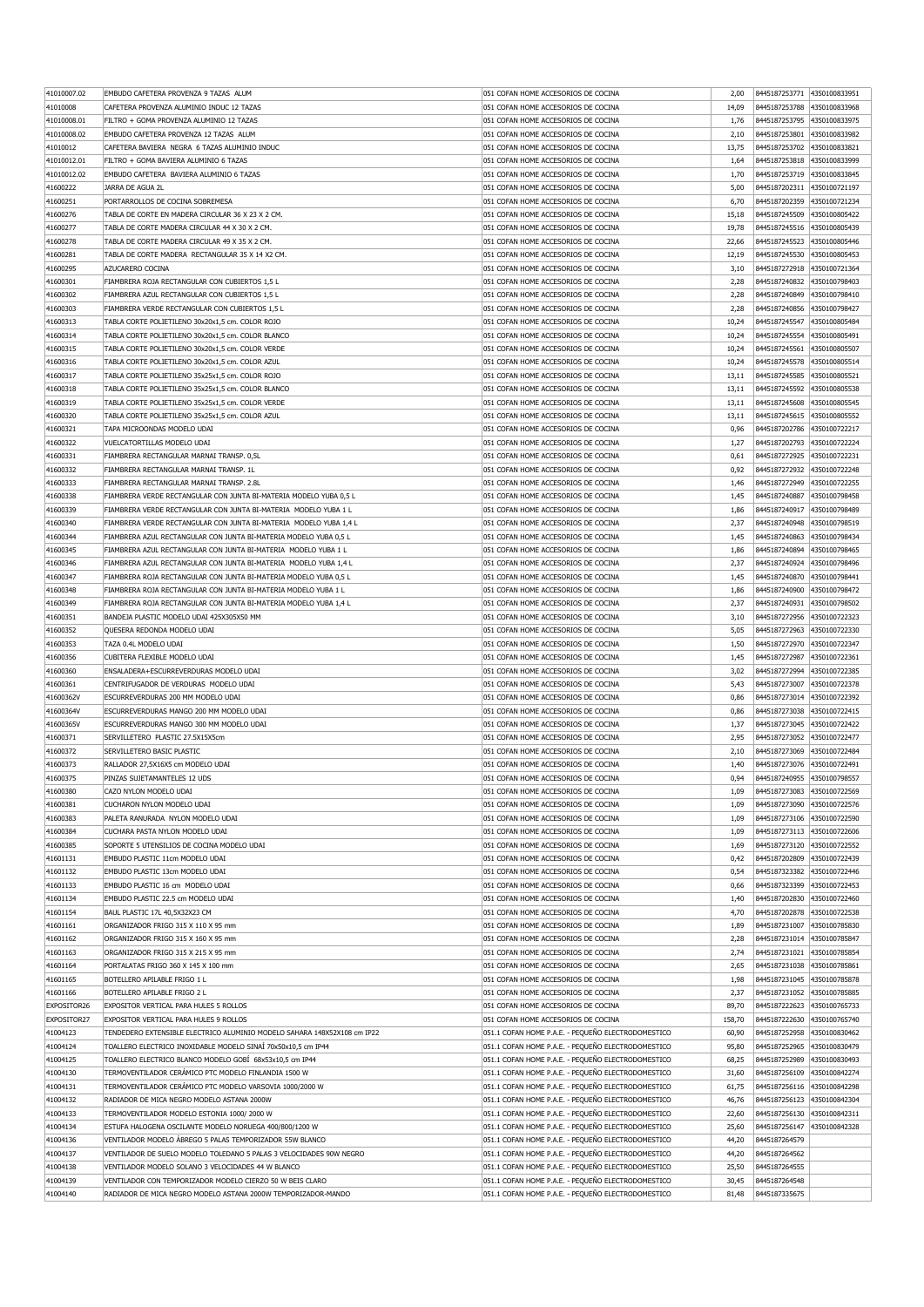| 41004141    | RADIADOR DE MICA BLANCO MODELO ASTANA 2000W TEMPORIZADOR-MANDO                     | 051.1 COFAN HOME P.A.E. - PEQUEÑO ELECTRODOMESTICO | 81,48 | 8445187335682               |               |
|-------------|------------------------------------------------------------------------------------|----------------------------------------------------|-------|-----------------------------|---------------|
| 41004142    | ALMOHADILLA ELECTRICA 42X32cm MODELO CONFORT                                       | 051.1 COFAN HOME P.A.E. - PEQUEÑO ELECTRODOMESTICO | 22,99 | 8445187338263               |               |
| 41004143    | ALMOHADILLA ELECTRICA 50X60cm MODELO RELIEF                                        | 051.1 COFAN HOME P.A.E. - PEQUEÑO ELECTRODOMESTICO | 29,90 | 8445187338270               |               |
| 41004144    | ALMOHADILLA ELECTRICA CERVICAL 65X38cm MODELO SOFT                                 | 051.1 COFAN HOME P.A.E. - PEQUEÑO ELECTRODOMESTICO | 28,90 | 8445187338287               |               |
|             |                                                                                    |                                                    |       |                             |               |
| 41004146    | TOSTADOR 2 REBANADAS MODELO ZORITA BLANCO/ACERO PANTALLA LED 26,8x17,3x19cm        | 051.1 COFAN HOME P.A.E. - PEQUEÑO ELECTRODOMESTICO |       | 8445187342864               |               |
| 41004147    | TOSTADOR 2 RANURAS GRANDES MODELO PASIEGO ACERO INOXIDABLE PANTALLA LED 35x16x19cm | 051.1 COFAN HOME P.A.E. - PEQUEÑO ELECTRODOMESTICO |       | 8445187342871               |               |
| 41004148    | TOSTADOR 1 RANURA MODELO CENTENO NEGRO MATE PANTALLA LED 38X13X19.5cm              | 051.1 COFAN HOME P.A.E. - PEQUEÑO ELECTRODOMESTICO |       | 8445187342888               |               |
| 41004149    | TOSTADOR 1 RANURA MODELO CENTENO ACERO/NEGRO PANTALLA LED 38X13X19.5cm             | 051.1 COFAN HOME P.A.E. - PEQUEÑO ELECTRODOMESTICO |       | 8445187342895               |               |
| 41005001    | BATIDORA DE MANO 800W CON VARILLA VASO MEZCLADOR MODELO ZAHARA                     | 051.1 COFAN HOME P.A.E. - PEQUEÑO ELECTRODOMESTICO | 41,30 | 8445187004786 4350100822795 |               |
| 41005001.01 | RECAMBIO FUSIBLE BATIDORA DE MANO ZAHARA                                           | 051.1 COFAN HOME P.A.E. - PEQUEÑO ELECTRODOMESTICO | 1,20  | 8445187254570               | 4350100836273 |
|             |                                                                                    |                                                    |       |                             |               |
| 41005001.02 | CABEZAL DE BATIDORA DE MANO MODELO ZAHARA                                          | 051.1 COFAN HOME P.A.E. - PEQUEÑO ELECTRODOMESTICO | 4,32  | 8445187254587               | 4350100836280 |
| 41005011    | FREIDORA ELECTRICA ACERO INOXIDABLE 3L 2000W MODELO RIAZA                          | 051.1 COFAN HOME P.A.E. - PEQUEÑO ELECTRODOMESTICO | 43,69 | 8445187004793               | 4350100822801 |
| 41005016    | PICADORA ELECTRICA ACERO INOX VASO DE CRISTAL 1,2 L 400W MODELO OLVERA             | 051.1 COFAN HOME P.A.E. - PEQUEÑO ELECTRODOMESTICO | 30,23 | 8445187250268               | 4350100822818 |
| 41005021    | PLANCHA DE ASAR ELECTRICA 2000W 45x25x7 cm MODELO BAIKAL                           | 051.1 COFAN HOME P.A.E. - PEQUEÑO ELECTRODOMESTICO | 30,22 | 8445187004809               | 4350100822825 |
| 41005021.01 | BANDEJA RECOGE LÍQUIDOS PARA PLANCHA DE ASAR MODELO BAIKAL                         | 051.1 COFAN HOME P.A.E. - PEQUEÑO ELECTRODOMESTICO | 2,16  | 8445187255201               | 4350100837164 |
| 41005021.02 | CABLE DE ALIMENTACIÓN PARA PLANCHA DE ASAR MODELO BAIKAL                           | 051.1 COFAN HOME P.A.E. - PEQUEÑO ELECTRODOMESTICO | 17,16 | 8445187255218 4350100837171 |               |
|             |                                                                                    |                                                    |       |                             |               |
| 41005025    | SARTEN ELECTRICA 36X7cm 1500W MODELO BELICE                                        | 051.1 COFAN HOME P.A.E. - PEQUEÑO ELECTRODOMESTICO | 32,38 | 8445187004816               | 4350100822832 |
| 41005025.01 | TAPA DE CRISTAL PARA CACEROLA ELÉCTRICA MODELO BELICE                              | 051.1 COFAN HOME P.A.E. - PEQUEÑO ELECTRODOMESTICO | 11,16 | 8445187255225               | 4350100837188 |
| 41005025.02 | CABLE DE ALIMENTACIÓN PARA CACEROLA ELÉCTRICA MODELO BELICE                        | 051.1 COFAN HOME P.A.E. - PEQUEÑO ELECTRODOMESTICO | 17,16 | 8445187255232               | 4350100837195 |
| 41005025.03 | PERILLA PARA CACEROLA ELÉCTRICA MODELO BELICE                                      | 051.1 COFAN HOME P.A.E. - PEQUEÑO ELECTRODOMESTICO | 2,16  | 8445187255249               | 4350100837201 |
| 41005051    | BASCULA COCINA DIGITAL ACERO INOX 5KG MODELO LION                                  | 051.1 COFAN HOME P.A.E. - PEQUEÑO ELECTRODOMESTICO | 11,46 | 8445187004823               | 4350100822856 |
|             |                                                                                    |                                                    |       |                             |               |
| 41005055    | BASCULA BAÑO DIGITAL MEDICION GRASA CORPORAL MODELO BORA                           | 051.1 COFAN HOME P.A.E. - PEQUEÑO ELECTRODOMESTICO | 15,14 | 8445187004830               | 4350100822863 |
| 41005057    | EXPRIMIDOR ELECTRICO 40W MODELO ONTARIO                                            | 051.1 COFAN HOME P.A.E. - PEQUEÑO ELECTRODOMESTICO | 13,05 | 8445187004847               | 4350100827905 |
| 41005059    | EXPRIMIDOR ELECTRICO 160W MODELO RIBADEO                                           | 051.1 COFAN HOME P.A.E. - PEQUEÑO ELECTRODOMESTICO | 38,42 | 8445187004854               | 4350100827912 |
| 41005059.1  | CONO EXPRIMIDOR PEOUEÑO MODELO RIBADEO                                             | 051.1 COFAN HOME P.A.E. - PEQUEÑO ELECTRODOMESTICO | 3,90  | 8445187334654               |               |
| 41005059.2  | CONO EXPRIMIDOR GRANDE MODELO RIBADEO                                              | 051.1 COFAN HOME P.A.E. - PEQUEÑO ELECTRODOMESTICO | 4,10  | 8445187340594               |               |
|             |                                                                                    |                                                    |       |                             |               |
| 41005061    | CAFETERA ELÉCTRICA DE GOTEO 870W 10 TAZAS MODELO MARGOT                            | 051.1 COFAN HOME P.A.E. - PEQUEÑO ELECTRODOMESTICO | 29,58 | 8445187250657               | 4350100825093 |
| 41005061.01 | FILTRO CAFETERA MODELO MARGOT                                                      | 051.1 COFAN HOME P.A.E. - PEQUEÑO ELECTRODOMESTICO | 0,76  | 8445187250671               | 4350100825116 |
| 41005061.02 | JARRA CRISTAL CAFETERA MODELO MARGOT                                               | 051.1 COFAN HOME P.A.E. - PEQUEÑO ELECTRODOMESTICO | 6,50  | 8445187250688               | 4350100825123 |
| 41005062    | CAFETERA ELÉCTRICA DE GOTEO 800W 10 TAZAS MODELO IRINA                             | 051.1 COFAN HOME P.A.E. - PEQUEÑO ELECTRODOMESTICO | 43,36 | 8445187250664               | 4350100825109 |
| 41005062.01 | FILTRO CAFETERA MODELO IRINA                                                       | 051.1 COFAN HOME P.A.E. - PEQUEÑO ELECTRODOMESTICO | 0,76  | 8445187250695               | 4350100825130 |
|             |                                                                                    |                                                    |       |                             |               |
| 41005063    | BATIDORA DE VASO 1000W MODELO CHARTIER                                             | 051.1 COFAN HOME P.A.E. - PEQUEÑO ELECTRODOMESTICO | 51,40 | 8445187004861 4350100827929 |               |
| 41005063.01 | JARRA PARA BATIDORA DE VASO MODELO CHARTIER                                        | 051.1 COFAN HOME P.A.E. - PEQUEÑO ELECTRODOMESTICO | 19,85 | 8445187272864               | 4350100843172 |
| 41005064    | BATIDORA DE VARILLAS 350W MODELO MANELI                                            | 051.1 COFAN HOME P.A.E. - PEQUEÑO ELECTRODOMESTICO | 29,93 | 8445187251586               | 4350100827936 |
| 41001371    | SARTÉN Ø20CM INDUCCIÓN ALUM. FORJADO "M. ANZIO"                                    | 052 COFAN HOME SARTENES Y OLLAS                    | 11,87 | 8445187248036               | 4350100812260 |
| 41001371.01 | RECAMBIO MANGO SARTEN MODELO ANZIO Ø20CM                                           | 052 COFAN HOME SARTENES Y OLLAS                    | 4,50  | 8445187304336               | 4350100821231 |
|             |                                                                                    |                                                    |       |                             |               |
| 41001372    | SARTÉN Ø24CM INDUCCIÓN ALUM. FORJADO "M. ANZIO"                                    | 052 COFAN HOME SARTENES Y OLLAS                    | 14,44 | 8445187248043               | 4350100812277 |
| 41001373    | SARTÉN Ø26CM INDUCCIÓN ALUM. FORJADO "M. ANZIO"                                    | 052 COFAN HOME SARTENES Y OLLAS                    | 16,50 | 8445187248050               | 4350100812284 |
| 41001373.01 | RECAMBIO MANGO SARTEN MODELO ANZIO Ø24, 26, 28CM                                   | 052 COFAN HOME SARTENES Y OLLAS                    | 4,70  | 8445187304343               | 4350100821248 |
| 41001373.02 | RECAMBIO TORNILLO+TUERCA SARTEN MODELO ANZIO                                       | 052 COFAN HOME SARTENES Y OLLAS                    | 1,50  | 8445187304350               | 4350100821255 |
| 41001374    | SARTÉN Ø28CM INDUCCIÓN ALUM. FORJADO "M. ANZIO"                                    | 052 COFAN HOME SARTENES Y OLLAS                    | 18,02 | 8445187248067               | 4350100812291 |
|             |                                                                                    |                                                    |       |                             |               |
| 41001390    | SARTEN "MODELO Brasatto"ANTIADHERENTE ALUMINIO Ø160 MM                             | 052 COFAN HOME SARTENES Y OLLAS                    | 8,49  | 8445187271287               | 4350100750203 |
| 41001392    | SARTEN "MODELO Brasatto"ANTIADHERENTE ALUMINIO Ø200 MM                             | 052 COFAN HOME SARTENES Y OLLAS                    | 9,89  | 8445187271294               | 4350100750210 |
| 41001393    | SARTEN "MODELO Brasatto"ANTIADHERENTE ALUMINIO Ø220 MM                             | 052 COFAN HOME SARTENES Y OLLAS                    | 10,88 | 8445187271300               | 4350100750227 |
| 41001394    | SARTEN "MODELO Brasatto"ANTIADHERENTE ALUMINIO Ø240 MM                             | 052 COFAN HOME SARTENES Y OLLAS                    | 12,65 | 8445187271317               | 4350100750234 |
| 41001395    | SARTEN "MODELO Brasatto"ANTIADHERENTE ALUMINIO Ø260 MM                             | 052 COFAN HOME SARTENES Y OLLAS                    | 13,82 | 8445187271324               | 4350100750241 |
|             |                                                                                    |                                                    |       |                             |               |
| 41001396    | SARTEN "MODELO Brasatto"ANTIADHERENTE ALUMINIO Ø280 MM                             | 052 COFAN HOME SARTENES Y OLLAS                    | 15,04 | 8445187271331               | 4350100750258 |
| 41001398    | SARTEN "MODELO Brasatto"ANTIADHERENTE ALUMINIO Ø320 MM                             | 052 COFAN HOME SARTENES Y OLLAS                    | 19,21 | 8445187271348               | 4350100750265 |
| 41001502    | CACEROLA INOX INDUC. 1.3L "MODELO POLENTA" T/ VIDRIO Ø160 MM                       | 052 COFAN HOME SARTENES Y OLLAS                    | 19,99 | 8445187204957 4350100729131 |               |
| 41001503    | CACEROLA INOX INDUC.1.8L "MODELO POLENTA" T/ VIDRIO Ø180 MM                        | 052 COFAN HOME SARTENES Y OLLAS                    | 23,28 | 8445187204964 4350100729148 |               |
| 41001504    | CACEROLA INOX INDUC.2.6L "MODELO POLENTA" T/ VIDRIO Ø200 MM                        | 052 COFAN HOME SARTENES Y OLLAS                    | 26,19 | 8445187204971 4350100729155 |               |
|             |                                                                                    |                                                    |       |                             |               |
| 41001505    | CACEROLA INOX INDUC.3.2L "MODELO POLENTA" T/ VIDRIO Ø220 MM                        | 052 COFAN HOME SARTENES Y OLLAS                    | 30,36 | 8445187204988               | 4350100729162 |
| 41001506    | CACEROLA INOX INDUC.4.2L "MODELO POLENTA" T/ VIDRIO Ø240 MM                        | 052 COFAN HOME SARTENES Y OLLAS                    | 32,21 | 8445187204995               | 4350100729179 |
| 41001507    | CACEROLA INOX INDUC.5.4L "MODELO POLENTA" T/ VIDRIO Ø260 MM                        | 052 COFAN HOME SARTENES Y OLLAS                    | 39,03 | 8445187205008               | 4350100729186 |
| 41001512    | CACEROLA INOX INDUC.2.L "MOD POLENTA" T/VIDRIO Ø160 MM                             | 052 COFAN HOME SARTENES Y OLLAS                    | 21,00 | 8445187205015               | 4350100729193 |
| 41001513    | CACEROLA INOX INDUC.3.1L "MOD POLENTA" T/VIDRIO Ø180 MM                            | 052 COFAN HOME SARTENES Y OLLAS                    | 24,86 | 8445187205022               | 4350100729209 |
|             |                                                                                    |                                                    |       |                             |               |
| 41001514    | CACEROLA INOX INDUC.4L "MOD POLENTA" T/VIDRIO Ø200 MM                              | 052 COFAN HOME SARTENES Y OLLAS                    | 27,83 | 8445187205039               | 4350100729216 |
| 41001515    | CACEROLA INOX INDUC.5.3L "MOD POLENTA" T/VIDRIO Ø220 MM                            | 052 COFAN HOME SARTENES Y OLLAS                    | 32,26 | 8445187205046               | 4350100729223 |
| 41001516    | CACEROLA INOX INDUC.6.9L "MOD POLENTA" T/VIDRIO Ø240 MM                            | 052 COFAN HOME SARTENES Y OLLAS                    | 37,00 | 8445187205053               | 4350100729230 |
| 41001517    | CACEROLA INOX INDUC.8.8L "MOD POLENTA" T/VIDRIO Ø260 MM                            | 052 COFAN HOME SARTENES Y OLLAS                    | 44,28 | 8445187205060               | 4350100729247 |
| 41001523    | SARTEN INOX INDUC. "MODELO POLENTA" Ø180 MM                                        | 052 COFAN HOME SARTENES Y OLLAS                    | 22,77 | 8445187205077               | 4350100729254 |
| 41001524    | SARTEN INOX INDUC. "MODELO POLENTA" Ø200 MM                                        |                                                    |       | 8445187205084               | 4350100729261 |
|             |                                                                                    | 052 COFAN HOME SARTENES Y OLLAS                    | 24,04 |                             |               |
| 41001525    | SARTEN INOX INDUC. "MODELO POLENTA" Ø220 MM                                        | 052 COFAN HOME SARTENES Y OLLAS                    | 27,83 | 8445187205091               | 4350100729278 |
| 41001526    | SARTEN INOX INDUC. "MODELO POLENTA" Ø240 MM                                        | 052 COFAN HOME SARTENES Y OLLAS                    | 30,36 | 8445187205107               | 4350100729285 |
| 41001532    | CAZO MANGO INOX INDU.1.3L"MODELO POLENTA" Ø160 MM                                  | 052 COFAN HOME SARTENES Y OLLAS                    | 15,12 | 8445187205114               | 4350100729292 |
| 41001533    | CAZO MANGO INOX INDU.1.8L "MODELO POLENTA" Ø180 MM                                 | 052 COFAN HOME SARTENES Y OLLAS                    | 18,34 | 8445187205121               | 4350100729308 |
| 41001534    | CAZO MANGO INOX INDU.2.6L "MODELO POLENTA" Ø200 MM                                 | 052 COFAN HOME SARTENES Y OLLAS                    |       | 8445187205138 4350100729315 |               |
|             |                                                                                    |                                                    | 20,11 |                             |               |
| 41001564    | CACEROLA ALTA "MODELO Reggia" ANTIADHERENTE Ø280 MM                                | 052 COFAN HOME SARTENES Y OLLAS                    | 26,25 | 8445187271515               | 4350100729650 |
| 41001582    | OLLA PRESIÓN 6L INOX INDUCCIÓN MODELO QUEEN                                        | 052 COFAN HOME SARTENES Y OLLAS                    | 65,90 | 8445187248074               | 4350100812321 |
| 41001582.01 | GOMA SILICONA OLLA PRESIÓN 6L MODELO QUEEN                                         | 052 COFAN HOME SARTENES Y OLLAS                    | 9,80  | 8445187334708               |               |
| 41001582.02 | VALVULA DE SEGURIDAD OLLA RAPIDA 6L MODELO QUEEN                                   | 052 COFAN HOME SARTENES Y OLLAS                    | 5,85  | 8445187338713               |               |
| 41001583    | OLLA PRESIÓN 4L INOX INDUCCIÓN MODELO QUEEN                                        | 052 COFAN HOME SARTENES Y OLLAS                    | 63,99 | 8445187002713 4350100814493 |               |
|             |                                                                                    |                                                    |       |                             |               |
| 41001583.01 | GOMA SILICONA OLLA PRESIÓN 4L MODELO QUEEN                                         | 052 COFAN HOME SARTENES Y OLLAS                    | 9,80  | 8445187334715               |               |
| 41001583.02 | VALVULA DE SEGURIDAD OLLA RAPIDA 4L MODELO QUEEN                                   | 052 COFAN HOME SARTENES Y OLLAS                    | 5,85  | 8445187338720               |               |
| 41001586    | OLLA PRESION INOX "MOD POLENTA" INDUCCIÓN 4,5 LT                                   | 052 COFAN HOME SARTENES Y OLLAS                    | 52,90 | 8445187213508 4350100744837 |               |
| 41001586.03 | GOMA OLLA PRESIÓN POLENTA Ø22                                                      | 052 COFAN HOME SARTENES Y OLLAS                    | 7,99  | 8445187342659               |               |
| 41001587    | OLLA PRESIÓN INOX "MODELO POLENTA" INDUCCIÓN 6 LT                                  | 052 COFAN HOME SARTENES Y OLLAS                    | 55,20 | 8445187205145               | 4350100729322 |
|             |                                                                                    |                                                    |       |                             |               |
| 41001588    | OLLA PRESIÓN INOX "MODELO POLENTA" INDUCCIÓN 8 LT                                  | 052 COFAN HOME SARTENES Y OLLAS                    | 57,50 | 8445187205152               | 4350100729339 |
| 41001589    | OLLA PRESION INOX "MOD POLENTA" INDUCCIÓN 10 LT                                    | 052 COFAN HOME SARTENES Y OLLAS                    | 69,00 | 8445187213515               | 4350100744844 |
| 4100158901  | CONJUNTO 2 ASAS OLLA PRESIÓN POLENTA                                               | 052 COFAN HOME SARTENES Y OLLAS                    | 7,00  | 8445187245936               | 4350100805897 |
| 4100158902  | MANGO GIRATORIO TAPA OLLA PRESIÓN POLENTA                                          | 052 COFAN HOME SARTENES Y OLLAS                    | 9,00  | 8445187245943               | 4350100805903 |
|             |                                                                                    |                                                    |       |                             |               |
| 4100158903  | GOMA OLLA PRESIÓN POLENTA Ø24                                                      | 052 COFAN HOME SARTENES Y OLLAS                    | 9,75  | 8445187245950               | 4350100805910 |
| 4100158904  | VALVULA GIRATORIA OLLA PRESION POLENTA                                             | 052 COFAN HOME SARTENES Y OLLAS                    | 5,90  | 8445187245967 4350100805927 |               |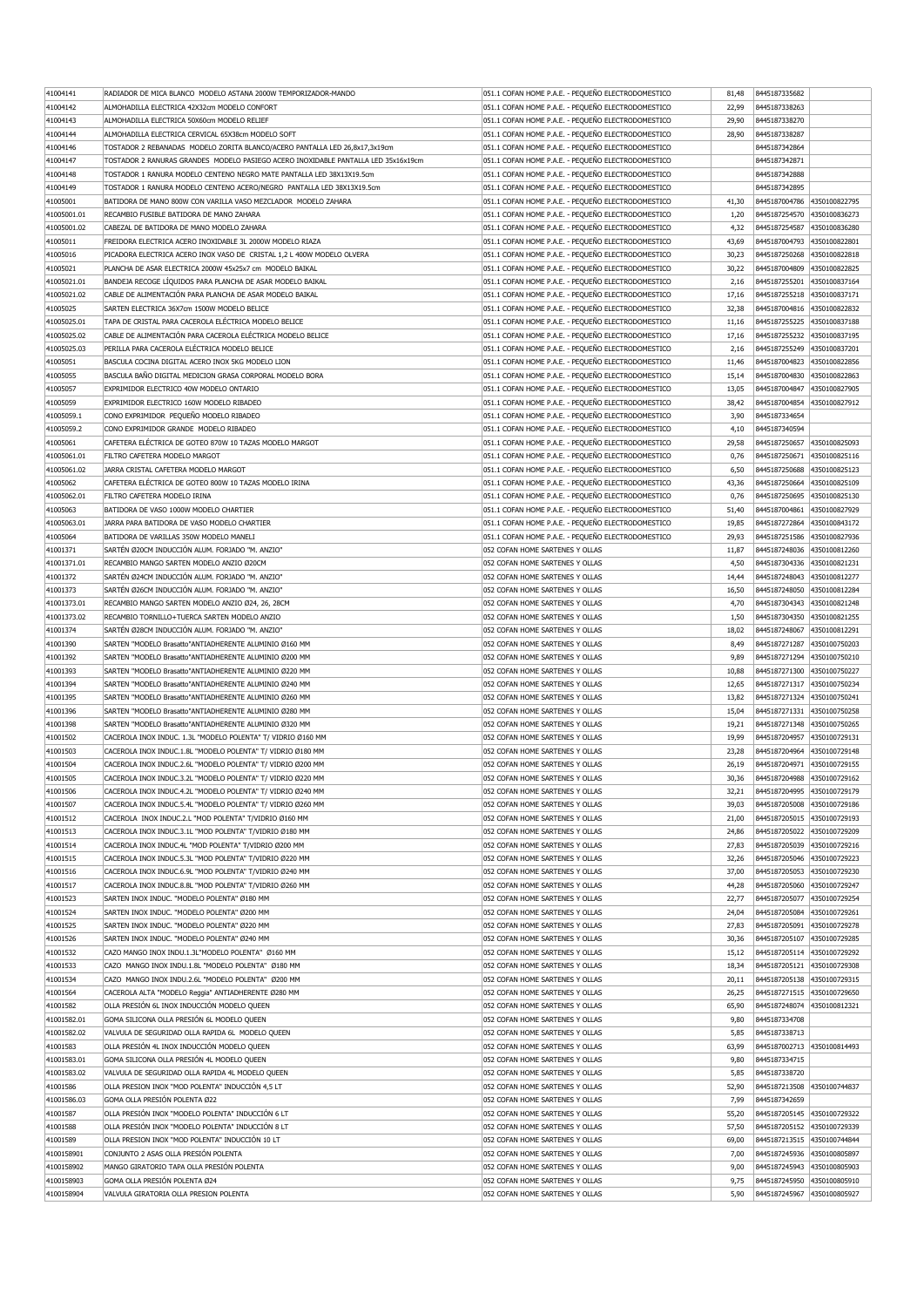| 41001593   | OLLA RÁPIDA INDUCCIÓN MODELO MÓDENA 4L                     | 052 COFAN HOME SARTENES Y OLLAS      | 55,20  | 8445187271522 4350100744714    |
|------------|------------------------------------------------------------|--------------------------------------|--------|--------------------------------|
| 41001594   | OLLA RÁPIDA INDUCCIÓN MODELO MÓDENA 6L                     | 052 COFAN HOME SARTENES Y OLLAS      | 55,20  | 8445187271539<br>4350100744721 |
| 41001595   | OLLA RÁPIDA INDUCCIÓN MODELO MÓDENA 8L                     | 052 COFAN HOME SARTENES Y OLLAS      | 62,10  | 8445187271553 4350100744738    |
| 4100159501 | RECAMBIO ASA CUERPO OLLA RAPIDA MÓDENA                     | 052 COFAN HOME SARTENES Y OLLAS      | 3,33   | 8445187271560<br>4350100800205 |
|            |                                                            |                                      |        |                                |
| 4100159502 | RECAMBIO MANGO TAPA OLLA RAPIDA MÓDENA                     | 052 COFAN HOME SARTENES Y OLLAS      | 7,94   | 8445187271577<br>4350100800212 |
| 4100159503 | RECAMBIO JUNTA GOMA OLLA RAPIDA MODENA                     | 052 COFAN HOME SARTENES Y OLLAS      | 8.63   | 4350100800229<br>8445187323481 |
| 41001596   | OLLA RÁPIDA INDUCCIÓN MODELO MÓDENA MINI 2L                | 052 COFAN HOME SARTENES Y OLLAS      | 43,70  | 8445187271584 4350100744745    |
| 4100159601 | RECAMBIO JUNTA GOMA OLLA RÁPIDA Ø18 MODELO MÓDENA MINI 2 L | 052 COFAN HOME SARTENES Y OLLAS      | 8,63   | 8445187323498 4350100831209    |
| 4100159602 | RECAMBIO DE MANGO CON VÁLVULA Y BOTÓN DE OLLA 2 L          | 052 COFAN HOME SARTENES Y OLLAS      | 8,00   | 8445187307986                  |
| 41007123   | PAELLERA ACERO PULIDA Ø260 MM                              | 052 COFAN HOME SARTENES Y OLLAS      | 3,25   | 8445187211368<br>4350100740181 |
| 41007125   | PAELLERA ACERO PULIDA Ø300 MM                              | 052 COFAN HOME SARTENES Y OLLAS      | 3,77   | 8445187211375<br>4350100740198 |
|            |                                                            |                                      |        |                                |
| 41007127   | PAELLERA ACERO PULIDA Ø340 MM                              | 052 COFAN HOME SARTENES Y OLLAS      | 5,25   | 8445187211382<br>4350100740204 |
| 41007129   | PAELLERA ACERO PULIDA Ø380 MM                              | 052 COFAN HOME SARTENES Y OLLAS      | 6,54   | 8445187211399<br>4350100740211 |
| 41007131   | PAELLERA ACERO PULIDA Ø420 MM                              | 052 COFAN HOME SARTENES Y OLLAS      | 7,15   | 8445187211405 4350100740228    |
| 41007132   | PAELLERA ACERO PULIDA Ø460 MM                              | 052 COFAN HOME SARTENES Y OLLAS      | 9,15   | 8445187211412 4350100740235    |
| 41007133   | PAELLERA ACERO PULIDA Ø500 MM                              | 052 COFAN HOME SARTENES Y OLLAS      | 10,85  | 8445187211429<br>4350100740242 |
|            |                                                            |                                      |        |                                |
| 41007135   | PAELLERA ACERO PULIDA Ø600 MM                              | 052 COFAN HOME SARTENES Y OLLAS      | 20.03  | 8445187211436<br>4350100740259 |
| 41007137   | PAELLERA ACERO PULIDA Ø700 MM                              | 052 COFAN HOME SARTENES Y OLLAS      | 32,83  | 8445187211443<br>4350100740266 |
| 41007138   | PAELLERA ACERO PULIDA Ø800MM (4 asas)                      | 052 COFAN HOME SARTENES Y OLLAS      | 51,00  | 8445187211450<br>4350100740273 |
| 41007139   | PAELLERA ACERO PULIDA Ø900 MM (4 asas)                     | 052 COFAN HOME SARTENES Y OLLAS      | 67,37  | 8445187211467<br>4350100740280 |
| 41007141   | PAELLERA ACERO PULIDA Ø1150 MM (4 asas)                    | 052 COFAN HOME SARTENES Y OLLAS      | 166,09 | 8445187211474<br>4350100740297 |
| 41007531   | PAELLERA ACERO ESMALTADA Ø100 MM                           | 052 COFAN HOME SARTENES Y OLLAS      |        | 8445187211481<br>4350100740303 |
|            |                                                            |                                      | 2,34   |                                |
| 41007533   | PAFI I FRA ACERO ESMAI TADA Ø150 MM                        | 052 COFAN HOME SARTENES Y OLLAS      | 2,77   | 8445187211498 4350100740310    |
| 41007534   | PAELLERA ACERO ESMALTADA Ø200 MM                           | 052 COFAN HOME SARTENES Y OLLAS      | 3.50   | 8445187211504 4350100740327    |
| 41007536   | PAELLERA ACERO ESMALTADA Ø260 MM                           | 052 COFAN HOME SARTENES Y OLLAS      | 4,53   | 8445187211511<br>4350100740334 |
| 41007538   | PAELLERA ACERO ESMALTADA Ø300 MM                           | 052 COFAN HOME SARTENES Y OLLAS      | 5,52   | 8445187211528<br>4350100740341 |
|            | PAELLERA ACERO ESMALTADA Ø340 MM                           |                                      | 8.21   | 8445187211535<br>4350100740358 |
| 41007540   |                                                            | 052 COFAN HOME SARTENES Y OLLAS      |        |                                |
| 41007542   | PAELLERA ACERO ESMALTADA Ø380 MM                           | 052 COFAN HOME SARTENES Y OLLAS      | 8,94   | 8445187211542<br>4350100740365 |
| 41007544   | PAELLERA ACERO ESMALTADA Ø420 MM                           | 052 COFAN HOME SARTENES Y OLLAS      | 11,15  | 8445187211559<br>4350100740372 |
| 41007545   | PAELLERA ACERO ESMALTADA Ø460 MM                           | 052 COFAN HOME SARTENES Y OLLAS      | 13,25  | 8445187211566<br>4350100740389 |
| 41007546   | PAELLERA ACERO ESMALTADA Ø500 MM                           | 052 COFAN HOME SARTENES Y OLLAS      | 17,53  | 8445187211573 4350100740396    |
|            |                                                            |                                      |        | 4350100740402                  |
| 41007548   | PAELLERA ACERO ESMALTADA Ø600 MM                           | 052 COFAN HOME SARTENES Y OLLAS      | 28,19  | 8445187211580                  |
| 41007550   | PAELLERA ACERO ESMALTADA Ø700 MM                           | 052 COFAN HOME SARTENES Y OLLAS      | 54,45  | 8445187211597<br>4350100740419 |
| 41007551   | PAELLERA ACERO ESMALTADA Ø800 MM (4 asas)                  | 052 COFAN HOME SARTENES Y OLLAS      | 72,54  | 8445187211603<br>4350100740426 |
| 41007552   | PAELLERA ACERO ESMALTADA Ø900 MM (4 asas)                  | 052 COFAN HOME SARTENES Y OLLAS      | 97,91  | 8445187211610<br>4350100740433 |
| 41007554   | PAELLERA ACERO ESMALTADA Ø1150 MM (4 asas)                 | 052 COFAN HOME SARTENES Y OLLAS      | 232,53 | 8445187211627<br>4350100740440 |
|            |                                                            |                                      |        |                                |
| 41007612   | PAELLERA ACERO PULIDA INDUCCIÓN Ø320 MM                    | 052 COFAN HOME SARTENES Y OLLAS      | 10,01  | 8445187211634<br>4350100740457 |
| 41007614   | PAELLERA ACERO PULIDA INDUCCIÓN Ø360 MM                    | 052 COFAN HOME SARTENES Y OLLAS      | 13,73  | 8445187211641<br>4350100740464 |
| 41007621   | PAELLERA ACERO ESMALTADA INDUCCIÓN Ø300 MM                 | 052 COFAN HOME SARTENES Y OLLAS      | 12,75  | 8445187214529 4350100748019    |
| 41007623   | PAELLERA ACERO ESMALTADA INDUCCIÓN Ø340 MM                 | 052 COFAN HOME SARTENES Y OLLAS      | 15,44  | 8445187214536 4350100748026    |
| 41007704   | QUEMADOR PAELLERO A GAS Ø40cm                              | 052 COFAN HOME SARTENES Y OLLAS      | 33,41  | 8445187211658 4350100740471    |
|            |                                                            |                                      |        |                                |
| 41007705   | QUEMADOR PAELLERO A GAS Ø500MM                             | 052 COFAN HOME SARTENES Y OLLAS      | 41,26  | 8445187211665<br>4350100740488 |
|            |                                                            |                                      |        |                                |
| 41007750   | KIT PAELLERA 46CM+QUEMADOR 400MM+ PATAS                    | 052 COFAN HOME SARTENES Y OLLAS      | 57,14  | 8445187211672<br>4350100740495 |
| 41007755   | KIT PAELLERA 42CM+QUEMADOR 400MM                           | 052 COFAN HOME SARTENES Y OLLAS      | 40,27  | 8445187211689<br>4350100740501 |
|            | TUBO FLEXIBLE 1,5 Mts PARA GAS BUTANO + ABRAZADERAS        | 052 COFAN HOME SARTENES Y OLLAS      | 2,25   | 8445187211818<br>4350100740631 |
| 41007761   |                                                            |                                      |        |                                |
| 41007762   | REGULADOR DE GAS BUTANO 30 mbar                            | 052 COFAN HOME SARTENES Y OLLAS      | 7,71   | 8445187211825<br>4350100740648 |
| 41007763   | REGULADOR DE GAS BUTANO 50 mbar                            | 052 COFAN HOME SARTENES Y OLLAS      | 10,15  | 8445187211832<br>4350100740655 |
| 41007808   | SARTEN HONDA ESMALTADA C/ASAS Ø280 MM                      | 052 COFAN HOME SARTENES Y OLLAS      | 5.22   | 8445187211696 4350100740518    |
| 41007810   | SARTEN HONDA ESMALTADA C/ASAS Ø320 MM                      | 052 COFAN HOME SARTENES Y OLLAS      | 7,34   | 8445187211702 4350100740525    |
| 41007812   | SARTEN HONDA ESMALTADA C/ASAS Ø360 MM                      | 052 COFAN HOME SARTENES Y OLLAS      | 9,38   | 8445187211719 4350100740532    |
|            |                                                            |                                      |        |                                |
| 41007814   | SARTEN HONDA ESMALTADA C/ASAS Ø400 MM                      | 052 COFAN HOME SARTENES Y OLLAS      | 11,67  | 8445187211726 4350100740549    |
| 41007815   | SARTEN HONDA ESMALTADA C/ASAS Ø450 MM                      | 052 COFAN HOME SARTENES Y OLLAS      | 17,36  | 8445187211733 4350100740556    |
| 41007823   | SARTEN LIONESA ACERO C/ASAS Ø360 MM                        | 052 COFAN HOME SARTENES Y OLLAS      | 14,86  | 8445187211740 4350100740563    |
| 41007824   | SARTEN LIONESA ACERO C/ASAS Ø400 MM                        | 052 COFAN HOME SARTENES Y OLLAS      | 18,49  | 8445187211757<br>4350100740570 |
| 41007826   | SARTEN LIONESA ACERO C/ASAS Ø500 MM                        | 052 COFAN HOME SARTENES Y OLLAS      | 27,00  | 8445187211764<br>4350100740587 |
| 41007832   | SARTEN LIONESA ACERO C/MANGO Ø320 MM                       | 052 COFAN HOME SARTENES Y OLLAS      | 13,31  | 8445187211771<br>4350100740594 |
|            |                                                            |                                      |        |                                |
| 41007833   | SARTEN LIONESA ACERO C/MANGO+ASA Ø400 MM                   | 052 COFAN HOME SARTENES Y OLLAS      | 18,87  | 8445187211788<br>4350100740600 |
| 41007842   | TRÉBEDE DE FORJA REDONDA Ø350 MM                           | 052 COFAN HOME SARTENES Y OLLAS      | 12,59  | 8445187211795<br>4350100740617 |
| 41007845   | TRÉBEDE DE FORJA REDONDA Ø500 MM                           | 052 COFAN HOME SARTENES Y OLLAS      | 29,63  | 8445187211801<br>4350100740624 |
| 41008010   | PLANCHA GRILL BANDEJA INDUCCIÓN 280X220 MM                 | 052 COFAN HOME SARTENES Y OLLAS      | 24,10  | 8445187213485<br>4350100744769 |
| 41008011   | PLANCHA GRILL BANDEJA INDUCCIÓN 380X280mm                  | 052 COFAN HOME SARTENES Y OLLAS      | 28,92  | 8445187272871<br>4350100744776 |
|            | TUBO GAS FLEXIBLE "PORTUGAL" EN 16436-1 Ø8x25m             | 052 COFAN HOME SARTENES Y OLLAS      |        |                                |
| 90014391   |                                                            |                                      | 26,31  | 8445187246261<br>4350100806818 |
| 90014395   | TUBO GAS FLEXIBLE "NARANJA" UNE 53539 Ø8x60m               | 052 COFAN HOME SARTENES Y OLLAS      | 46,07  | 8445187246278<br>4350100806825 |
| 41002181   | PACK 12 UDS. CUCHILLO RECOLEC. PUNTA REDONDA 45MM          | 053 COFAN HOME CUCHILLOS Y CUBIERTOS | 14,00  | 8445187196764<br>4350100708778 |
| 41002182   | PACK 12 UDS. CUCHILLO RECOLEC. PICO PATO 45 MM             | 053 COFAN HOME CUCHILLOS Y CUBIERTOS | 14,83  | 8445187196771<br>4350100708785 |
| 41002183   | PACK 12 UDS. PUNTILLAS RECOLEC. CURVA REDONDA 6cm          | 053 COFAN HOME CUCHILLOS Y CUBIERTOS | 14,83  | 8445187196788<br>4350100708792 |
| 41002196BL | BL. CUCHILLO COCINA "MOD GARLIC" 150MM                     | 053 COFAN HOME CUCHILLOS Y CUBIERTOS |        | 4350100708617                  |
|            |                                                            |                                      | 4,70   |                                |
| 41002211   | CUCHILLO PUNTILLA MODELO PAPRIKA 11cm                      | 053 COFAN HOME CUCHILLOS Y CUBIERTOS | 7,13   | 8445187245769<br>4350100805712 |
| 41002212   | CUCHILLO DE COCINA MODELO PAPRIKA 13 CM.                   | 053 COFAN HOME CUCHILLOS Y CUBIERTOS | 7,82   | 8445187245776 4350100805729    |
| 41002213   | CUCHILLO DE VERDURAS MODELO PAPRIKA 15 CM.                 | 053 COFAN HOME CUCHILLOS Y CUBIERTOS | 8,86   | 8445187245783<br>4350100805736 |
| 41002214   | CUCHILLO DE COCINA MODELO PAPRIKA 17 CM.                   | 053 COFAN HOME CUCHILLOS Y CUBIERTOS | 9,43   | 8445187245790<br>4350100805743 |
| 41002215   | CUCHILLO DE COCINA MODELO PAPRIKA 20 CM.                   | 053 COFAN HOME CUCHILLOS Y CUBIERTOS | 11,27  | 8445187245806<br>4350100805750 |
|            |                                                            |                                      |        |                                |
| 41002216   | CUCHILLO PANERO MODELO PAPRIKA 21 CM.                      | 053 COFAN HOME CUCHILLOS Y CUBIERTOS | 10,58  | 8445187245813 4350100805767    |
| 41002217   | CUCHILLO JAMONERO MODELO PAPRIKA 25 CM.                    | 053 COFAN HOME CUCHILLOS Y CUBIERTOS | 10,47  | 8445187245820<br>4350100805774 |
| 41002221   | CUCHILLO PUNTILLA MODELO THYME 11 CM.                      | 053 COFAN HOME CUCHILLOS Y CUBIERTOS | 7,13   | 8445187245691<br>4350100805644 |
| 41002222   | CUCHILLO DE COCINA MODELO THYME 13 CM.                     | 053 COFAN HOME CUCHILLOS Y CUBIERTOS | 7,82   | 8445187245707<br>4350100805651 |
| 41002223   | CUCHILLO DE VERDURAS MODELO THYME 15 CM.                   | 053 COFAN HOME CUCHILLOS Y CUBIERTOS | 8,86   | 8445187245714<br>4350100805668 |
|            |                                                            |                                      |        |                                |
| 41002224   | CUCHILLO DE COCINA MODELO THYME 17 CM.                     | 053 COFAN HOME CUCHILLOS Y CUBIERTOS | 9,43   | 8445187245721<br>4350100805675 |
| 41002225   | CUCHILLO DE COCINA MODELO THYME 20 CM.                     | 053 COFAN HOME CUCHILLOS Y CUBIERTOS | 11,27  | 8445187245738<br>4350100805682 |
| 41002226   | CUCHILLO PANERO MODELO THYME 21 CM.                        | 053 COFAN HOME CUCHILLOS Y CUBIERTOS | 10,81  | 8445187245745<br>4350100805699 |
| 41002227   | CUCHILLO JAMONERO MODELO THYME 25 CM.                      | 053 COFAN HOME CUCHILLOS Y CUBIERTOS | 10,47  | 8445187245752<br>4350100805705 |
| 41002251   | NAVAJA DE CAMPAÑA CON 8,5 cm. DE HOJA                      | 053 COFAN HOME CUCHILLOS Y CUBIERTOS | 6,58   | 8445187245851<br>4350100805804 |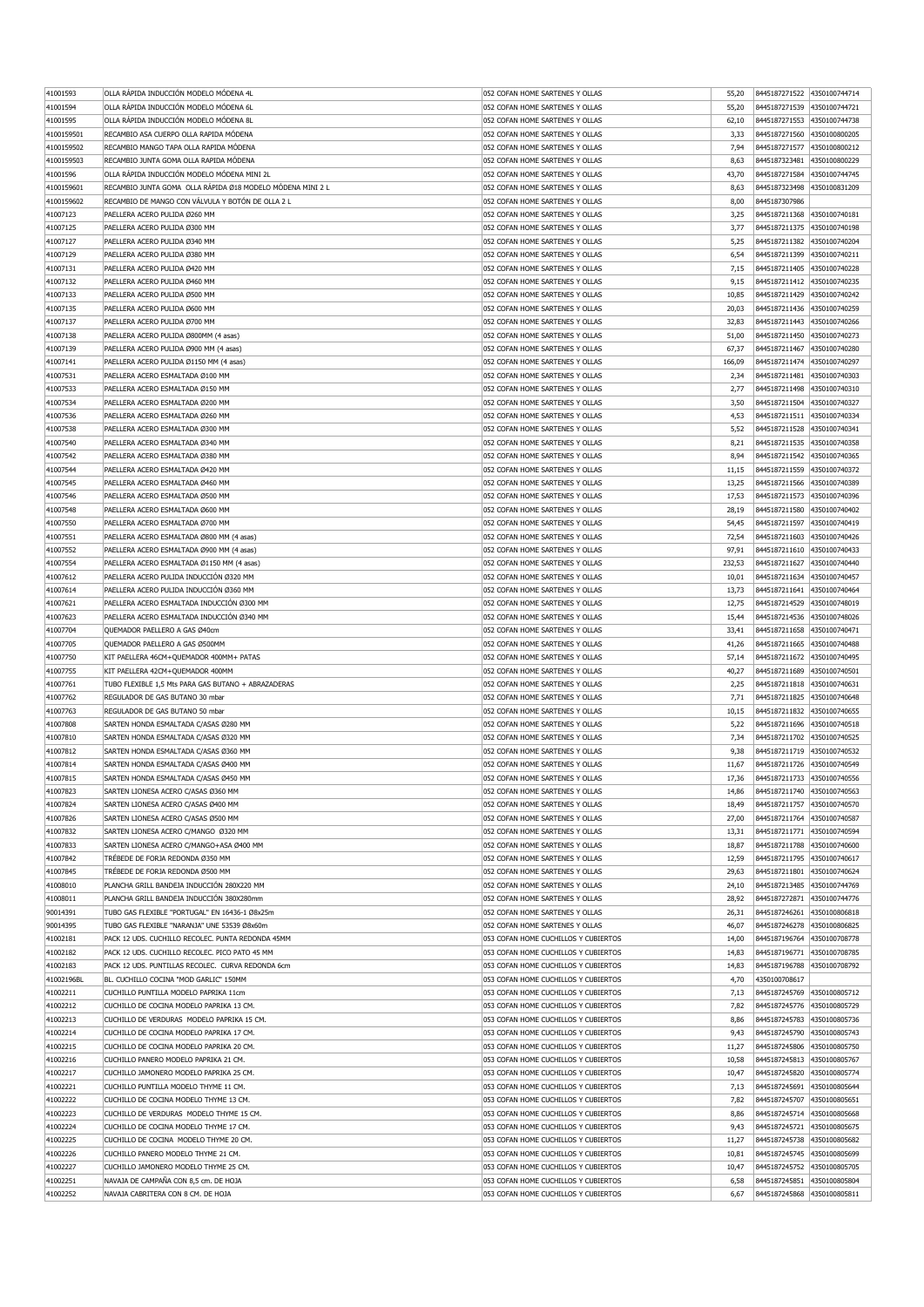| 41002253               | NAVAJA CLASICA DE TEJA CON 8 CM. DE HOJA                                                                                                                                         | 053 COFAN HOME CUCHILLOS Y CUBIERTOS                                         | 9.34         | 8445187245875   4350100805828  |               |
|------------------------|----------------------------------------------------------------------------------------------------------------------------------------------------------------------------------|------------------------------------------------------------------------------|--------------|--------------------------------|---------------|
| 41002254               | NAVAJA MARINERA CON 8 CM.HOJA "PUNTA ESPADA"                                                                                                                                     | 053 COFAN HOME CUCHILLOS Y CUBIERTOS                                         | 6,44         | 8445187245882                  | 4350100805835 |
| 41002255               | NAVAJA MARINERA DE 8 CM. DE HOJA "PICO LORO"                                                                                                                                     | 053 COFAN HOME CUCHILLOS Y CUBIERTOS                                         | 6.10         | 8445187245899                  | 4350100805842 |
| 41002257               | NAVAJA RECOLECCIÓN SETAS 7 CM CON SACACORCHOS                                                                                                                                    | 053 COFAN HOME CUCHILLOS Y CUBIERTOS                                         | 7,94         | 8445187255393                  | 4350100838031 |
| 41002475               | PACK 12 unds CUCHILLO COCINA MICRO "MOD GINGER" 10,5cm                                                                                                                           | 053 COFAN HOME CUCHILLOS Y CUBIERTOS                                         | 17,05        | 8445187335354                  | 4350100708853 |
| 41002510BL             | BL. CUCHILLO MONDADOR "MOD SAFFRON" 10,5cm                                                                                                                                       | 053 COFAN HOME CUCHILLOS Y CUBIERTOS                                         | 6,78         | 8445187196795                  | 4350100708860 |
| 41002512BL             | BL. CUCHILLO VERDURAS "MOD SAFFRON" 150MM                                                                                                                                        | 053 COFAN HOME CUCHILLOS Y CUBIERTOS                                         | 10,35        | 8445187196801                  | 4350100708877 |
| 41002514BL             | BL, CUCHILLO COCINERO "MOD SAFFRON" 200MM                                                                                                                                        | 053 COFAN HOME CUCHILLOS Y CUBIERTOS                                         | 12,68        | 8445187196818                  | 4350100708884 |
| 41002517BL             | BL. CUCHILLO PANERO "MOD SAFFRON" 200MM                                                                                                                                          | 053 COFAN HOME CUCHILLOS Y CUBIERTOS                                         | 11,22        | 8445187196825                  | 4350100708891 |
| 41002518BL             | BL. CUCHILLO JAMONERO "MOD SAFFRON"300MM                                                                                                                                         | 053 COFAN HOME CUCHILLOS Y CUBIERTOS                                         | 14,40        | 8445187196832                  | 4350100708907 |
| 41002519BL             | BL. CUCHILLO SANTOKU "MOD SAFFRON" 175MM                                                                                                                                         | 053 COFAN HOME CUCHILLOS Y CUBIERTOS                                         | 16,20        | 8445187196849                  | 4350100708914 |
| 41002520BL             | BL. MACHETA COCINERO "MOD SAFFRON" 200MM                                                                                                                                         | 053 COFAN HOME CUCHILLOS Y CUBIERTOS                                         | 24,06        | 8445187196856                  | 4350100708921 |
| 41002521BL             | BL. CUCHILLO PUNTILLA "MOD SAFFRON" 13cm                                                                                                                                         | 053 COFAN HOME CUCHILLOS Y CUBIERTOS                                         | 9,32         | 8445187336344                  |               |
| 41002525BL             | BL. CHAIRA DE AFILAR M. MADERA 200 MM                                                                                                                                            | 053 COFAN HOME CUCHILLOS Y CUBIERTOS                                         | 8,28         | 8445187196870                  | 4350100709362 |
| 41002599               | AFILADOR "MODELO SANSON" PROFESIONAL                                                                                                                                             | 053 COFAN HOME CUCHILLOS Y CUBIERTOS                                         | 27,36        | 8445187196863                  | 4350100709058 |
| 41002601               | PACK 6 CUCHILLOS CHULETEROS VITTORIO NEGRO                                                                                                                                       | 053 COFAN HOME CUCHILLOS Y CUBIERTOS                                         | 23,35        | 8445187245622                  | 4350100805569 |
| 41002602               | PACK 3 CUCHILLO+3 TENEDOR CHULETERO VITTORIO NEGRO                                                                                                                               | 053 COFAN HOME CUCHILLOS Y CUBIERTOS                                         | 23,35        | 8445187245639                  | 4350100805576 |
| 41002603               | PACK 6 CUCHILLOS CHULETEROS VITTORIO BLANCO                                                                                                                                      | 053 COFAN HOME CUCHILLOS Y CUBIERTOS                                         | 23,35        | 8445187245646                  | 4350100805583 |
| 41002606               | PACK 3 CUCHILLO+3 TENEDOR CHULETERO VITTORIO BLANCO                                                                                                                              | 053 COFAN HOME CUCHILLOS Y CUBIERTOS                                         | 23,35        | 8445187245905                  | 4350100805866 |
| 41002611               | PACK 6 CUCHILLOS CHULETEROS MODELO THYME                                                                                                                                         | 053 COFAN HOME CUCHILLOS Y CUBIERTOS                                         | 23,35        | 8445187245653                  | 4350100805606 |
| 41002612               | PACK 3 CUCHILLOS+3 TENEDORES CHULETEROS M. THYME                                                                                                                                 | 053 COFAN HOME CUCHILLOS Y CUBIERTOS                                         | 23,35        | 8445187245684                  | 4350100805637 |
| 41002613               | PACK 6 CUCHILLOS CHULETEROS MODELO PAPRIKA                                                                                                                                       | 053 COFAN HOME CUCHILLOS Y CUBIERTOS                                         | 23,35        | 8445187245677                  | 4350100805620 |
| 41002616               | PACK 3 CUCHILLOS+3 TENEDORES CHULETEROS M. PAPRIKA                                                                                                                               | 053 COFAN HOME CUCHILLOS Y CUBIERTOS                                         | 23,35        | 8445187245660                  | 4350100805613 |
| 41002658BL             | BL. 6 UDS CUCHARA CHULETERO "MOD BASIL" 90MM                                                                                                                                     | 053 COFAN HOME CUCHILLOS Y CUBIERTOS                                         | 16,87        | 8445187272550                  | 4350100709034 |
|                        | PACK 3 CUCHILLOS CHULETEROS MANGO MADERA                                                                                                                                         | 053 COFAN HOME CUCHILLOS Y CUBIERTOS                                         |              | 8445187245837                  |               |
| 41002659               |                                                                                                                                                                                  |                                                                              | 6,79         |                                | 4350100805781 |
| 41002660               | PACK 3 TENEDORES CHULETEROS MANGO MADERA                                                                                                                                         | 053 COFAN HOME CUCHILLOS Y CUBIERTOS                                         | 6,79         | 8445187245844                  | 4350100805798 |
| 41002711               | SOPORTE JAMONERO GÓNDOLA MODELO RESERVA                                                                                                                                          | 053 COFAN HOME CUCHILLOS Y CUBIERTOS                                         | 10,12        | 8445187196887                  | 4350100709379 |
| 41002715               | SOPORTE JAMONERO TUBO METAL MODELO SERRANO                                                                                                                                       | 053 COFAN HOME CUCHILLOS Y CUBIERTOS                                         | 21,46        | 8445187214185                  | 4350100747326 |
| 41002716               | SOPORTE JAMONERO CON HUSILLO MODELO TERUEL                                                                                                                                       | 053 COFAN HOME CUCHILLOS Y CUBIERTOS                                         | 36,43        | 8445187214178                  | 4350100747319 |
| 41002721               | TIJERAS INOX DE COCINA PROFESIONAL 18,5 cm                                                                                                                                       | 053 COFAN HOME CUCHILLOS Y CUBIERTOS                                         | 6.22         | 8445187196900                  | 4350100709393 |
| 41002722               | TIJERAS DE COCINA PROFESIONAL 20 cm                                                                                                                                              | 053 COFAN HOME CUCHILLOS Y CUBIERTOS                                         | 8,25         | 8445187196917                  | 4350100709409 |
| 41002730L              | GUANTE ANTICORTE ACERO INOX CARNICERO T-L                                                                                                                                        | 053 COFAN HOME CUCHILLOS Y CUBIERTOS                                         | 79,50        | 8445187196931                  | 4350100709423 |
| 41002730M              | GUANTE ANTICORTE ACERO INOX CARNICERO T-M                                                                                                                                        | 053 COFAN HOME CUCHILLOS Y CUBIERTOS                                         | 79,50        | 8445187196924                  | 4350100709416 |
| 41002730XL             | GUANTE ANTICORTE ACERO INOX CARNICERO T-XL                                                                                                                                       | 053 COFAN HOME CUCHILLOS Y CUBIERTOS                                         | 79,50        | 8445187196948                  | 4350100709430 |
| 41002735               | BL. CUCHILLO JAMONERO C/PROTECCIÓN 30cm                                                                                                                                          | 053 COFAN HOME CUCHILLOS Y CUBIERTOS                                         | 20,93        | 8445187196955                  | 4350100709447 |
| 41003601               | BL 2uds CUCHILLO DE CARNE INOX C-18/0 MODELO BOLONIA 2mm                                                                                                                         | 053 COFAN HOME CUCHILLOS Y CUBIERTOS                                         | 3,09         | 8445187002744                  | 4350100817043 |
| 41003602               | BL 2uds CUCHILLO DE MESA INOX C-18/0 MODELO BOLONIA 2mm                                                                                                                          | 053 COFAN HOME CUCHILLOS Y CUBIERTOS                                         | 3.01         | 8445187002751                  | 4350100817050 |
| 41003603               | BL 2uds TENEDOR DE MESA INOX C-18/0 MODELO BOLONIA 2mm                                                                                                                           | 053 COFAN HOME CUCHILLOS Y CUBIERTOS                                         | 1,94         | 8445187002768                  | 4350100817067 |
| 41003604               | BL 2uds CUCHARA DE MESA INOX C-18/0 MODELO BOLONIA 2mm                                                                                                                           | 053 COFAN HOME CUCHILLOS Y CUBIERTOS                                         | 1,94         | 8445187002775                  | 4350100817074 |
| 41003605               | BL 2uds CUCHARA DE POSTRE INOX C-18/0 MODELO BOLONIA 2mm                                                                                                                         | 053 COFAN HOME CUCHILLOS Y CUBIERTOS                                         | 1,52         | 8445187002782                  | 4350100817081 |
| 41003606               | BL 2uds CUCHARA DE CAFE INOX C-18/0 MODELO BOLONIA 2mm                                                                                                                           | 053 COFAN HOME CUCHILLOS Y CUBIERTOS                                         | 1,11         | 8445187002799                  | 4350100817098 |
| 41003607               | BL 3uds CUCHARA DE TE INOX C-18/0 MODELO BOLONIA 2mm                                                                                                                             | 053 COFAN HOME CUCHILLOS Y CUBIERTOS                                         | 1,54         | 8445187002805                  | 4350100822160 |
| 41003610               | CUBERTERIA INOX MODELO BOLONIA 24 pcs C-18/0 2mm                                                                                                                                 | 053 COFAN HOME CUCHILLOS Y CUBIERTOS                                         | 23,24        | 8445187002812                  | 4350100817104 |
| 41003611               | CAJA 12uds CUCHILLO DE CARNE INOX C-18/0 MODELO BOLONIA 2mm                                                                                                                      | 053 COFAN HOME CUCHILLOS Y CUBIERTOS                                         | 17,15        | 8445187002829                  | 4350100817111 |
| 41003612               | CAJA 12uds CUCHILLO DE MESA INOX C-18/0 MODELO BOLONIA 2mm                                                                                                                       | 053 COFAN HOME CUCHILLOS Y CUBIERTOS                                         | 16,69        | 8445187002836                  | 4350100817128 |
| 41003613               | CAJA 12uds TENEDOR DE MESA INOX C-18/0 MODELO BOLONIA 2mm                                                                                                                        | 053 COFAN HOME CUCHILLOS Y CUBIERTOS                                         | 10,25        | 8445187002843                  | 4350100817135 |
| 41003614               | CAJA 12uds CUCHARA DE MESA INOX C-18/0 MODELO BOLONIA 2mm                                                                                                                        | 053 COFAN HOME CUCHILLOS Y CUBIERTOS                                         | 10,25        | 8445187002850                  | 4350100817142 |
| 41003615               | CAJA 12uds CUCHARA DE POSTRE INOX C-18/0 MODELO BOLONIA 2mm                                                                                                                      | 053 COFAN HOME CUCHILLOS Y CUBIERTOS                                         | 7,72         | 8445187002867                  | 4350100817159 |
| 41003616               | CAJA 12uds CUCHARA DE CAFÉ INOX C-18/0 MODELO BOLONIA 2mm                                                                                                                        | 053 COFAN HOME CUCHILLOS Y CUBIERTOS                                         | 5,30         | 8445187002874                  | 4350100817166 |
| 41003701               | BL 2uds CUCHILLO DE CARNE INOX C-18/10 MODELO BARI 2.5mm                                                                                                                         | 053 COFAN HOME CUCHILLOS Y CUBIERTOS                                         | 4,95         | 8445187002881                  | 4350100817173 |
| 41003702               | BL 2uds CUCHILLO DE MESA INOX C-18/10 MODELO BARI 2,5mm                                                                                                                          | 053 COFAN HOME CUCHILLOS Y CUBIERTOS                                         | 4,47         | 8445187002898                  | 4350100817180 |
|                        |                                                                                                                                                                                  |                                                                              | 3,49         | 8445187002904 4350100817197    |               |
| 41003703               | BL 2uds TENEDOR DE MESA INOX C-18/10 MODELO BARI 2,5mm                                                                                                                           | 053 COFAN HOME CUCHILLOS Y CUBIERTOS                                         |              |                                |               |
| 41003704               | BL 2uds CUCHARA DE MESA INOX C-18/10 MODELO BARI 2,5mm                                                                                                                           | 053 COFAN HOME CUCHILLOS Y CUBIERTOS                                         | 3,49         | 8445187002911 4350100817203    |               |
| 41003705               | BL 2uds CUCHARA DE POSTRE INOX C-18/10 MODELO BARI 2,5mm                                                                                                                         | 053 COFAN HOME CUCHILLOS Y CUBIERTOS                                         | 3,07         | 8445187002928 4350100817227    |               |
| 41003706               | BL 2uds CUCHARA DE CAFE INOX C-18/10 MODELO BARI 2,5mm                                                                                                                           | 053 COFAN HOME CUCHILLOS Y CUBIERTOS                                         | 2.34         | 8445187002935                  | 4350100817210 |
| 41003707               | BL 3uds CUCHARA DE TE INOX C-18/10 MODELO BARI 2,5mm                                                                                                                             | 053 COFAN HOME CUCHILLOS Y CUBIERTOS                                         | 2,65         | 8445187002942 4350100822177    |               |
| 41003708               | BL 3uds CUCHARA MOKA INOX C-18/10 MODELO BARI 2,5mm                                                                                                                              | 053 COFAN HOME CUCHILLOS Y CUBIERTOS                                         | 2,51         | 8445187002959                  | 4350100822184 |
| 41003710               | CUBERTERIA INOX MODELO BARI 24 pcs C-18/10 2,5mm                                                                                                                                 | 053 COFAN HOME CUCHILLOS Y CUBIERTOS                                         | 42,81        | 8445187002966 4350100817234    |               |
| 41003711               | CAJA 12uds CUCHILLO DE CARNE INOX C-18/10 MODELO BARI 2,5mm                                                                                                                      | 053 COFAN HOME CUCHILLOS Y CUBIERTOS                                         | 28,32        | 8445187002973                  | 4350100817241 |
| 41003712               | CAJA 12uds CUCHILLO DE MESA INOX C-18/10 MODELO BARI 2,5mm                                                                                                                       | 053 COFAN HOME CUCHILLOS Y CUBIERTOS                                         | 25,44        | 8445187002980                  | 4350100817258 |
| 41003713               | CAJA 12uds TENEDOR DE MESA INOX C-18/10 MODELO BARI 2,5 mm                                                                                                                       | 053 COFAN HOME CUCHILLOS Y CUBIERTOS                                         | 19,57        | 8445187002997                  | 4350100817265 |
| 41003714               | CAJA 12uds CUCHARA DE MESA INOX C-18/10 MODELO BARI 2,5mm                                                                                                                        | 053 COFAN HOME CUCHILLOS Y CUBIERTOS                                         | 19,57        | 8445187003000                  | 4350100817272 |
| 41003715               | CAJA 12uds CUCHARA DE POSTRE INOX C-18/10 MODELO BARI 2,5mm                                                                                                                      | 053 COFAN HOME CUCHILLOS Y CUBIERTOS                                         | 17,04        | 8445187003017                  | 4350100817289 |
| 41003716               |                                                                                                                                                                                  |                                                                              |              |                                |               |
| 09301121               | CAJA 12uds CUCHARA DE CAFE INOX C-18/10 MODELO BARI 2,5 mm                                                                                                                       | 053 COFAN HOME CUCHILLOS Y CUBIERTOS                                         | 12,66        | 8445187003024                  | 4350100817296 |
|                        | CEPILLO FREGAR 7x4 PLASTIC ONDULADO                                                                                                                                              | 054 COFAN HOME ARTICULOS DE LIMPIEZA                                         | 0,72         | 8445187213737                  | 4350100745087 |
| 09301122               | CEPILLO BUQUE 5x10 PLASTIC ONDULADO                                                                                                                                              | 054 COFAN HOME ARTICULOS DE LIMPIEZA                                         | 1,59         | 8445187213744                  | 4350100745094 |
| 09301381               | LIMPIA CRISTALES METAL CON ADAPTADOR 200mm                                                                                                                                       | 054 COFAN HOME ARTICULOS DE LIMPIEZA                                         | 1,90         | 8445187213577                  | 4350100744905 |
| 09301385               | CEPILLO VARILLA LIMPIA BOTELLAS                                                                                                                                                  | 054 COFAN HOME ARTICULOS DE LIMPIEZA                                         | 1,10         | 8445187213584                  | 4350100744912 |
| 41001891               | CESTA MULTIUSOS BLANCA MODELO MARSELLA 59X38X26 CM                                                                                                                               | 054 COFAN HOME ARTICULOS DE LIMPIEZA                                         | 5,18         | 8445187256871                  | 4350100841123 |
| 41001891-U             | CESTA MULTIUSOS BLANCO MODELO MARSELLA 59X38X26cm "venta unitaria"                                                                                                               | 054 COFAN HOME ARTICULOS DE LIMPIEZA                                         | 6,95         | 8445187328738                  |               |
| 41001892               | CESTA MULTIUSOS DE COLOR CREMA MODELO MARSELLA 59X38X26 CM                                                                                                                       | 054 COFAN HOME ARTICULOS DE LIMPIEZA                                         | 5,18         | 8445187256888                  | 4350100841130 |
| 41001892-U             | CESTA MULTIUSOS CREMA MODELO MARSELLA 59X38X26cm "venta unitaria"                                                                                                                | 054 COFAN HOME ARTICULOS DE LIMPIEZA                                         | 6,95         | 8445187328752                  |               |
| 41001893               | CESTA MULTIUSOS GRIS MODELO MARSELLA 59X38X26 CM                                                                                                                                 | 054 COFAN HOME ARTICULOS DE LIMPIEZA                                         | 5,18         | 8445187256895                  | 4350100841147 |
| 41001893-U             | CESTA MULTIUSOS GRIS MODELO MARSELLA 59X38X26cm "venta unitaria"                                                                                                                 | 054 COFAN HOME ARTICULOS DE LIMPIEZA                                         | 6,95         | 8445187328769                  |               |
| 41003112               | CEPILLO BARRER CON PROTECTORES MOD YEMINA                                                                                                                                        | 054 COFAN HOME ARTICULOS DE LIMPIEZA                                         | 2,60         | 8445187201109                  | 4350100719125 |
| 41003113               | ESCOBA DE BARRER MODELO ARUSA                                                                                                                                                    | 054 COFAN HOME ARTICULOS DE LIMPIEZA                                         | 2,70         | 8445187201116 4350100719132    |               |
| 41003114               | CEPILLO DE BARRER EXTERIORES MODELO OREL                                                                                                                                         | 054 COFAN HOME ARTICULOS DE LIMPIEZA                                         | 2,97         | 8445187201123 4350100719149    |               |
| 41003115               | CEPILLO BARRER BASIC MODELO AKIL                                                                                                                                                 | 054 COFAN HOME ARTICULOS DE LIMPIEZA                                         | 1,32         | 8445187253443                  | 4350100833418 |
| 41003116               | CEPILLO DE BARRER MODELO PALMYRA 32X8X13 MORADO                                                                                                                                  | 054 COFAN HOME ARTICULOS DE LIMPIEZA                                         | 2,51         | 8445187253450                  | 4350100833425 |
| 41003120               | PALO PLASTIFICADO AZUL/NEGRO 1.40M (Perfil 25mm)                                                                                                                                 | 054 COFAN HOME ARTICULOS DE LIMPIEZA                                         | 0,82         | 8445187200959                  | 4350100718852 |
| 41003121               | PALO PINTADO ALU-PRO 1.40 m (Perfil 32mm)                                                                                                                                        | 054 COFAN HOME ARTICULOS DE LIMPIEZA                                         | 1,60         | 8445187200966                  | 4350100718869 |
|                        |                                                                                                                                                                                  |                                                                              |              |                                |               |
| 41003123<br>41003123-U | PACK DE 3 ESTROPAJOS SALVAUÑAS COBRE PRO ANTIBACTERIANO NATURAL MODELO BERMEJO<br>PACK 3 ESTROPAJOS SALVAUÑAS de COBRE PRO ANTIBACTERIANO NATURAL MODELO BERMEJO"venta unitaria" | 054 COFAN HOME ARTICULOS DE LIMPIEZA<br>054 COFAN HOME ARTICULOS DE LIMPIEZA | 1,68<br>2,18 | 8445187334845<br>8445187334852 |               |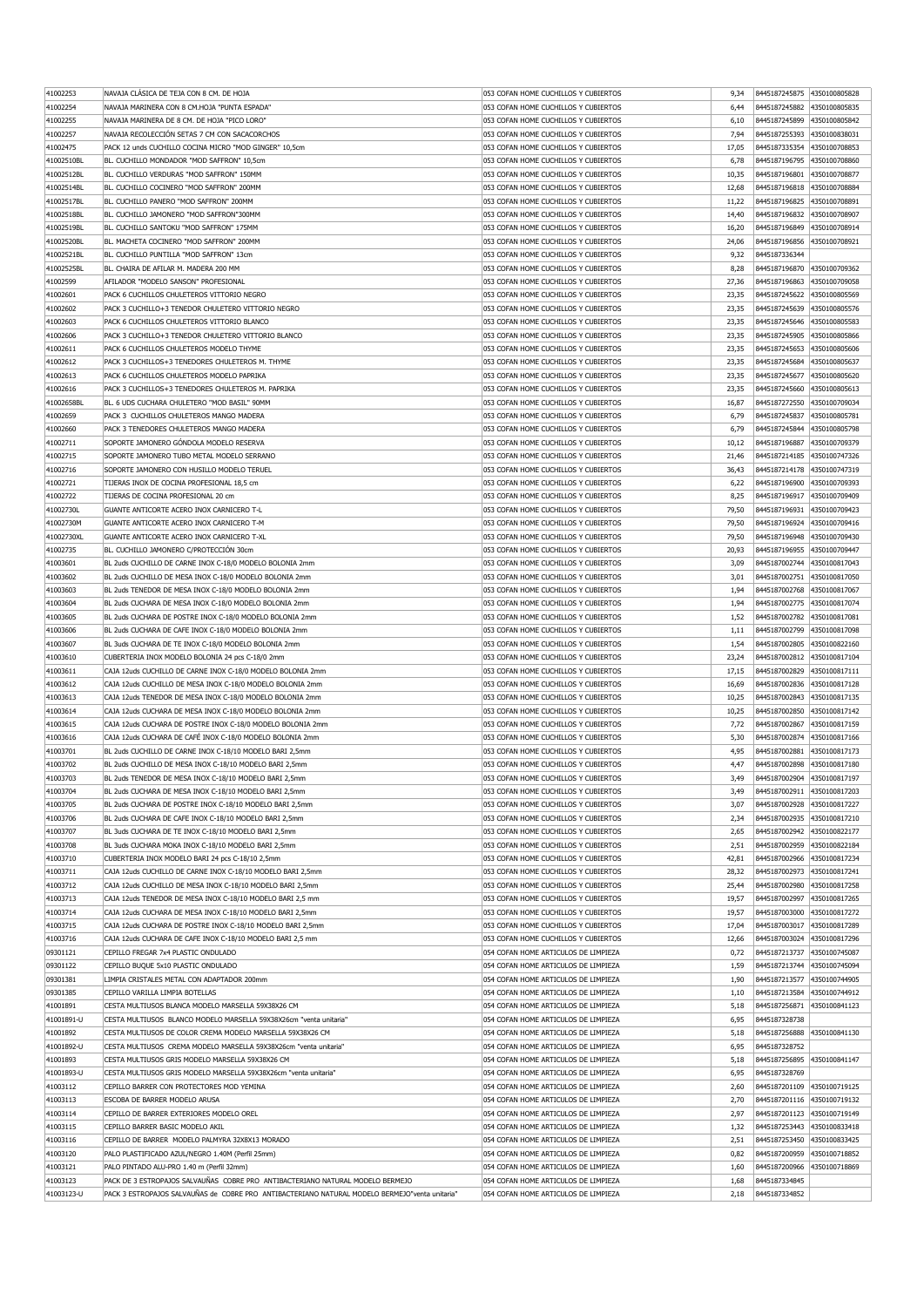| 41003124             | PACK DE 3 ESTROPAIOS VERDES CON ESPONIA MODELO LIMA                                     | 054 COFAN HOME ARTICULOS DE LIMPIEZA                                         | 0,98          | 8445187334869                                |               |
|----------------------|-----------------------------------------------------------------------------------------|------------------------------------------------------------------------------|---------------|----------------------------------------------|---------------|
| 41003124-U           | PACK DE 3 ESTROPAJOS VERDES CON ESPONJA MODELO LIMA "venta unitaria"                    | 054 COFAN HOME ARTICULOS DE LIMPIEZA                                         | 1,27          | 8445187334876                                |               |
|                      |                                                                                         |                                                                              |               |                                              |               |
| 41003125             | PACK DE 3 ESTROPAJOS AZULES CON ESPONJA MODELO MARINO                                   | 054 COFAN HOME ARTICULOS DE LIMPIEZA                                         | 0,98          | 8445187334883                                |               |
| 41003125-U           | PACK DE 3 ESTROPAJOS AZULES CON ESPONJA MODELO MARINO                                   | 054 COFAN HOME ARTICULOS DE LIMPIEZA                                         | 1,27          | 8445187334890                                |               |
| 41003126             | FREGONA DE MICROFIBRA VIOLETA 160g MODELO MARSELLA                                      | 054 COFAN HOME ARTICULOS DE LIMPIEZA                                         | 2,65          | 8445187334906                                |               |
| 41003126-U           | FREGONA DE MICROFIBRA VIOLETA 160g MODELO MARSELLA"venta unitaria"                      | 054 COFAN HOME ARTICULOS DE LIMPIEZA                                         | 3,45          | 8445187334913                                |               |
| 41003127             | PACK DE 4 ESTROPAJOS VERDES 100% FIBRA MODELO MUSGO                                     | 054 COFAN HOME ARTICULOS DE LIMPIEZA                                         | 1.20          | 8445187335286                                |               |
|                      |                                                                                         |                                                                              |               |                                              |               |
| 41003127-U           | PACK DE 4 ESTROPAJOS VERDES 100% FIBRA "venta unitaria"                                 | 054 COFAN HOME ARTICULOS DE LIMPIEZA                                         | 1,56          | 8445187335293                                |               |
| 41003128             | PACK DE 2 MULTIESPONJAS COLOR ORO Y PLATA MODELO TREBOL                                 | 054 COFAN HOME ARTICULOS DE LIMPIEZA                                         | 1,41          | 8445187335262                                |               |
| 41003128-U           | PACK DE 2 MULTIESPONJAS COLOR ORO Y PLATA "venta unitaria"                              | 054 COFAN HOME ARTICULOS DE LIMPIEZA                                         | 1,83          | 8445187335309                                |               |
| 41003129             | PACK 3 ESTROPAJOS ESPIRAL INOX MODELO SATIN                                             | 054 COFAN HOME ARTICULOS DE LIMPIEZA                                         | 0,95          | 8445187335279                                |               |
|                      |                                                                                         |                                                                              |               |                                              |               |
| 41003129-U           | PACK 3 ESTROPAJOS ESPIRAL INOX "venta unitaria"                                         | 054 COFAN HOME ARTICULOS DE LIMPIEZA                                         | 1,24          | 8445187335316                                |               |
| 41003131             | CUBO+ESCURRIDOR ROJO 13L MOD HADAR                                                      | 054 COFAN HOME ARTICULOS DE LIMPIEZA                                         | 7,11          | 8445187200973 4350100718883                  |               |
| 41003132             | CUBO+ESCURRIDOR 13L AZUL MOD AMIR                                                       | 054 COFAN HOME ARTICULOS DE LIMPIEZA                                         | 4,80          | 8445187200980 4350100718890                  |               |
| 41003134             | CUBO ESCURRIDOR MODELO DANUBIO 14L.MORADO                                               | 054 COFAN HOME ARTICULOS DE LIMPIEZA                                         | 4,81          | 8445187253504 4350100833470                  |               |
|                      |                                                                                         |                                                                              |               |                                              |               |
| 41003135             | CUBO ESCURRIDOR MODELO DANUBIO 14L GRIS CLARO                                           | 054 COFAN HOME ARTICULOS DE LIMPIEZA                                         | 4,81          | 8445187253498                                | 4350100833463 |
| 41003136             | CONJUNTO FREGONA+CUBO ESCURRE FÁCIL MODELO MARIEL14L 37x40x29cm                         | 054 COFAN HOME ARTICULOS DE LIMPIEZA                                         | 29,90         | 8445187341188                                |               |
| 41003136-U           | CONJUNTO FREGONA+ CUBO ESCURRE FÁCIL MODELO MARIEL 14L 37X40X29cm                       | 054 COFAN HOME ARTICULOS DE LIMPIEZA                                         | 34,50         | 8445187341249                                |               |
| 41003137             | PALO CON MANGO EN ALUMINIO CON AMORTIGUADOR MODELO MARIEL 1.35x22mm                     | 054 COFAN HOME ARTICULOS DE LIMPIEZA                                         | 12,50         | 8445187341201                                |               |
| 41003138             | CUBO DE FREGAR ESCURRE FÁCIL MODELO MARIEL 28.5X29X38cm                                 | 054 COFAN HOME ARTICULOS DE LIMPIEZA                                         | 5,70          | 8445187341218                                |               |
|                      |                                                                                         |                                                                              |               |                                              |               |
| 41003139             | ESCURRIDOR POR PRESIÓN FREGONA ESCURRE FÁCIL MODELO MARIEL 16.5x18.3x26.5cm             | 054 COFAN HOME ARTICULOS DE LIMPIEZA                                         | 9,10          | 8445187341225                                |               |
| 41003141             | RECOGEDOR METAL EXTRA MOD TAMAR                                                         | 054 COFAN HOME ARTICULOS DE LIMPIEZA                                         | 7,79          | 8445187200997 4350100718920                  |               |
| 41003142             | RECOGEDOR BASIC MOD EIDAN                                                               | 054 COFAN HOME ARTICULOS DE LIMPIEZA                                         | 1,28          | 8445187201000 4350100718937                  |               |
| 41003143             | RECOGEDOR ABATIBLE CON GOMA MODELO MAGNO ROJO                                           | 054 COFAN HOME ARTICULOS DE LIMPIEZA                                         | 2,29          | 8445187253283                                | 4350100831551 |
|                      |                                                                                         |                                                                              |               |                                              |               |
| 41003144             | RECOGEDOR ABATIBLE MODELO NILO MORADO                                                   | 054 COFAN HOME ARTICULOS DE LIMPIEZA                                         | 2,40          | 8445187253481                                | 4350100833456 |
| 41003145             | RECOGEDOR ABATIBLE MODELO NILO GRIS CLARO                                               | 054 COFAN HOME ARTICULOS DE LIMPIEZA                                         | 2,40          | 8445187253474                                | 4350100833449 |
| 41003146             | MOCHO CON AMORTIGUADOR FREGONA ESCURRE FACIL MICROFIBRA MODELO MARIEL 28x7cm            | 054 COFAN HOME ARTICULOS DE LIMPIEZA                                         | 5,50          | 8445187341232                                |               |
| 41003150             | FREGONA ALGODON 180GR GRUESO/BLANCO                                                     | 054 COFAN HOME ARTICULOS DE LIMPIEZA                                         | 1,14          | 8445187201055 4350100718999                  |               |
|                      |                                                                                         |                                                                              |               |                                              |               |
| 41003151             | FREGONA ALGODON 250GR FINO/CRUDO                                                        | 054 COFAN HOME ARTICULOS DE LIMPIEZA                                         | 1,37          | 8445187201062                                | 4350100719002 |
| 41003152             | FREGONA HILO MICROFIBRA BLANCA 160GR                                                    | 054 COFAN HOME ARTICULOS DE LIMPIEZA                                         | 2,27          | 8445187201079 4350100719019                  |               |
| 41003156             | FREGONA HILO MICROFIBRA BICOLOR 160GR                                                   | 054 COFAN HOME ARTICULOS DE LIMPIEZA                                         | 2,70          | 8445187201086 4350100719026                  |               |
| 41003157             | FREGONA TIRAS MICROFIBRA AZUL 155GR                                                     | 054 COFAN HOME ARTICULOS DE LIMPIEZA                                         | 3,04          | 8445187201093                                | 4350100719033 |
|                      |                                                                                         |                                                                              |               |                                              |               |
| 41003159             | PALO DE MADERA CON ROSCA Ø 2,2 CM DE LARGO 1,20 M                                       | 054 COFAN HOME ARTICULOS DE LIMPIEZA                                         | 1,36          | 8445187308259                                |               |
| 41003160             | DESATASCADOR FUELLE MODELO SULTAN 12.5x37 cm                                            | 054 COFAN HOME ARTICULOS DE LIMPIEZA                                         | 1,10          | 8445187334920                                |               |
| 41003160-U           | DESATASCADOR FUELLE MODELO SULTAN "venta unitaria"                                      | 054 COFAN HOME ARTICULOS DE LIMPIEZA                                         | 1,43          | 8445187334937                                |               |
|                      | RODILLO QUITAPELUSAS MODELO CLOE 40 HOJAS                                               | 054 COFAN HOME ARTICULOS DE LIMPIEZA                                         | 1,10          |                                              |               |
| 41003161             |                                                                                         |                                                                              |               | 8445187335002                                |               |
| 41003161-U           | RODILLO QUITAPELUSAS MODELO CLOE 5M. "venta unitaria"                                   | 054 COFAN HOME ARTICULOS DE LIMPIEZA                                         | 1,43          | 8445187335019                                |               |
| 41003163             | CEPILLO MULTIUSOS MODELO NANA 30x6x5.5cm                                                | 054 COFAN HOME ARTICULOS DE LIMPIEZA                                         | 1,06          | 8445187335033                                |               |
| 41003163-U           | CEPILLO MULTIUSOS MODELO NANA "venta unitaria"                                          | 054 COFAN HOME ARTICULOS DE LIMPIEZA                                         | 1,38          | 8445187335057                                |               |
| 41003164             | CEPILLO PLANCHA FIBRA FUERTE MODELO ALOE 15x6x8.3cm                                     | 054 COFAN HOME ARTICULOS DE LIMPIEZA                                         | 1,13          | 8445187335064                                |               |
|                      |                                                                                         |                                                                              |               |                                              |               |
| 41003164-U           | CEPILLO PLANCHA FIBRA FUERTE MODELO ALOE "venta unitaria"                               | 054 COFAN HOME ARTICULOS DE LIMPIEZA                                         | 1,47          | 8445187335071                                |               |
|                      |                                                                                         |                                                                              |               |                                              |               |
| 41003165             | ESCOBA MIJO NACIONAL TRES HILOS MODELO ALOE                                             | 054 COFAN HOME ARTICULOS DE LIMPIEZA                                         | 8,63          | 8445187335088                                |               |
|                      |                                                                                         |                                                                              |               |                                              |               |
| 41003165-U           | ESCOBA MIJO NACIONAL TRES HILOS "venta unitaria"                                        | 054 COFAN HOME ARTICULOS DE LIMPIEZA                                         | 11,22         | 8445187335101                                |               |
| 41003166             | CEPILLO FRIEGATODO MODELO ALOE 26.5x3.5x4.3cm                                           | 054 COFAN HOME ARTICULOS DE LIMPIEZA                                         | 0,90          | 8445187335149                                |               |
| 41003166-U           | CEPILLO FRIEGATODO MODELO ALOE "venta unitaria"                                         | 054 COFAN HOME ARTICULOS DE LIMPIEZA                                         | 1,17          | 8445187335156                                |               |
| 41003167             | CEPILLO BARRER CAUCHO MODELO ALOE 32x4.5x5cm                                            | 054 COFAN HOME ARTICULOS DE LIMPIEZA                                         | 6,10          | 8445187335170                                |               |
|                      |                                                                                         |                                                                              |               |                                              |               |
| 41003167-U           | CEPILLO BARRER CAUCHO MODELO ALOE "venta unitaria"                                      | 054 COFAN HOME ARTICULOS DE LIMPIEZA                                         | 7,93          | 8445187335187                                |               |
| 41003168             | ESCOBILLERO COMPLETO MODELO ALOE 18x15x37.5cm                                           | 054 COFAN HOME ARTICULOS DE LIMPIEZA                                         | 2,65          | 8445187335194                                |               |
| 41003168-U           | ESCOBILLERO COMPLETO MODELO ALOE. "venta unitaria"                                      | 054 COFAN HOME ARTICULOS DE LIMPIEZA                                         | 3,45          | 8445187335200                                |               |
| 41003169             | ORGANIZADOR DE ESCOBAS CON 4 ESPACIOS AJUSTABLES Y 5 GANCHOS MODELO SACHT               | 054 COFAN HOME ARTICULOS DE LIMPIEZA                                         | 8,10          | 8445187335323                                |               |
|                      |                                                                                         |                                                                              |               |                                              |               |
| 41003169-U           | ORGANIZADOR DE ESCOBAS CON 4 ENGANCHES Y 5 GANCHOS MODELO SACHT "venta unitaria"        | 054 COFAN HOME ARTICULOS DE LIMPIEZA                                         | 10,53         | 8445187335330                                |               |
| 41003170             | PLUMERO DE PLUMA DE AVESTRUZ MODELO NOA 54cm                                            | 054 COFAN HOME ARTICULOS DE LIMPIEZA                                         | 7,05          | 8445187335484                                |               |
| 41003170-U           | PLUMERO DE PLUMA DE AVESTRUZ MODELO NOA 54cm "venta unitaria"                           | 054 COFAN HOME ARTICULOS DE LIMPIEZA                                         | 9,17          | 8445187335491                                |               |
| 41003171             | PLUMERO MICROFIBRA EXTENSIBLE MODELO JORDY                                              | 054 COFAN HOME ARTICULOS DE LIMPIEZA                                         | 6,44          | 8445187336382                                |               |
| 41003171-U           | PLUMERO MICROFIBRA EXTENSIBLE "venta unitaria"                                          | 054 COFAN HOME ARTICULOS DE LIMPIEZA                                         | 8,37          | 8445187335712                                |               |
|                      |                                                                                         |                                                                              |               |                                              |               |
| 41003172             | PLUMERO PLUMA AVESTRUZ MADERA CLASE A MODELO JEFFRY                                     | 054 COFAN HOME ARTICULOS DE LIMPIEZA                                         | 8,72          | 8445187336399                                |               |
| 41003172-U           | PLUMERO PLUMA AVESTRUZ MADERA CLASE A "venta unitaria"                                  | 054 COFAN HOME ARTICULOS DE LIMPIEZA                                         | 11,34         | 8445187335729                                |               |
| 41003175             | RECOGEDOR METALICO MODELO ZANGO                                                         | 054 COFAN HOME ARTICULOS DE LIMPIEZA                                         | 3,27          | 8445187335439                                |               |
| 41003175-U           | RECOGEDOR METALICO MODELO ZANGO "venta unitaria"                                        | 054 COFAN HOME ARTICULOS DE LIMPIEZA                                         | 4,25          | 8445187335453                                |               |
|                      | RECOGEDOR METALICO MANGO MADERA MODELO RIVER                                            | 054 COFAN HOME ARTICULOS DE LIMPIEZA                                         |               |                                              |               |
| 41003176             |                                                                                         |                                                                              | 3,08          | 8445187335446                                |               |
| 41003176-U           | RECOGEDOR METALICO MANGO MADERA "venta unitaria"                                        | 054 COFAN HOME ARTICULOS DE LIMPIEZA                                         | 4,02          | 8445187335460                                |               |
| 41003177             | PACK DE 3 BAYETAS DE MICROFIBRA MODELO PERKY 40X30cm                                    | 054 COFAN HOME ARTICULOS DE LIMPIEZA                                         | 2,89          | 8445187336092                                |               |
| 41003177-U           | PACK DE 3 BAYETAS DE MICROFIBRA MODELO PERKY40X30cm "venta unitaria"                    | 054 COFAN HOME ARTICULOS DE LIMPIEZA                                         | 3,76          | 8445187336115                                |               |
|                      |                                                                                         |                                                                              |               |                                              |               |
| 41003178             | PACK DE 3 BAYETAS MICROFIBRA MODELO PERKY 30x30cm                                       | 054 COFAN HOME ARTICULOS DE LIMPIEZA                                         | 1,79          | 8445187336108                                |               |
| 41003178-U           | PACK 3 BAYETAS MICROFIBRA MODELO PERKY 30x30cm "venta unitaria"                         | 054 COFAN HOME ARTICULOS DE LIMPIEZA                                         | 2,33          | 8445187336122                                |               |
| 41003179             | ESTROPAJO ALMOHADILLA ABRASIVO MODELO GASTÓN                                            | 054 COFAN HOME ARTICULOS DE LIMPIEZA                                         | 1,06          | 8445187338058                                |               |
| 41003179-U           | ESTROPAJO ALMOHADILLA ABRASIVON MODELO GASTÓN"venta unitaria"                           | 054 COFAN HOME ARTICULOS DE LIMPIEZA                                         | 1,28          | 8445187338065                                |               |
| 41003180             | LIMPIACRISTALES CON MOJADOR MODELO GUADIANA 35cm                                        | 054 COFAN HOME ARTICULOS DE LIMPIEZA                                         | 2,97          | 8445187337464                                |               |
|                      |                                                                                         |                                                                              |               |                                              |               |
| 41003180-U           | LIMPIACRISTALES CON MOJADOR MODELO GUADIANA 35cm"venta unitaria"                        | 054 COFAN HOME ARTICULOS DE LIMPIEZA                                         | 3,56          | 8445187337471                                |               |
| 41003181             | MANGO TELESCOPICO EXTENSIBLE MODELO JÚCAR 1-1.80m                                       | 054 COFAN HOME ARTICULOS DE LIMPIEZA                                         | 5,89          | 8445187337488                                |               |
| 41003181-U           | MANGO TELESCOPICO EXTENSIBLE MODELO JÚCAR 1-1.80m "venta unitaria"                      | 054 COFAN HOME ARTICULOS DE LIMPIEZA                                         | 7,07          | 8445187337495                                |               |
| 41003182             | LIMPIACRISTALES ESPONJA Y RASPADOR EXTENSIBLE MODELO ZÁNCARA 48-76.5cm                  | 054 COFAN HOME ARTICULOS DE LIMPIEZA                                         | 7,92          | 8445187337501                                |               |
|                      |                                                                                         |                                                                              |               |                                              |               |
| 41003182-U           | LIMPIACRISTALES ESPONJA Y RASPADOR EXTENSIBLE MODELO ZÁNCARA 48-76.5cm"venta unitaria"  | 054 COFAN HOME ARTICULOS DE LIMPIEZA                                         | 9,49          | 8445187337518                                |               |
| 41003183             | LIMPIACRISTALES PROFESIONAL MODELO MARELLA 45cm                                         | 054 COFAN HOME ARTICULOS DE LIMPIEZA                                         | 5,55          | 8445187337525                                |               |
| 41003183-U           | LIMPIACRISTALES PROFESIONAL MODELO MARELLA 45cm"venta unitaria"                         | 054 COFAN HOME ARTICULOS DE LIMPIEZA                                         | 6,65          | 8445187337532                                |               |
| 41003184             | LIMPIACRISTALES PROFESIONAL MODELO MARELLA 35cm                                         | 054 COFAN HOME ARTICULOS DE LIMPIEZA                                         | 5,25          | 8445187337549                                |               |
|                      |                                                                                         |                                                                              |               |                                              |               |
| 41003184-U           | LIMPIACRISTALES PROFESIONAL MODELO MARELLA 35cm"venta unitaria"                         | 054 COFAN HOME ARTICULOS DE LIMPIEZA                                         | 6,30          | 8445187337556                                |               |
| 41003190             | CONTENEDOR MARRON PARA RESIDUOS ORGANICOS MODELO RAVIOLI 25L                            | 054 COFAN HOME ARTICULOS DE LIMPIEZA                                         | 13,99         | 8445187338195                                |               |
| 41003191             | CONTENEDOR AZUL PARA PAPEL-CARTON MODELO ARÁVIGO 25L.                                   | 054 COFAN HOME ARTICULOS DE LIMPIEZA                                         | 13,99         | 8445187338201                                |               |
| 41003192             | CONTENEDOR AMARILLO PARA PLASTICOS-LATAS, MODELO CHALTEN 25L.                           | 054 COFAN HOME ARTICULOS DE LIMPIEZA                                         | 13,99         | 8445187338218                                |               |
|                      |                                                                                         |                                                                              |               |                                              |               |
| 41003193             | CONTENEDOR GRIS PARA RESTOS MODELO FOREST 25L.                                          | 054 COFAN HOME ARTICULOS DE LIMPIEZA                                         | 13,99         | 8445187338225                                |               |
| 41003194<br>41003211 | CONTENEDOR VERDE PARA VIDRIO MODELO ZIRCONIO 25L.<br>BAYETA CRISTALES PERFORADA 380X380 | 054 COFAN HOME ARTICULOS DE LIMPIEZA<br>054 COFAN HOME ARTICULOS DE LIMPIEZA | 13,99<br>2,22 | 8445187338232<br>8445187201017 4350100718944 |               |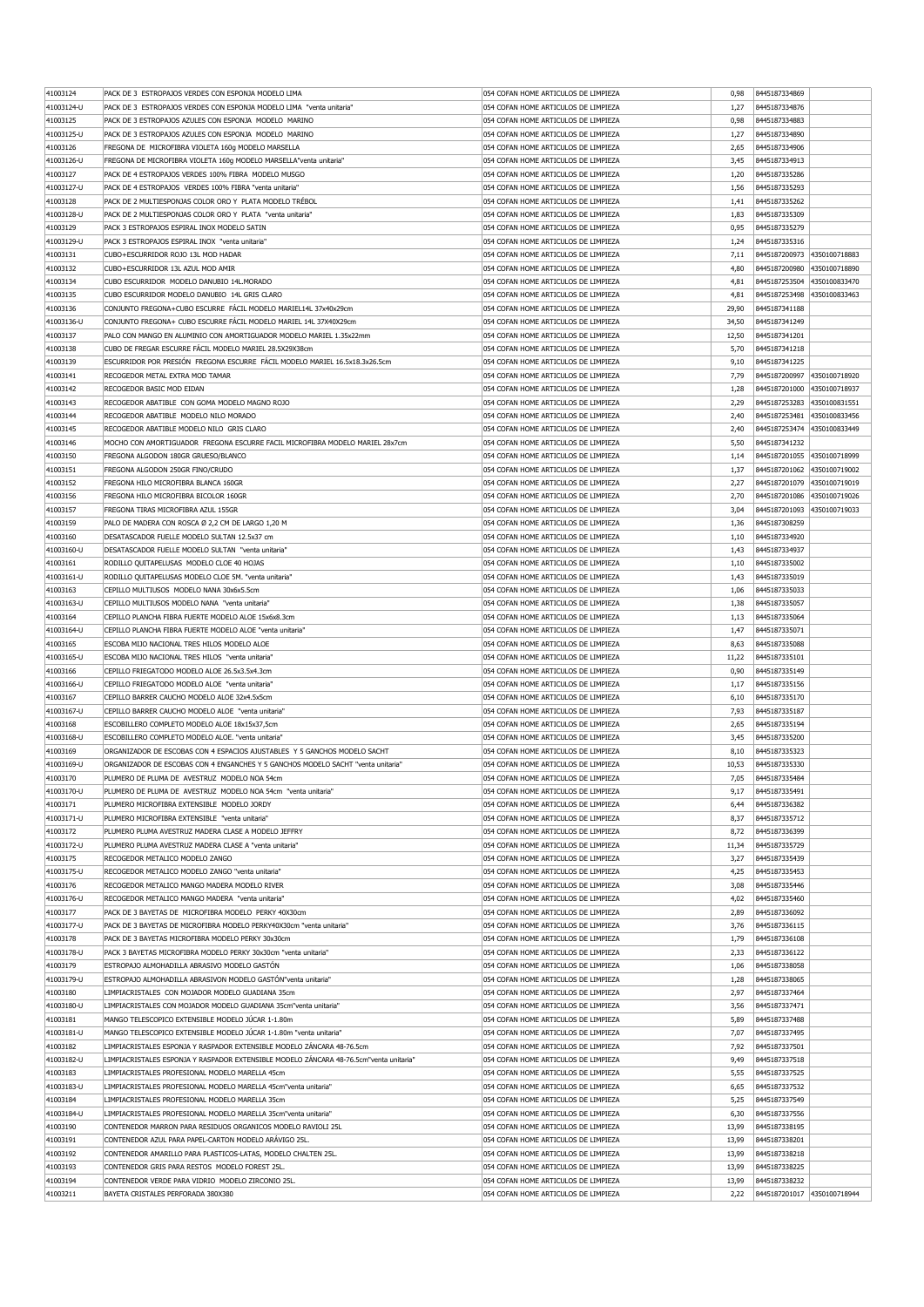| 41003221   | BAYETA MULTIUSOS MICROPLUS 40x40cm                                   | 054 COFAN HOME ARTICULOS DE LIMPIEZA                   | 1.98  | 8445187201024 4350100718951    |                             |
|------------|----------------------------------------------------------------------|--------------------------------------------------------|-------|--------------------------------|-----------------------------|
| 41003251   | BAYETA MICROTEX 40X40cm COLORES                                      | 054 COFAN HOME ARTICULOS DE LIMPIEZA                   | 1,13  | 8445187201048 4350100718982    |                             |
| 41003252   | CAPAZO 42 L AMAR VERDOSO 48.5X45X38cm                                | 054 COFAN HOME ARTICULOS DE LIMPIEZA                   | 4,40  | 8445187251913 4350100829251    |                             |
| 41003252-U | CAPAZO 42 L AMAR VERDOSO 48.5X45X38cm "venta unitaria"               | 054 COFAN HOME ARTICULOS DE LIMPIEZA                   | 5,90  | 8445187328783                  |                             |
| 41003253   | CAPAZO 42 L AZUL CLARO 48.5X45X38cm                                  | 054 COFAN HOME ARTICULOS DE LIMPIEZA                   | 4,40  | 8445187251920 4350100829268    |                             |
| 41003253-U | CAPAZO 42 L AZUL CLARO 48.5X45X38cm "venta unitaria"                 | 054 COFAN HOME ARTICULOS DE LIMPIEZA                   | 5,90  | 8445187328790                  |                             |
| 41003254   | CAPAZO NEGRO RECICLADO 42 L 48.5X45X38cm                             | 054 COFAN HOME ARTICULOS DE LIMPIEZA                   | 2,74  | 8445187252477 4350100829978    |                             |
| 41003254-U | CAPAZO NEGRO RECICLADO 42 L 48.5X45X38cm "venta unitaria"            | 054 COFAN HOME ARTICULOS DE LIMPIEZA                   | 3,90  | 8445187328806                  |                             |
| 41003255   | CAPAZO 42 L ROJO 48.5X45X38cm                                        | 054 COFAN HOME ARTICULOS DE LIMPIEZA                   | 4,40  | 8445187251937 4350100829404    |                             |
| 41003255-U | CAPAZO 42 L ROJO 48.5X45X38cm "venta unitaria"                       | 054 COFAN HOME ARTICULOS DE LIMPIEZA                   | 5,90  | 8445187328820                  |                             |
| 41003256   | CAPAZO 42 L VIOLETA 48.5X45X38cm                                     | 054 COFAN HOME ARTICULOS DE LIMPIEZA                   | 4,40  | 8445187252453                  | 4350100829954               |
| 41003256-U | CAPAZO 42 L VIOLETA 48.5X45X38cm "venta unitaria"                    | 054 COFAN HOME ARTICULOS DE LIMPIEZA                   | 5,90  | 8445187328837                  |                             |
| 41003257   | CAPAZO 42 L BEIGE 48.5X45X38cm                                       | 054 COFAN HOME ARTICULOS DE LIMPIEZA                   | 4,40  | 8445187252460                  | 4350100829961               |
| 41003257-U | CAPAZO 42 L BEIGE 48.5X45X38cm "venta unitaria"                      | 054 COFAN HOME ARTICULOS DE LIMPIEZA                   | 5,90  | 8445187328851                  |                             |
| 41003258   | CESTA MULTIUSOS 12L 36X28X13.5cm AZUL CIELO                          | 054 COFAN HOME ARTICULOS DE LIMPIEZA                   | 3,87  | 8445187252507                  | 4350100830004               |
| 41003258-U | CESTA MULTIUSOS 12L 36X28X13.5 cm AZUL CIELO "venta unitaria"        | 054 COFAN HOME ARTICULOS DE LIMPIEZA                   | 5,50  | 8445187328868                  |                             |
| 41003259   | CESTA MULTIUSOS 12L 36X28X13.5 cm BEIGE                              | 054 COFAN HOME ARTICULOS DE LIMPIEZA                   | 3,87  | 8445187252514 4350100830011    |                             |
| 41003259-U | CESTA MULTIUSOS 12L 36X28X13.5 cm BEIGE "venta unitaria"             | 054 COFAN HOME ARTICULOS DE LIMPIEZA                   | 5,50  | 8445187328882                  |                             |
| 41003260   | CESTA MULTIUSOS 12L 36X28X13.5cm GRIS                                | 054 COFAN HOME ARTICULOS DE LIMPIEZA                   | 3,87  | 8445187252484                  | 4350100829985               |
| 41003260-U | CESTA MULTIUSOS 12L 36X28x13.5cm GRIS "venta unitaria"               | 054 COFAN HOME ARTICULOS DE LIMPIEZA                   | 5,50  | 8445187328899                  |                             |
| 41003261   | CESTA MULTIUSOS 12L 36X28X13.5cm ROSA PALO                           | 054 COFAN HOME ARTICULOS DE LIMPIEZA                   | 3,87  |                                | 8445187252491 4350100829992 |
| 41003261-U | CESTA MULTIUSOS 12L 36X28X13.5cm ROSA PALO "venta unitaria"          | 054 COFAN HOME ARTICULOS DE LIMPIEZA                   | 5,50  | 8445187328912                  |                             |
| 41003262   | BANDEJA 31.5X23.5X6.5cm MULTIUSOS TRANSPARENTE                       | 054 COFAN HOME ARTICULOS DE LIMPIEZA                   | 2,12  | 8445187252521 4350100830028    |                             |
| 41003262-U | BANDEJA 31.5X23.5X6.5cm MULTIUSOS TRANSPARENTE "venta unitaria"      | 054 COFAN HOME ARTICULOS DE LIMPIEZA                   | 2,80  | 8445187328929                  |                             |
| 41003263   | BANDEJA 18.5X14.5X5.5cm MULTIUSOS TRANSPARENTE                       | 054 COFAN HOME ARTICULOS DE LIMPIEZA                   | 1,01  | 8445187252538 4350100830035    |                             |
| 41003263-U | BANDEJA 18.5X14.5X5.5cm MULTIUSOS TRANSPARENTE "venta unitaria"      | 054 COFAN HOME ARTICULOS DE LIMPIEZA                   | 1,40  | 8445187328943                  |                             |
| 41003264   | SET ORGANIZADOR COSMETIC 30X23X8cm TRANSPARENTE                      | 054 COFAN HOME ARTICULOS DE LIMPIEZA                   | 5,43  | 8445187252545                  | 4350100830042               |
| 41003264-U | SET ORGANIZADOR COSMETIC 30X23X8cm TRANSPARENTE "venta unitaria"     | 054 COFAN HOME ARTICULOS DE LIMPIEZA                   | 7,10  | 8445187328950                  |                             |
| 41003265   | ESCURRECUBIERTOS CON ASA BLANCO 19.5X15.5X16cm                       | 054 COFAN HOME ARTICULOS DE LIMPIEZA                   | 2,39  | 8445187252903                  | 4350100830417               |
| 41003265-U | ESCURRECUBIERTOS CON ASA BLANCO 19.5X15.5X16cm "venta unitaria"      | 054 COFAN HOME ARTICULOS DE LIMPIEZA                   | 4,54  | 8445187328967                  |                             |
| 41003266   | ESCURRECUBIERTOS CON ASA GRIS 19.5X15.5X16cm                         | 054 COFAN HOME ARTICULOS DE LIMPIEZA                   | 2,39  | 8445187252880                  | 4350100830394               |
| 41003266-U | ESCURRECUBIERTOS CON ASA GRIS 19.5X15.5X16cm "venta unitaria"        | 054 COFAN HOME ARTICULOS DE LIMPIEZA                   | 4,54  | 8445187328981                  |                             |
| 41003267   | ESCURRECUBIERTOS CON ASA BEIGE 19.5X15.5X16cm                        | 054 COFAN HOME ARTICULOS DE LIMPIEZA                   | 2,39  | 8445187252897 4350100830400    |                             |
| 41003267-U | ESCURRECUBIERTOS CON ASA BEIGE 19.5X15.5X16cm "venta unitaria"       | 054 COFAN HOME ARTICULOS DE LIMPIEZA                   | 4,54  | 8445187328998                  |                             |
| 41003268   | BARREÑO REDONDO ASAS 15L BEIGE 42X39.5X25cm                          | 054 COFAN HOME ARTICULOS DE LIMPIEZA                   | 3,75  | 8445187252996 4350100830509    |                             |
|            |                                                                      | 054 COFAN HOME ARTICULOS DE LIMPIEZA                   |       |                                |                             |
| 41003269   | BARREÑO REDONDO ASAS 15L GRIS 42X39.5X25cm                           |                                                        | 3,75  | 8445187253009<br>8445187253016 | 4350100830516               |
| 41003270   | BARREÑO REDONDO ASAS 15LVIOLETA 42X39.5X25cm                         | 054 COFAN HOME ARTICULOS DE LIMPIEZA                   | 3,75  |                                | 4350100830523               |
| 41003271   | ESTROPAJERO CON DOSIFICADOR BEIGE 26X13X16.5cm                       | 054 COFAN HOME ARTICULOS DE LIMPIEZA                   | 2,65  | 8445187252927                  | 4350100830431               |
| 41003271-U | ESTROPAJERO CON DOSIFICADOR BEIGE 26X13X16.5cm "venta unitaria"      | 054 COFAN HOME ARTICULOS DE LIMPIEZA                   | 5,04  | 8445187329018                  |                             |
| 41003272   | ESTROPAJERO CON DOSIFICADOR GRIS CLARO 26X13X16.5cm                  | 054 COFAN HOME ARTICULOS DE LIMPIEZA                   | 2,65  | 8445187252910 4350100830424    |                             |
| 41003272-U | ESTROPAJERO CON DOSIFICADOR GRIS CLARO 26X13X16.5cm "venta unitaria" | 054 COFAN HOME ARTICULOS DE LIMPIEZA                   | 5,04  | 8445187329032                  |                             |
| 41003273   | ESTROPAJERO CON DOSIFICADOR BLANCO 26X13X16.5cm                      | 054 COFAN HOME ARTICULOS DE LIMPIEZA                   | 2,65  |                                | 8445187252934 4350100830448 |
| 41003273-U | ESTROPAJERO CON DOSIFICADOR BLANCO 26X13X16.5cm "venta unitaria"     | 054 COFAN HOME ARTICULOS DE LIMPIEZA                   | 5,04  | 8445187329049                  |                             |
| 41003274   | ORGANIZADOR DE LIMPIEZA COLOR GRIS 39.5X29X16cm                      | 054 COFAN HOME ARTICULOS DE LIMPIEZA                   | 3,80  | 8445187252941 4350100830455    |                             |
| 41003274-U | ORGANIZADOR DE LIMPIEZA COLOR GRIS 39.5X29X16cm "venta unitaria"     | 054 COFAN HOME ARTICULOS DE LIMPIEZA                   | 7,22  | 8445187329063                  |                             |
| 41003275   | PISTOLA PULVERIZADOR BOLA NEGRA 11.5X9X17cm                          | 054 COFAN HOME ARTICULOS DE LIMPIEZA                   | 1,15  | 8445187252972 4350100830486    |                             |
| 41003275-U | PISTOLA PULVERIZADOR BOLA NEGRA 11.5X9X17cm "venta unitaria"         | 054 COFAN HOME ARTICULOS DE LIMPIEZA                   | 2,19  | 8445187329070                  |                             |
| 41003301   | BOLSAS DE PLÁSTICO 90X110 GALGA 150 COLOR NEGRO 10 UDS.              | 054 COFAN HOME ARTICULOS DE LIMPIEZA                   | 1,96  | 8445187272581 4350100841741    |                             |
| 41003302   | BOLSAS DE PLÁSTICO 90X110 GALGA 150 COLOR AZUL 10 UDS.               | 054 COFAN HOME ARTICULOS DE LIMPIEZA                   | 2,29  | 8445187272598 4350100841758    |                             |
| 41003303   | BOLSAS DE PLÁSTICO 90X110 GALGA 150 COLOR AMARILLO 10 UDS.           | 054 COFAN HOME ARTICULOS DE LIMPIEZA                   | 2,39  | 8445187272604 4350100841765    |                             |
| 41003311   | BOLSAS PLÁSTICO 85X105 G.130 COLOR NEGRO 10 UDS                      | 054 COFAN HOME ARTICULOS DE LIMPIEZA                   | 1,46  |                                | 8445187230888 4350100785465 |
| 41003321   | BOLSAS PLASTICO AUTOCIERRE 55X55 G.65 COLOR AZUL 15 UDS              | 054 COFAN HOME ARTICULOS DE LIMPIEZA                   | 0,90  | 8445187230871 4350100785458    |                             |
| 41003322   | BOLSAS DE PLÁSTICO 60x80 GALGA 120 50 L COLOR NEGRO 10 UDS.          | 054 COFAN HOME ARTICULOS DE LIMPIEZA                   | 0,95  | 8445187002720 4350100822696    |                             |
| 41003330   | BOLSAS DE PLÁSTICO 85X105 GALGA 190 COLOR NEGRO 10 UDS.              | 054 COFAN HOME ARTICULOS DE LIMPIEZA                   | 2,40  | 8445187002737                  | 4350100823730               |
| 41003331   | BOLSAS PLÁSTICO AUTOCIERRE 35X50 G.120 COLOR BLANCO 20 UDS           | 054 COFAN HOME ARTICULOS DE LIMPIEZA                   | 1,19  |                                | 8445187230864 4350100785441 |
| 41004151   | PACK 24 UDS PINZAS MADERA PRIMERA CALIDAD 7cm                        | 054 COFAN HOME ARTICULOS DE LIMPIEZA                   | 1,20  | 8445187214192                  | 4350100747340               |
| 41004152   | PACK 24 UDS PINZAS PLASTICO STANDAR 7cm                              | 054 COFAN HOME ARTICULOS DE LIMPIEZA                   | 0,92  | 8445187214208 4350100747357    |                             |
| 41004153   | PACK 12 UDS PINZAS PLÁSTICO GRANDES 9cm                              | 054 COFAN HOME ARTICULOS DE LIMPIEZA                   | 1,16  | 8445187214215 4350100747364    |                             |
| 41600131   | FELPUDO INTERIOR POLIPROPILENO 40X60cm AZUL                          | 054 COFAN HOME ARTICULOS DE LIMPIEZA                   | 6,20  | 8445187214222 4350100747388    |                             |
| 41600132   | FELPUDO INTERIOR POLIPROPILENO 40X60cm MARRÓN                        | 054 COFAN HOME ARTICULOS DE LIMPIEZA                   | 6,20  | 8445187214239                  | 4350100747395               |
| 41600133   | FELPUDO INTERIOR POLIPROPILENO 40X60cm GRIS                          | 054 COFAN HOME ARTICULOS DE LIMPIEZA                   | 6,20  | 8445187214246                  | 4350100747401               |
| 41600134   | FELPUDO INTERIOR POLIPROPILENO 40X60cm ROJO                          | 054 COFAN HOME ARTICULOS DE LIMPIEZA                   | 6,20  |                                | 8445187214253 4350100747418 |
| 41600141   | FELPUDO INTERIOR COCO PINTADO 40X60X1.50cm (Oveja Hola)              | 054 COFAN HOME ARTICULOS DE LIMPIEZA                   | 10,20 | 8445187214260                  | 4350100747425               |
| 41600142   | FELPUDO INTERIOR COCO PINTADO 40X60X1.50cm (Hola idiomas)            | 054 COFAN HOME ARTICULOS DE LIMPIEZA                   | 10,20 | 8445187214277                  | 4350100747432               |
| 41600151   | FELPUDO INTERIOR COCO FLOQUEADO 40X60X1.60cm (Perro Hola)            | 054 COFAN HOME ARTICULOS DE LIMPIEZA                   | 10,93 | 8445187214307                  | 4350100747463               |
| 41600152   | FELPUDO INTERIOR COCO FLOQUEADO 40X60X1.60cm (Bienvenido)            | 054 COFAN HOME ARTICULOS DE LIMPIEZA                   | 10,93 | 8445187214314 4350100747470    |                             |
| 41600154   | FELPUDO INTERIOR COCO FLOQUEADO 40X60X1.60cm (Flores)                | 054 COFAN HOME ARTICULOS DE LIMPIEZA                   | 10,93 | 8445187214338 4350100747494    |                             |
| 41600306   | CUBO PEDAL CLASS METALIZADO 26 L                                     | 054 COFAN HOME ARTICULOS DE LIMPIEZA                   | 18,68 | 8445187240979 4350100798571    |                             |
| 41601171   | PONGOTODO RECTANGULAR BLANCO 60L                                     | 054 COFAN HOME ARTICULOS DE LIMPIEZA                   | 13,66 | 8445187240986                  | 4350100798588               |
| 41601172   | PONGOTODO RECTANGULAR MARRON 60L                                     | 054 COFAN HOME ARTICULOS DE LIMPIEZA                   | 13,23 | 8445187240993                  | 4350100798595               |
| 41601176   | BAUL 9L MODELO RICORDI 37X26X14cm POLIPROPILENO                      | 054 COFAN HOME ARTICULOS DE LIMPIEZA                   | 3,93  | 8445187333695                  |                             |
| 41601177   | BAUL 16L MODELO RICORDI 40X30X21cm POLIPROPILENO                     | 054 COFAN HOME ARTICULOS DE LIMPIEZA                   | 4,95  | 8445187333701                  |                             |
| 41601178   | CAJA ORDENACION CON RUEDAS 30L MODELO RICORDI 73X41X18cm             | 054 COFAN HOME ARTICULOS DE LIMPIEZA                   | 11,37 | 8445187333718                  |                             |
| 41601179   | CAJA ORDENACION CON RUEDAS 36L MODELO RICORDI 59X40X25cm             | 054 COFAN HOME ARTICULOS DE LIMPIEZA                   | 10,25 | 8445187333725                  |                             |
| 41601180   | CAJA ORDENACION CON RUEDAS 57L MODELO RICORDI 62X45X32cm             | 054 COFAN HOME ARTICULOS DE LIMPIEZA                   | 12,42 | 8445187333732                  |                             |
| 41601206   | CUBO PEDAL CLASS GRIS 10 L                                           | 054 COFAN HOME ARTICULOS DE LIMPIEZA                   | 6,60  |                                | 8445187240962 4350100798564 |
| 41004105   | TABLA PLANCHAR 120X36cm MODELO CESENA DISEÑO 1                       | 056 COFAN HOME CARRO COMPRA, TENDEDERO, TABLA PLANCHAR | 33,75 | 8445187205169                  | 4350100729353               |
| 41004105.2 | TABLA PLANCHAR 120X36cm MODELO CESENA DISEÑO 2                       | 056 COFAN HOME CARRO COMPRA, TENDEDERO, TABLA PLANCHAR | 33,75 | 8445187212129                  | 4350100741416               |
| 41004105.3 | TABLA PLANCHAR 120X36cm MODELO CESENA DISEÑO 3                       | 056 COFAN HOME CARRO COMPRA, TENDEDERO, TABLA PLANCHAR | 33,75 | 8445187212136                  | 4350100741430               |
| 41004106   | TABLA PLANCHAR 125X41cm MODELO TIVOLI DISEÑO 8                       | 056 COFAN HOME CARRO COMPRA, TENDEDERO, TABLA PLANCHAR | 38,60 | 8445187205176                  | 4350100729360               |
| 41004106.1 | TABLA PLANCHAR 125X41cm MODELO TIVOLI DISEÑO 1                       | 056 COFAN HOME CARRO COMPRA, TENDEDERO, TABLA PLANCHAR | 38,60 | 8445187335699                  |                             |
| 41004106.7 | TABLA PLANCHAR 125X41cm MODELO TIVOLI DISEÑO 7                       | 056 COFAN HOME CARRO COMPRA, TENDEDERO, TABLA PLANCHAR | 38,60 |                                | 8445187212143 4350100741454 |
|            | TABLA PLANCHAR 130X47cm MODELO VITTORIA DISEÑO 1                     | 056 COFAN HOME CARRO COMPRA, TENDEDERO, TABLA PLANCHAR |       |                                | 8445187205220 4350100729438 |
| 41004107   |                                                                      |                                                        | 45,80 |                                |                             |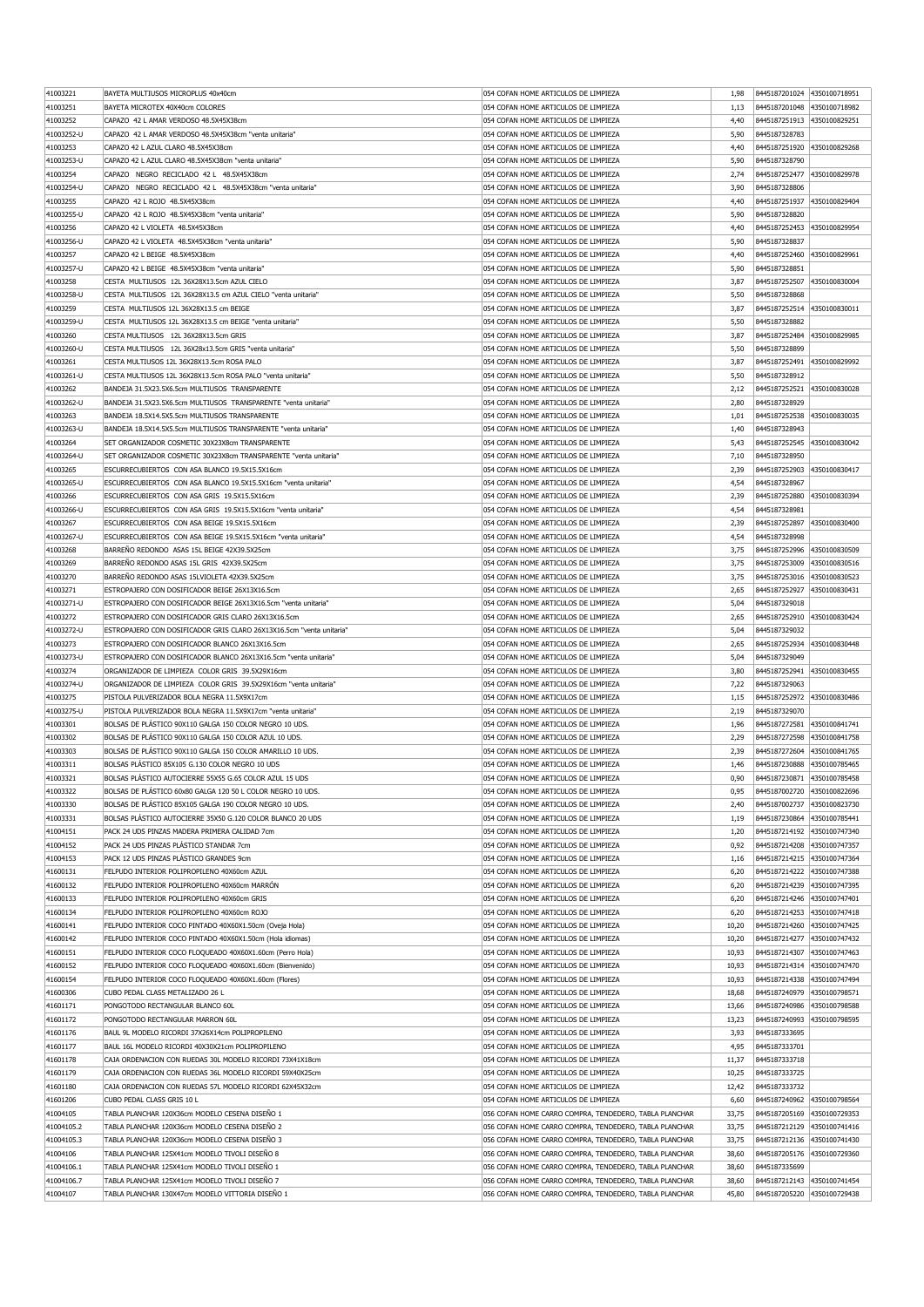| 41004107.11 | TABLA PLANCHAR 130X47cm MODELO VITTORIA DISEÑO 11                                     | 056 COFAN HOME CARRO COMPRA, TENDEDERO, TABLA PLANCHAR                                 | 45.80 | 8445187212150               | 4350100741492 |
|-------------|---------------------------------------------------------------------------------------|----------------------------------------------------------------------------------------|-------|-----------------------------|---------------|
| 41004115.14 | FUNDA TABLA PLANCHAR ALGODON 120X40CM MODELO 14                                       | 056 COFAN HOME CARRO COMPRA, TENDEDERO, TABLA PLANCHAR                                 | 5,07  | 8445187212495               | 4350100742130 |
| 41004115.7  | FUNDA TABLA PLANCHAR ALGODON 120X40CM MODELO 7                                        | 056 COFAN HOME CARRO COMPRA, TENDEDERO, TABLA PLANCHAR                                 | 5,07  | 8445187212464               | 4350100742086 |
| 41004116.10 | FUNDA ACOLCHADA PARA TABLA DE PLANCHAR 135X53 CM MODELO 10                            | 056 COFAN HOME CARRO COMPRA, TENDEDERO, TABLA PLANCHAR                                 | 7,00  | 8445187258035               |               |
| 41004116.12 | FUNDA ACOLCHADA PARA TABLA DE PLANCHAR 135X53 CM MODELO 12                            | 056 COFAN HOME CARRO COMPRA, TENDEDERO, TABLA PLANCHAR                                 | 7,00  | 8445187258059               |               |
| 41004116.6  | FUNDA TABLA PLANCHAR ACOLCHADA 135X53CM MOD.6                                         | 056 COFAN HOME CARRO COMPRA, TENDEDERO, TABLA PLANCHAR                                 | 7,00  | 8445187341645               |               |
| 41004116.7  | FUNDA TABLA PLANCHAR ALGODON 135X53CM MODELO 7                                        | 056 COFAN HOME CARRO COMPRA, TENDEDERO, TABLA PLANCHAR                                 | 5,18  | 8445187341638               |               |
| 41004116.9  | FUNDA ACOLCHADA PARA TABLA DE PLANCHAR 135X53 CM MODELO 9                             | 056 COFAN HOME CARRO COMPRA, TENDEDERO, TABLA PLANCHAR                                 | 7,00  | 8445187258028               |               |
| 41004117    | FUNDA TABLA PLANCHAR ALGODON 140X60CM MODELO 5                                        | 056 COFAN HOME CARRO COMPRA, TENDEDERO, TABLA PLANCHAR                                 | 6,03  | 8445187205206 4350100729391 |               |
| 41004117.11 | FUNDA TABLA PLANCHAR ALGODON 140X60CM MODELO 11                                       | 056 COFAN HOME CARRO COMPRA, TENDEDERO, TABLA PLANCHAR                                 | 6,03  | 8445187212570               | 4350100742222 |
| 41004117.3  | FUNDA TABLA PLANCHAR ALGODON 140X60CM MODELO 3                                        | 056 COFAN HOME CARRO COMPRA, TENDEDERO, TABLA PLANCHAR                                 | 6,03  | 8445187212532               | 4350100742178 |
| 41004118.10 | FUNDA ACOLCHADA PARA TABLA DE PLANCHAR 135X53 CM MODELO 10                            | 056 COFAN HOME CARRO COMPRA, TENDEDERO, TABLA PLANCHAR                                 | 7,00  | 8445187258073               |               |
| 41004118.8  | FUNDA TABLA PLANCHAR ACOLCHADA 135X53CM MODELO 8                                      | 056 COFAN HOME CARRO COMPRA, TENDEDERO, TABLA PLANCHAR                                 | 7,00  | 8445187212549 4350100742185 |               |
|             |                                                                                       |                                                                                        |       |                             |               |
| 41004118.9  | FUNDA ACOLCHADA PARA TABLA DE PLANCHAR 135X53 CM MODELO 9                             | 056 COFAN HOME CARRO COMPRA, TENDEDERO, TABLA PLANCHAR                                 | 7,00  | 8445187258066               |               |
| 41004119    | FUNDA TABLA PLANCHAR ACOLCHADA 140X60CM MOD 2                                         | 056 COFAN HOME CARRO COMPRA, TENDEDERO, TABLA PLANCHAR                                 | 8,20  | 8445187205213 4350100729414 |               |
| 41004119.12 | FUNDA TABLA PLANCHAR ACOLCHADA 140X60CM MOD 12                                        | 056 COFAN HOME CARRO COMPRA, TENDEDERO, TABLA PLANCHAR                                 | 8,20  | 8445187212563 4350100742208 |               |
| 41004119.14 | FUNDA TABLA PLANCHAR ACOLCHADA 140X60CM MOD 14                                        | 056 COFAN HOME CARRO COMPRA, TENDEDERO, TABLA PLANCHAR                                 | 8,20  | 8445187212587               | 4350100742239 |
| 41004119.3  | FUNDA TABLA PLANCHAR ACOLCHADA 140X60CM MOD 3                                         | 056 COFAN HOME CARRO COMPRA, TENDEDERO, TABLA PLANCHAR                                 | 8.20  | 8445187212556               | 4350100742192 |
| 40011010    | PACK 6 UDS VASO WHISKY 300CC "MODELO MALBORK"                                         | 057 COFAN HOME VAJILLAS Y CRISTAL                                                      | 6,20  | 8445187212815               | 4350100743212 |
| 40011011    | PACK 6 UDS VASO TUBO 300CC "MODELO MALBORK"                                           | 057 COFAN HOME VAJILLAS Y CRISTAL                                                      | 5,48  | 8445187212822               | 4350100743229 |
| 40011012    | PACK 6 UDS VASO CERVEZA 380CC "MODELO MALBORK"                                        | 057 COFAN HOME VAJILLAS Y CRISTAL                                                      | 7,50  | 8445187212839               | 4350100743236 |
| 40011013    | PACK 6 UDS VASO CHUPITO 95CC "MODELO MALBORK"                                         | 057 COFAN HOME VAJILLAS Y CRISTAL                                                      | 3,50  | 8445187212846               | 4350100743243 |
| 40011014    | PACK 6 UDS VASO COMBINADO 500CC "MODELO MALBORK"                                      | 057 COFAN HOME VAJILLAS Y CRISTAL                                                      | 7,35  | 8445187212853 4350100743250 |               |
| 40011015    | PACK 6 UDS VASO LICOR 240CC "MODELO HAMPTON"                                          | 057 COFAN HOME VAJILLAS Y CRISTAL                                                      | 3,47  | 8445187212860 4350100743267 |               |
| 40011016    | PACK 6 UDS VASO COMBI/SIDRA 520CC "MODELO HAMPTON"                                    | 057 COFAN HOME VAJILLAS Y CRISTAL                                                      | 4,32  | 8445187212877               | 4350100743274 |
| 40011017    | PACK 6 UDS VASO WHISKY 280CC "MODELO HAMPTON"                                         | 057 COFAN HOME VAJILLAS Y CRISTAL                                                      | 5,20  | 8445187213454               | 4350100744448 |
| 40011018    | PACK 6UDS VASO ZUMO 345CC "MODELO HAMPTON"                                            | 057 COFAN HOME VAJILLAS Y CRISTAL                                                      | 3,90  | 8445187214024               | 4350100746916 |
| 40011020    | PACK 6 UDS VASO AGUA 305CC "MODELO LUBLIN"                                            | 057 COFAN HOME VAJILLAS Y CRISTAL                                                      | 5,50  | 8445187214031               | 4350100746930 |
| 40011021    | PACK 6 UDS VASO REFRESCO 360CC "MODELO LUBLIN"                                        | 057 COFAN HOME VAJILLAS Y CRISTAL                                                      | 5,98  | 8445187214048               | 4350100746947 |
| 40011120    | PACK 6 UDS COPA COGNAC 390CC "MODELO SARBIA"                                          | 057 COFAN HOME VAJILLAS Y CRISTAL                                                      | 6,35  | 8445187214055               | 4350100746954 |
| 40011121    | PACK 6 UDS COPA DE CERVEZA 400CC "MODELO SARBIA"                                      | 057 COFAN HOME VAJILLAS Y CRISTAL                                                      | 7,56  | 8445187212884               | 4350100743281 |
| 40011122    | PACK 6 UDS COPA GRAN VINO 360CC "MODELO SARBIA"                                       | 057 COFAN HOME VAJILLAS Y CRISTAL                                                      | 7,50  | 8445187212891 4350100743298 |               |
| 40011123    | PACK 6UDS COPA VINO TINTO 210CC "MODELO SARBIA"                                       | 057 COFAN HOME VAJILLAS Y CRISTAL                                                      | 5,76  | 8445187212907               | 4350100743304 |
| 40011124    | PACK 6 UDS COPA CHAMPAGNE 190CC "MODELO SARBIA"                                       | 057 COFAN HOME VAJILLAS Y CRISTAL                                                      | 5,76  | 8445187212914 4350100743311 |               |
| 40011125    | PACK 6 UDS COPA COMBINADOS 645CC "MODELO SARBIA"                                      | 057 COFAN HOME VAJILLAS Y CRISTAL                                                      | 8,92  | 8445187212921               | 4350100743328 |
| 40011126    | PACK 6 UDS COPA CERVEZA 375CC "MODELO SARBIA"                                         | 057 COFAN HOME VAJILLAS Y CRISTAL                                                      | 8,50  | 8445187212938               | 4350100743335 |
| 40011127    | PACK 6 UDS COPA COCKTAIL 460CC "MODELO SARBIA"                                        | 057 COFAN HOME VAJILLAS Y CRISTAL                                                      | 8,60  | 8445187212945               | 4350100743342 |
| 40011210    | PACK 6 UDS TAZA CAFÉ/INFUSIÓN 225CC "MODELO ORLA"                                     | 057 COFAN HOME VAJILLAS Y CRISTAL                                                      | 5,76  | 8445187212952               | 4350100743359 |
| 40011211    | PACK 6 UDS COPA HELADO 285CC "MODELO DOBRA"                                           | 057 COFAN HOME VAJILLAS Y CRISTAL                                                      | 7,56  | 8445187212969               | 4350100743373 |
| 40011215    | VAJILLA 16 PIEZAS MODELO MIRIJAN CERAM. MATE (TIERRA)                                 | 057 COFAN HOME VAJILLAS Y CRISTAL                                                      | 28,50 | 8445187256154 4350100839199 |               |
| 40011215.01 | TAZA VAJILLA MODELO MIRIJAN CERAM.MATE (TIERRA)                                       | 057 COFAN HOME VAJILLAS Y CRISTAL                                                      | 1,00  | 8445187334302               |               |
| 40011220    | VAJILLA 16 PIEZAS MODELO MAPTA CERAM. MATE (BEIS BORDE MARRON)                        | 057 COFAN HOME VAJILLAS Y CRISTAL                                                      | 28,50 | 8445187256161 4350100839274 |               |
| 40011225    | VAJILLA 16 PIEZAS MODELO RACHELA CERAM. MATE (NEGRA)                                  | 057 COFAN HOME VAJILLAS Y CRISTAL                                                      | 28,50 | 8445187257168               |               |
| 41001883    | PACK DE 6 PERCHAS BLANCAS MODELO OSLO 38X18 CM                                        | 058 COFAN HOME ARTICULOS VARIOS DEL HOGAR                                              | 1,50  | 8445187256796               | 4350100841031 |
| 41001884    | PACK DE 6 PERCHAS NEGRAS MODELO OSLO 38X18 CM                                         | 058 COFAN HOME ARTICULOS VARIOS DEL HOGAR                                              | 1,50  | 8445187256802               | 4350100841048 |
| 41001885    | PACK DE 6 PERCHAS ROSAS CLARAS MODELO OSLO 38X18 CM                                   | 058 COFAN HOME ARTICULOS VARIOS DEL HOGAR                                              | 1,50  | 8445187256819               | 4350100841055 |
| 41001886    | PACK DE 6 PERCHAS DE COLOR CREMA MODELO OSLO 38X18 CM                                 | 058 COFAN HOME ARTICULOS VARIOS DEL HOGAR                                              | 1,50  | 8445187256826               | 4350100841062 |
| 41001887    | PARAGÜERO BLANCO MODELO HELSINKI POLIPROPILENO 27X20.6X45cm                           | 058 COFAN HOME ARTICULOS VARIOS DEL HOGAR                                              | 4,60  | 8445187256833               | 4350100841079 |
| 41001887-U  | PARAGUERO BLANCO MODELO HELSINKI POLIPROPILENO 27X20.6X45cm "venta unitaria"          | 058 COFAN HOME ARTICULOS VARIOS DEL HOGAR                                              | 8,74  | 8445187328677               |               |
| 41001888    | PARAGÜERO NEGRO MODELO HELSINKI POLIPROPILENO 27X20.6X45cm                            | 058 COFAN HOME ARTICULOS VARIOS DEL HOGAR                                              | 4,60  | 8445187256840 4350100841086 |               |
| 41001888-U  | PARAGÜERO NEGRO MODELO HELSINKI POLIPROPILENO 27X20.6X45cm "venta unitaria"           | 058 COFAN HOME ARTICULOS VARIOS DEL HOGAR                                              | 8,74  | 8445187328691               |               |
| 41001889    | PARAGÜERO DE POLIPROPILENO AZUL METALIZADO MODELO HELSINKI 27X20,6X45 CM              | 058 COFAN HOME ARTICULOS VARIOS DEL HOGAR                                              | 4,60  | 8445187256857 4350100841093 |               |
|             |                                                                                       |                                                                                        |       |                             |               |
| 41001889-U  | PARAGÜERO AZUL METALIZADO MODELO HELSINKI POLIPROPILENO 27X20.6X45cm "venta unitaria" | 058 COFAN HOME ARTICULOS VARIOS DEL HOGAR                                              | 8,74  | 8445187328707               |               |
| 41001890    | PARAGUERO DE POLIPROPILENO COLOR CREMA MODELO HELSINKI 27X20,6X45 CM                  | 058 COFAN HOME ARTICULOS VARIOS DEL HOGAR<br>058 COFAN HOME ARTICULOS VARIOS DEL HOGAR | 4,60  | 8445187256864               | 4350100841109 |
| 41001890-U  | PARAGÜERO CREMA MODELO HELSINKI POLIPROPILENO 27X20.6X45cm "venta unitaria"           |                                                                                        | 8,74  | 8445187328721               |               |
| 41001897    | PACK DE 6 PERCHAS AZULES CLARO MODELO OSLO 38X18 CM                                   | 058 COFAN HOME ARTICULOS VARIOS DEL HOGAR                                              | 1,50  | 8445187256932               | 4350100841505 |
| 41007000    | SET DE 4 UDS. LOSETA ALVEOLADA VERDE DE PVC 33 X 33 X 2 CM                            | 058 COFAN HOME ARTICULOS VARIOS DEL HOGAR                                              | 8,28  | 8445187247695               | 4350100810501 |
| 41007001    | SET DE 4 UDS. LOSETA ALVEOLADA AZUL DE PVC 33 X 33 X 2 CM                             | 058 COFAN HOME ARTICULOS VARIOS DEL HOGAR                                              | 8,28  | 8445187247688               | 4350100810495 |
| 41007002    | SET DE 4 UDS. LOSETA ALVEOLADA GRIS CLARO DE PVC 33 X 33 X 2 CM                       | 058 COFAN HOME ARTICULOS VARIOS DEL HOGAR                                              | 8,28  | 8445187247367               | 4350100809222 |
| 41007003    | SET DE 4 UDS. LOSETA ALVEOLADA GRIS OSCURO DE PVC 33 X 33 X 2 CM                      | 058 COFAN HOME ARTICULOS VARIOS DEL HOGAR                                              | 8,28  | 8445187247671               | 4350100810488 |
| 41600202    | BOTELLERO PLASTIC RUSTICO 6 BOTELLAS                                                  | 058 COFAN HOME ARTICULOS VARIOS DEL HOGAR                                              | 5,21  | 8445187202274               | 4350100721159 |
| 41600203    | TAPA BOTELLERO PLASTIC RUSTICO 4 BOTELLAS                                             | 058 COFAN HOME ARTICULOS VARIOS DEL HOGAR                                              | 3,62  | 8445187202281               | 4350100721166 |
| 41600204    | TAPA BOTELLERO PLASTIC RUSTICO 6 BOTELLAS                                             | 058 COFAN HOME ARTICULOS VARIOS DEL HOGAR                                              | 3,62  | 8445187202298               | 4350100721173 |
| 41600261    | PERCHA COLGADOR PARA PUERTAS                                                          | 058 COFAN HOME ARTICULOS VARIOS DEL HOGAR                                              | 5,02  | 8445187202366               | 4350100721258 |
| 41601104B   | PAPELERA BASCULANTE BLANCA 15L                                                        | 058 COFAN HOME ARTICULOS VARIOS DEL HOGAR                                              | 9,05  | 8445187273137               | 4350100722019 |
| 41601105A   | PAPELERA BASCULANTE AMARILLA 1,9L                                                     | 058 COFAN HOME ARTICULOS VARIOS DEL HOGAR                                              | 1,91  | 8445187273151               | 4350100722033 |
| 41601105B   | PAPELERA BASCULANTE AZUL 1,9L                                                         | 058 COFAN HOME ARTICULOS VARIOS DEL HOGAR                                              | 1,91  | 8445187273168 4350100722040 |               |
| 41601106A   | PAPELERA BASCULANTE AZUL 1,1L                                                         | 058 COFAN HOME ARTICULOS VARIOS DEL HOGAR                                              | 1,67  | 8445187273175               | 4350100722057 |
| 41601106B   | PAPELERA BASCULANTE AMARILLA 1,1L                                                     | 058 COFAN HOME ARTICULOS VARIOS DEL HOGAR                                              | 1,67  | 8445187273182               | 4350100722064 |
| 41601110    | PACK DE 12 UDS. PALA MATAMOSCAS 14X45X05 CM                                           | 058 COFAN HOME ARTICULOS VARIOS DEL HOGAR                                              | 6,63  | 8445187273199               | 4350100843561 |
| 41601111    | CUBO PLASTIC ASA METAL 6L                                                             | 058 COFAN HOME ARTICULOS VARIOS DEL HOGAR                                              | 1,26  | 8445187202663               | 4350100722095 |
| 41601112    | CUBO PLASTIC ASA METAL 8L                                                             | 058 COFAN HOME ARTICULOS VARIOS DEL HOGAR                                              | 1,60  | 8445187202670               | 4350100722101 |
| 41601113    | CUBO PLASTIC ASA METAL 12L                                                            | 058 COFAN HOME ARTICULOS VARIOS DEL HOGAR                                              | 1,95  | 8445187202687               | 4350100722118 |
| 41601114    | CUBO PLASTIC ASA METAL 16L                                                            | 058 COFAN HOME ARTICULOS VARIOS DEL HOGAR                                              | 3,03  | 8445187202694               | 4350100722125 |
| 41601117    | CUBO BASURA PLASTICO 21L                                                              | 058 COFAN HOME ARTICULOS VARIOS DEL HOGAR                                              | 4,95  | 8445187202700               | 4350100722132 |
| 41601118    | CUBO BASURA ASAS METAL 50L                                                            | 058 COFAN HOME ARTICULOS VARIOS DEL HOGAR                                              | 12,66 | 8445187202717               | 4350100722149 |
| 41601121    | BARREÑO AZUL MOD UDAI 3L 26x10cm                                                      | 058 COFAN HOME ARTICULOS VARIOS DEL HOGAR                                              | 0,92  | 8445187202724               | 4350100722156 |
| 41601122    | BARREÑO AZUL MOD UDAI 6L 32x13cm                                                      | 058 COFAN HOME ARTICULOS VARIOS DEL HOGAR                                              | 1,50  | 8445187202731               | 4350100722163 |
| 41601123    | BARREÑO AZUL MOD UDAI 10L 38x16cm                                                     | 058 COFAN HOME ARTICULOS VARIOS DEL HOGAR                                              | 2,51  | 8445187202748               | 4350100722170 |
| 41601124    | BARREÑO AZUL MOD UDAI 15L 45x16cm                                                     | 058 COFAN HOME ARTICULOS VARIOS DEL HOGAR                                              | 3,11  | 8445187202755               | 4350100722187 |
| 41601124-R  | BARREÑO ROJO MODELO UDAI 15L 45x16cm                                                  | 058 COFAN HOME ARTICULOS VARIOS DEL HOGAR                                              | 3,11  | 8445187308471               |               |
| 41601124-V  | BARREÑO VERDE MODELO UDAI 15L 45x16cm                                                 | 058 COFAN HOME ARTICULOS VARIOS DEL HOGAR                                              | 3,11  | 8445187308488               |               |
| 41601125    | BARREÑO AZUL MOD UDAI 25L 53x21cm                                                     | 058 COFAN HOME ARTICULOS VARIOS DEL HOGAR                                              | 4,54  | 8445187202762 4350100722194 |               |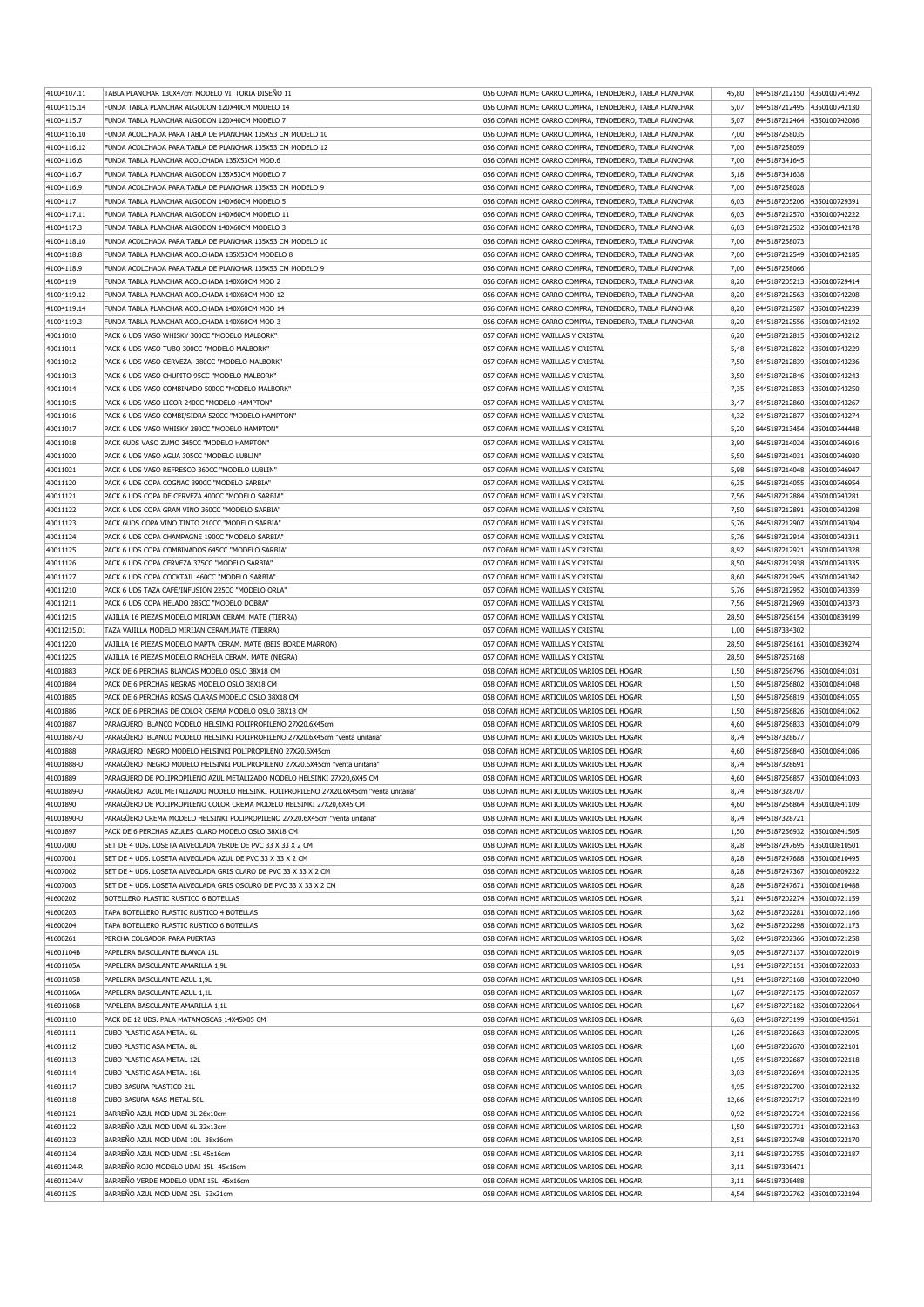| 41601126             | BARREÑO AZUL MOD UDAI 50L 64x30cm                                                                     | 058 COFAN HOME ARTICULOS VARIOS DEL HOGAR                                              | 9.62                     | 8445187202779                  | 4350100722200                  |
|----------------------|-------------------------------------------------------------------------------------------------------|----------------------------------------------------------------------------------------|--------------------------|--------------------------------|--------------------------------|
| 41605101             | PAPEL ALUMINIO DOMÉSTICO 16M                                                                          | 058 COFAN HOME ARTICULOS VARIOS DEL HOGAR                                              | 1.25                     | 8445187229288                  | 4350100781986                  |
| 41605102             | PAPEL ALUMINIO DOMÉSTICO 30M                                                                          | 058 COFAN HOME ARTICULOS VARIOS DEL HOGAR                                              | 2,08                     | 8445187229271                  | 4350100781979                  |
| 41605103             | PAPEL ALUMINIO DOMÉSTICO 50M                                                                          | 058 COFAN HOME ARTICULOS VARIOS DEL HOGAR                                              | 3,27                     | 8445187229264                  | 4350100781962                  |
| 41605105             | PAPEL ALUMINIO PROFESIONAL 250M 13 MICRAS 2KG                                                         | 058 COFAN HOME ARTICULOS VARIOS DEL HOGAR                                              | 15,40                    | 8445187229240                  | 4350100781948                  |
| 41605111             | FILM TRANSPARENTE DOMÉSTICO 50M                                                                       | 058 COFAN HOME ARTICULOS VARIOS DEL HOGAR                                              | 1,01                     | 8445187229295 4350100781993    |                                |
| 41605112             | FILM TRANSPARENTE DOMÉSTICO CON ESTUCHE MICROCANAL 100M<br>FILM TRANSPARENTE PROFESIONAL 250M 0.953KG | 058 COFAN HOME ARTICULOS VARIOS DEL HOGAR<br>058 COFAN HOME ARTICULOS VARIOS DEL HOGAR | 1,68                     | 8445187229301 4350100782006    |                                |
| 41605115<br>41605122 | HOJAS PAPEL HORNO 20UDS 38X42CM                                                                       | 058 COFAN HOME ARTICULOS VARIOS DEL HOGAR                                              | 4,42<br>1,47             | 8445187229257<br>8445187229325 | 4350100781955<br>4350100782037 |
| 41605131             | BOLSAS PARA BOCADILLOS 22X30 40UDS                                                                    | 058 COFAN HOME ARTICULOS VARIOS DEL HOGAR                                              | 0,99                     | 8445187229318                  | 4350100782013                  |
| 41605141             | BOLSAS ZIP MEDIANA 27X28 15UDS                                                                        | 058 COFAN HOME ARTICULOS VARIOS DEL HOGAR                                              | 1,55                     | 8445187229332                  | 4350100782044                  |
| 41605161             | BOLSAS DE CONGELACIÓN MEDIANA 22X35 30UDS                                                             | 058 COFAN HOME ARTICULOS VARIOS DEL HOGAR                                              | 0,93                     | 8445187229349                  | 4350100782068                  |
| 41605162             | BOLSAS PARA CUBITOS DE HIELO 25X18,7 10 UDS.                                                          | 058 COFAN HOME ARTICULOS VARIOS DEL HOGAR                                              | 0,72                     | 8445187229356                  | 4350100782075                  |
| 43002041             | TUBO PARA CHIMENEA Ø150MM X 1 METRO                                                                   | 058 COFAN HOME ARTICULOS VARIOS DEL HOGAR                                              | 16,12                    | 8445187273281                  | 4350100749955                  |
| 08202001             | CONEXIÓN FLEXIBLE INOX M1/2"-H3/8" 20 CM.                                                             | 059 COFAN HOME GRIFERIAS                                                               | 1,63                     | 8445187178579                  | 4350100679290                  |
| 08202002             | CONEXIÓN FLEXIBLE INOX M3/8"- H1/2" 20 CM.                                                            | 059 COFAN HOME GRIFERIAS                                                               | 1,54                     | 8445187178616                  | 4350100679344                  |
| 08202003             | CONEXIÓN FLEXIBLE INOX M1/2"- H1/2" 20 CM.                                                            | 059 COFAN HOME GRIFERIAS                                                               | 1,78                     | 8445187178654                  | 4350100679405                  |
| 08202004             | CONEXIÓN FLEXIBLE INOX M3/8"- H3/8" 20 CM.                                                            | 059 COFAN HOME GRIFERIAS                                                               | 1,49                     | 8445187178692                  | 4350100679450                  |
| 08202005             | CONEXIÓN FLEXIBLE INOX H1/2"- H1/2" 20 CM.                                                            | 059 COFAN HOME GRIFERIAS                                                               | 1,68                     | 8445187178753                  | 4350100679528                  |
| 08202006             | CONEXIÓN FLEXIBLE INOX H3/8"- H3/8" 20 CM.                                                            | 059 COFAN HOME GRIFERIAS                                                               | 1,48                     | 8445187178791                  | 4350100679573                  |
| 08202007             | CONEXIÓN FLEXIBLE INOX H1/2"- H3/8" 20 CM.                                                            | 059 COFAN HOME GRIFERIAS                                                               | 1,58                     | 8445187178838                  | 4350100679627                  |
| 08202501             | CONEXIÓN FLEXIBLE INOX M1/2"-H3/8" 25 CM.                                                             | 059 COFAN HOME GRIFERIAS                                                               | 1,71                     | 8445187178586                  | 4350100679306                  |
| 08202502             | CONEXIÓN FLEXIBLE INOX M3/8"- H1/2" 25 CM.                                                            | 059 COFAN HOME GRIFERIAS                                                               | 1,63                     | 8445187178623                  | 4350100679351                  |
| 08202503             | CONEXIÓN FLEXIBLE INOX M1/2"- H1/2" 25 CM.                                                            | 059 COFAN HOME GRIFERIAS                                                               | 1,87                     | 8445187178661                  | 4350100679412                  |
| 08202504             | CONEXIÓN FLEXIBLE INOX M3/8"- H3/8" 25 CM.                                                            | 059 COFAN HOME GRIFERIAS                                                               | 1,59                     | 8445187178708                  | 4350100679467                  |
| 08202505             | CONEXIÓN FLEXIBLE INOX H1/2"- H1/2" 25 CM.                                                            | 059 COFAN HOME GRIFERIAS                                                               | 1,78                     | 8445187178760                  | 4350100679535                  |
| 08202506             | CONEXIÓN FLEXIBLE INOX H3/8"- H3/8" 25 CM.                                                            | 059 COFAN HOME GRIFERIAS                                                               | 1,58                     | 8445187178807                  | 4350100679580                  |
| 08202507             | CONEXIÓN FLEXIBLE INOX H1/2"- H3/8" 25 CM.<br>CONEXIÓN FLEXIBLE INOX M1/2"-H3/8" 30 CM.               | 059 COFAN HOME GRIFERIAS<br>059 COFAN HOME GRIFERIAS                                   | 1,75<br>1,81             | 8445187178845<br>8445187178593 | 4350100679634<br>4350100679313 |
| 08203001             | CONEXIÓN FLEXIBLE INOX M3/8"- H1/2" 30 CM.                                                            | 059 COFAN HOME GRIFERIAS                                                               | 1,78                     | 8445187178630                  | 4350100679368                  |
| 08203002<br>08203003 | CONEXIÓN FLEXIBLE INOX M1/2"- H1/2" 30 CM.                                                            | 059 COFAN HOME GRIFERIAS                                                               | 1,97                     | 8445187178678                  | 4350100679429                  |
| 08203004             | CONEXIÓN FLEXIBLE INOX M3/8"- H3/8" 30 CM.                                                            | 059 COFAN HOME GRIFERIAS                                                               | 1,68                     | 8445187178715 4350100679474    |                                |
| 08203005             | CONEXIÓN FLEXIBLE INOX H1/2"- H1/2" 30 CM.                                                            | 059 COFAN HOME GRIFERIAS                                                               | 1,94                     | 8445187178777                  | 4350100679542                  |
| 08203006             | CONEXIÓN FLEXIBLE INOX H3/8"- H3/8" 30 CM.                                                            | 059 COFAN HOME GRIFERIAS                                                               | 1,75                     | 8445187178814                  | 4350100679597                  |
| 08203007             | CONEXIÓN FLEXIBLE INOX H1/2"- H3/8" 30 CM.                                                            | 059 COFAN HOME GRIFERIAS                                                               | 1,87                     | 8445187178852                  | 4350100679641                  |
| 08203508             | CONEXIÓN FLEXIBLE INOX M10x1 - H3/8" 35 CM.                                                           | 059 COFAN HOME GRIFERIAS                                                               | 1,68                     | 8445187178739                  | 4350100679504                  |
| 08203509             | CONEXIÓN FLEXIBLE INOX M10x1 - H1/2" 35 CM.                                                           | 059 COFAN HOME GRIFERIAS                                                               | 1,78                     | 8445187178746                  | 4350100679511                  |
| 08204001             | CONEXIÓN FLEXIBLE INOX M1/2"-H3/8" 40 CM.                                                             | 059 COFAN HOME GRIFERIAS                                                               | 2,06                     | 8445187178609                  | 4350100679320                  |
| 08204002             | CONEXIÓN FLEXIBLE INOX M3/8"- H1/2" 40 CM.                                                            | 059 COFAN HOME GRIFERIAS                                                               | 1,97                     | 8445187178647                  | 4350100679375                  |
| 08204003             | CONEXIÓN FLEXIBLE INOX M1/2"- H1/2" 40 CM.                                                            | 059 COFAN HOME GRIFERIAS                                                               | 2,12                     | 8445187178685                  | 4350100679436                  |
| 08204004             | CONEXIÓN FLEXIBLE INOX M3/8"- H3/8" 40 CM.                                                            | 059 COFAN HOME GRIFERIAS                                                               | 1,87                     | 8445187178722                  | 4350100679481                  |
| 08204005             | CONEXIÓN FLEXIBLE INOX H1/2"- H1/2" 40 CM.                                                            | 059 COFAN HOME GRIFERIAS                                                               | 2,10                     | 8445187178784                  | 4350100679559                  |
| 08204006             | CONEXIÓN FLEXIBLE INOX H3/8"- H3/8" 40 CM.                                                            | 059 COFAN HOME GRIFERIAS                                                               | 1.94                     | 8445187178821                  | 4350100679603                  |
| 08204007             | CONEXIÓN FLEXIBLE INOX H1/2"- H3/8" 40 CM.                                                            | 059 COFAN HOME GRIFERIAS                                                               | 2,00                     | 8445187178869                  | 4350100679658                  |
| 43001001             | GRIFO MONOMANDO LAVABO MODELO ROSS                                                                    | 059 COFAN HOME GRIFERIAS                                                               | 27,50                    | 8445187003291                  | 4350100819269                  |
| 43001002             | GRIFO MONOMANDO BIDÉ MODELO ROSS                                                                      | 059 COFAN HOME GRIFERIAS                                                               | 27,50                    | 8445187003307                  | 4350100819276                  |
| 43001003             | GRIFO MONOMANDO BAÑERA MODELO ROSS                                                                    | 059 COFAN HOME GRIFERIAS                                                               | 39,36                    | 8445187003314                  | 4350100819283                  |
| 43001004             | GRIFO MONOMANDO DE DUCHA MODELO ROSS                                                                  | 059 COFAN HOME GRIFERIAS                                                               | 30,37                    | 8445187003321                  | 4350100819290                  |
| 43001005             | GRIFO MONOMANDO FREGADERO CAÑO BAJO MODELO ROSS                                                       | 059 COFAN HOME GRIFERIAS                                                               | 17,62                    | 8445187003338 4350100819306    |                                |
| 43001006             | GRIFO MONOMANDO FREGADERO CAÑO ALTO MODELO ROSS                                                       | 059 COFAN HOME GRIFFRIAS                                                               | 21,98                    | 8445187003345 4350100819313    |                                |
| 43001008             | GRIFO COCINA MONOMANDO TUBO FLEXIBLE NEGRO 25mm MODELO NYASSA                                         | 059 COFAN HOME GRIFERIAS                                                               | $\overline{\phantom{a}}$ | 8445187338485                  |                                |
| 43001009             | GRIFO COCINA MONOMANDO CON DUCHA40mm MODELO NUKURU                                                    | 059 COFAN HOME GRIFERIAS                                                               |                          | 8445187338492                  |                                |
| 43001010             | GRIFO DE COCINA MONOMANDO 3 VIAS ADAPTABLE PARA OSMOSIS MODELO BLED                                   | 059 COFAN HOME GRIFERIAS                                                               |                          | 8445187338508                  |                                |
| 43001011             | GRIFO MONOMANDO DE COCINA Y LAVADERO MODELO UTAH                                                      | 059 COFAN HOME GRIFERIAS                                                               | ٠                        | 8445187338515                  |                                |
| 43001012             | TAPON DE FREGADERO EN ACERO INOXIDABLE 304 TEKA MODELO KANDY                                          | 059 COFAN HOME GRIFERIAS                                                               | $\overline{\phantom{a}}$ | 8445187338522                  |                                |
| 43001013             | GRIFO MONOMANDO LAVABO 40mm MODELO RIFT                                                               | 059 COFAN HOME GRIFERIAS                                                               | ÷                        | 8445187338539                  |                                |
| 43001014             | GRIFO MONOMANDO BIDE 40mm MODELO RIFT                                                                 | 059 COFAN HOME GRIFERIAS                                                               | $\overline{\phantom{a}}$ | 8445187338546                  |                                |
| 43001015             | GRIFO MONOMANDO BAÑERA 40mm MODELO RIFT                                                               | 059 COFAN HOME GRIFERIAS                                                               | $\overline{\phantom{a}}$ | 8445187338553                  |                                |
| 43001016             | GRIFO MONOMANDO DUCHA 40mm MODELO RIFT                                                                | 059 COFAN HOME GRIFERIAS                                                               | $\overline{\phantom{a}}$ | 8445187338560                  |                                |
| 43001017             | GRIFO MONOMANDO LAVABO 25mm MATHESON                                                                  | 059 COFAN HOME GRIFERIAS                                                               | ÷                        | 8445187338577                  |                                |
| 43001018             | GRIFO MONOMANDO BIDE 25mm MODELO MATHESON                                                             | 059 COFAN HOME GRIFERIAS                                                               | ٠                        | 8445187338584                  |                                |
| 43001019             | GRIFO MONOMANDO LAVABO ALTO 25mm MODELO MATHESON                                                      | 059 COFAN HOME GRIFERIAS                                                               | $\overline{\phantom{a}}$ | 8445187338591                  |                                |
| 43001020             | GRIFO TERMOSTATICO BAÑERA MODELO MATHESON                                                             | 059 COFAN HOME GRIFERIAS                                                               | ÷                        | 8445187338614                  |                                |
| 43001021             | GRIFO TERMOSTATICO DUCHA MODELO MATHESON                                                              | 059 COFAN HOME GRIFERIAS                                                               | $\overline{\phantom{a}}$ | 8445187338621                  |                                |
| 43001022             | GRIFO DE DOBLE SALIDA DE AGUA PARA LAVADORA / LAVAVAJILLAS MODELO HURÓN                               | 059 COFAN HOME GRIFERIAS                                                               | ÷                        | 8445187338638                  |                                |
| 43001023             | GRIFO DE SALIDA DE AGUA PARA LAVADORA/ LAVAVAJILLAS MODELO MICHIGAN                                   | 059 COFAN HOME GRIFERIAS                                                               | $\overline{\phantom{a}}$ | 8445187338645                  |                                |
| 43001024             | CESTA DUCHA PORTAGEL ACERO INOXIDABLE 304 MODELO CASPIO                                               | 059 COFAN HOME GRIFERIAS                                                               | $\overline{\phantom{a}}$ | 8445187338652                  |                                |
| 43001025             | CESTA BAÑO RINCONERA ACERO INOXIDABLE 304 MODELO PEHOE                                                | 059 COFAN HOME GRIFERIAS                                                               | $\overline{\phantom{a}}$ | 8445187338669                  |                                |
| 43001026             | CESTA BAÑO ACERO INOXIDABLE 304 MODELO LEN                                                            | 059 COFAN HOME GRIFERIAS                                                               | ÷<br>٠                   | 8445187338676                  |                                |
| 43001028             | TAPA WC UNIVERSAL 40.4X35.6cm MODELO CADDO                                                            | 059 COFAN HOME GRIFERIAS                                                               | $\sim$                   | 8445187338690                  |                                |
| 43001029<br>41004903 | TAPA WC UNIVERSAL 41.9X34.7cm MODELO ATLIN<br>R.ALFOMBRA 65CM X 25M. M. AGUA MARINA 75% ALG/ 25% POL. | 059 COFAN HOME GRIFERIAS<br>060 COFAN HOME DECORACION HOGAR                            | 253,00                   | 8445187338706<br>8445187272826 | 4350100809093                  |
| 41006007             | R.ALFOMBRA 130CM X 25M MO.GIRASOL 50% ALG/ 50% POL                                                    | 060 COFAN HOME DECORACION HOGAR                                                        | 385,25                   | 8445187247350                  | 4350100809215                  |
| 04500325             | <b>EXPOSITOR PAE</b>                                                                                  | 060.1 COFAN HOME PROMOCIONES COMPUESTAS                                                | 2.379,67                 | 8445187336412                  |                                |
| 04500326             | EXPOSITOR GRIFERIA-BAÑO                                                                               | 060.1 COFAN HOME PROMOCIONES COMPUESTAS                                                | 4.889,51                 | 8445187338478                  |                                |
| 04500328             |                                                                                                       | 060.1 COFAN HOME PROMOCIONES COMPUESTAS                                                | 2.529,05                 | 8445187341799                  |                                |
| 04500328PT           |                                                                                                       |                                                                                        |                          |                                |                                |
|                      | EXPOSITOR ACCESORIOS COCINA<br>EXPOSITOR ACCESORIOS COCINA                                            |                                                                                        |                          | 8445187344639                  |                                |
|                      |                                                                                                       | 060.1 COFAN HOME PROMOCIONES COMPUESTAS                                                | 2.529,05                 |                                |                                |
| 80010110<br>80010111 | BUFANDA, 100% CACHEMIR. MODELO LUXOR (NEGRO)<br>BUFANDA, 100% CACHEMIR. MODELO LUXOR (GRIS)           | 080 VENTORIA<br>080 VENTORIA                                                           | 59,80<br>59,80           | 4350100760387<br>4350100760394 |                                |
| 80010112             | BUFANDA, 100% CACHEMIR. MODELO LUXOR (CAMEL)                                                          | 080 VENTORIA                                                                           | 59,80                    | 4350100760400                  |                                |
| 80010113             | CHAL FINO, 100% CACHEMIR. MODELO NAREYA (CORAL)                                                       | 080 VENTORIA                                                                           | 66,70                    | 4350100760417                  |                                |
| 80010114             | CHAL FINO, 100% CACHEMIR. MODELO NAREYA (ROSA CLARO)                                                  | 080 VENTORIA                                                                           | 66,70                    | 4350100760424                  |                                |
| 80010115             | CHAL FINO, 100% CACHEMIR. MODELO NAREYA (GRIS)                                                        | 080 VENTORIA                                                                           | 66,70                    | 4350100760431                  |                                |